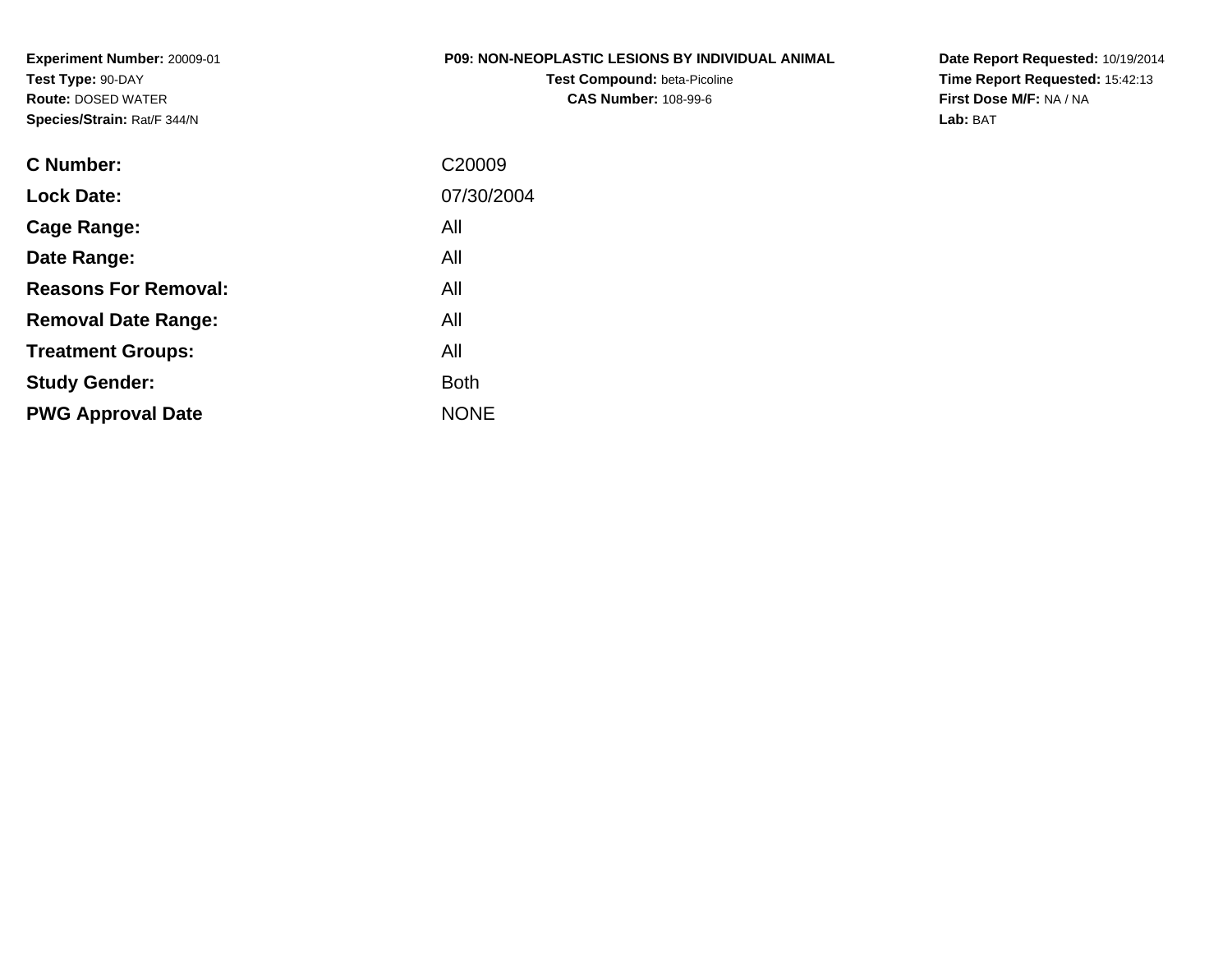**Experiment Number:** 20009-01

**Test Type:** 90-DAY

**Route:** DOSED WATER

**Species/Strain:** Rat/F 344/N

# **Test Compound:** beta-Picoline

**CAS Number:** 108-99-6

**Date Report Requested:** 10/19/2014**Time Report Requested:** 15:42:13**First Dose M/F:** NA / NA**Lab:** BAT

|                                   | DAY ON TEST      | 0                                         | 0                                                      | 0                               | 0                                         | 0                               | 0                                         | 0                       | 0                                      | 0                                         | 0                                      |    |                       |     |
|-----------------------------------|------------------|-------------------------------------------|--------------------------------------------------------|---------------------------------|-------------------------------------------|---------------------------------|-------------------------------------------|-------------------------|----------------------------------------|-------------------------------------------|----------------------------------------|----|-----------------------|-----|
| F 344/N Rat Male                  |                  | 0<br>9                                    | $\boldsymbol{\theta}$<br>9                             | 0<br>9                          | $\boldsymbol{\theta}$<br>9                | 0<br>9                          | 0<br>9                                    | 0<br>9                  | 0<br>9                                 | 0<br>9                                    | 0<br>9                                 |    |                       |     |
| <b>MG/L</b><br>0                  |                  | $\boldsymbol{\mathfrak{z}}$               | $\mathfrak{z}$                                         | $\boldsymbol{\mathfrak{z}}$     | $\mathfrak{z}$                            | $\overline{\mathbf{3}}$         | $\overline{\mathbf{3}}$                   | $\overline{\mathbf{3}}$ | $\overline{3}$                         | $\mathfrak{z}$                            | $\mathfrak{z}$                         |    |                       |     |
|                                   | <b>ANIMAL ID</b> | $\mathbf 0$<br>0<br>$\mathbf 0$<br>0<br>1 | $\mathbf 0$<br>$\mathbf 0$<br>0<br>0<br>$\mathfrak{p}$ | $\mathbf 0$<br>0<br>0<br>0<br>3 | $\mathbf 0$<br>$\mathbf 0$<br>0<br>0<br>4 | $\mathbf 0$<br>0<br>0<br>0<br>5 | $\mathbf 0$<br>$\mathbf 0$<br>0<br>0<br>6 | 0<br>0<br>0<br>0<br>7   | $\Omega$<br>$\mathbf 0$<br>0<br>0<br>8 | $\mathbf 0$<br>0<br>$\mathbf 0$<br>0<br>9 | $\mathbf 0$<br>0<br>0<br>1<br>$\Omega$ |    | <i><b>*TOTALS</b></i> |     |
| <b>Alimentary System</b>          |                  |                                           |                                                        |                                 |                                           |                                 |                                           |                         |                                        |                                           |                                        |    |                       |     |
| Esophagus                         |                  | +                                         | +                                                      | +                               | ٠                                         | +                               | ٠                                         | +                       | ٠                                      | +                                         | ٠                                      | 10 |                       |     |
| Intestine Large, Cecum            |                  | +                                         | +                                                      | +                               | $\ddot{}$                                 | $\pm$                           | +                                         | $\pm$                   | +                                      | +                                         | +                                      | 10 |                       |     |
| Intestine Large, Colon            |                  | +                                         | +                                                      | +                               | $\ddot{}$                                 | +                               | $\ddot{}$                                 | +                       | +                                      | +                                         | $\ddot{}$                              | 10 |                       |     |
| Intestine Large, Rectum           |                  | $\ddot{}$                                 | +                                                      | +                               | $\ddot{}$                                 | $\pm$                           | $\ddot{}$                                 | +                       | +                                      | +                                         | $\ddot{}$                              | 10 |                       |     |
| Intestine Small, Duodenum         |                  | +                                         | +                                                      | +                               | +                                         | +                               | +                                         | +                       | +                                      | +                                         | +                                      | 10 |                       |     |
| Intestine Small, Ileum            |                  | $\ddot{}$                                 | $\ddot{}$                                              | $\ddot{}$                       | $\ddot{}$                                 | $\ddot{}$                       | $\ddot{}$                                 | $\ddot{}$               | $\ddot{}$                              | $\ddot{}$                                 | $\ddot{}$                              | 10 |                       |     |
| Intestine Small, Jejunum          |                  | $\ddot{}$                                 | $\ddot{}$                                              | $\ddot{}$                       | $\ddot{}$                                 | $\ddot{}$                       | $\ddot{}$                                 | $\ddot{}$               | +                                      | $\ddot{}$                                 | $\ddot{}$                              | 10 |                       |     |
| Liver                             |                  | $\ddot{}$                                 | $\pm$                                                  | +                               | $\ddot{}$                                 | +                               | $\ddot{}$                                 | +                       | $\ddot{}$                              | $\ddot{}$                                 | $\ddot{}$                              | 10 |                       |     |
| Hematopoietic Cell Proliferation  |                  | 1                                         | 1                                                      | 1                               |                                           | 1                               | 1                                         | 1                       | 1                                      | 1                                         |                                        |    | 8                     | 1.0 |
| Inflammation, Chronic Active      |                  | 1                                         | 1                                                      | 1                               | 1                                         | 1                               | 1                                         | 1                       | 1                                      | 1                                         | 1                                      |    | 10                    | 1.0 |
| Mesentery                         |                  |                                           |                                                        |                                 |                                           |                                 |                                           |                         | +                                      |                                           |                                        | 1  |                       |     |
| Inflammation, Chronic Active      |                  |                                           |                                                        |                                 |                                           |                                 |                                           |                         | 1                                      |                                           |                                        |    | 1                     | 1.0 |
| Pancreas                          |                  | +                                         | +                                                      | +                               | +                                         | +                               | +                                         | +                       | +                                      | +                                         | +                                      | 10 |                       |     |
| Infiltration Cellular, Lymphocyte |                  |                                           | 1                                                      | 1                               | 1                                         |                                 |                                           | 1                       | 1                                      | 1                                         | 1                                      |    | $\overline{7}$        | 1.0 |
| Salivary Glands                   |                  | +                                         | $\pm$                                                  | +                               | $\ddot{}$                                 | +                               | +                                         | +                       | +                                      | +                                         | +                                      | 10 |                       |     |
| Stomach, Forestomach              |                  | +                                         | +                                                      | +                               | $\ddot{}$                                 | +                               | $\ddot{}$                                 | +                       | $\ddot{}$                              | +                                         | +                                      | 10 |                       |     |
| Stomach, Glandular                |                  | $\ddot{}$                                 |                                                        | $\ddot{}$                       |                                           | $\ddot{}$                       |                                           | $\ddot{}$               |                                        | $\ddot{}$                                 | $\ddot{}$                              | 10 |                       |     |
| <b>Cardiovascular System</b>      |                  |                                           |                                                        |                                 |                                           |                                 |                                           |                         |                                        |                                           |                                        |    |                       |     |
| <b>Blood Vessel</b>               |                  | +                                         | +                                                      | +                               | +                                         | +                               | +                                         | +                       | ٠                                      | +                                         | +                                      | 10 |                       |     |
| Heart                             |                  | +                                         | +                                                      | +                               | +                                         | +                               | +                                         | +                       | +                                      | +                                         | +                                      | 10 |                       |     |
| Cardiomyopathy                    |                  | $\overline{2}$                            | 3                                                      | $\overline{2}$                  | 3                                         | $\overline{2}$                  | $\overline{2}$                            | 1                       | $\overline{2}$                         | 1                                         | $\overline{2}$                         |    | 10                    | 2.0 |

\* ..Total animals with tissue examined microscopically; Total animals with lesion and mean severity grade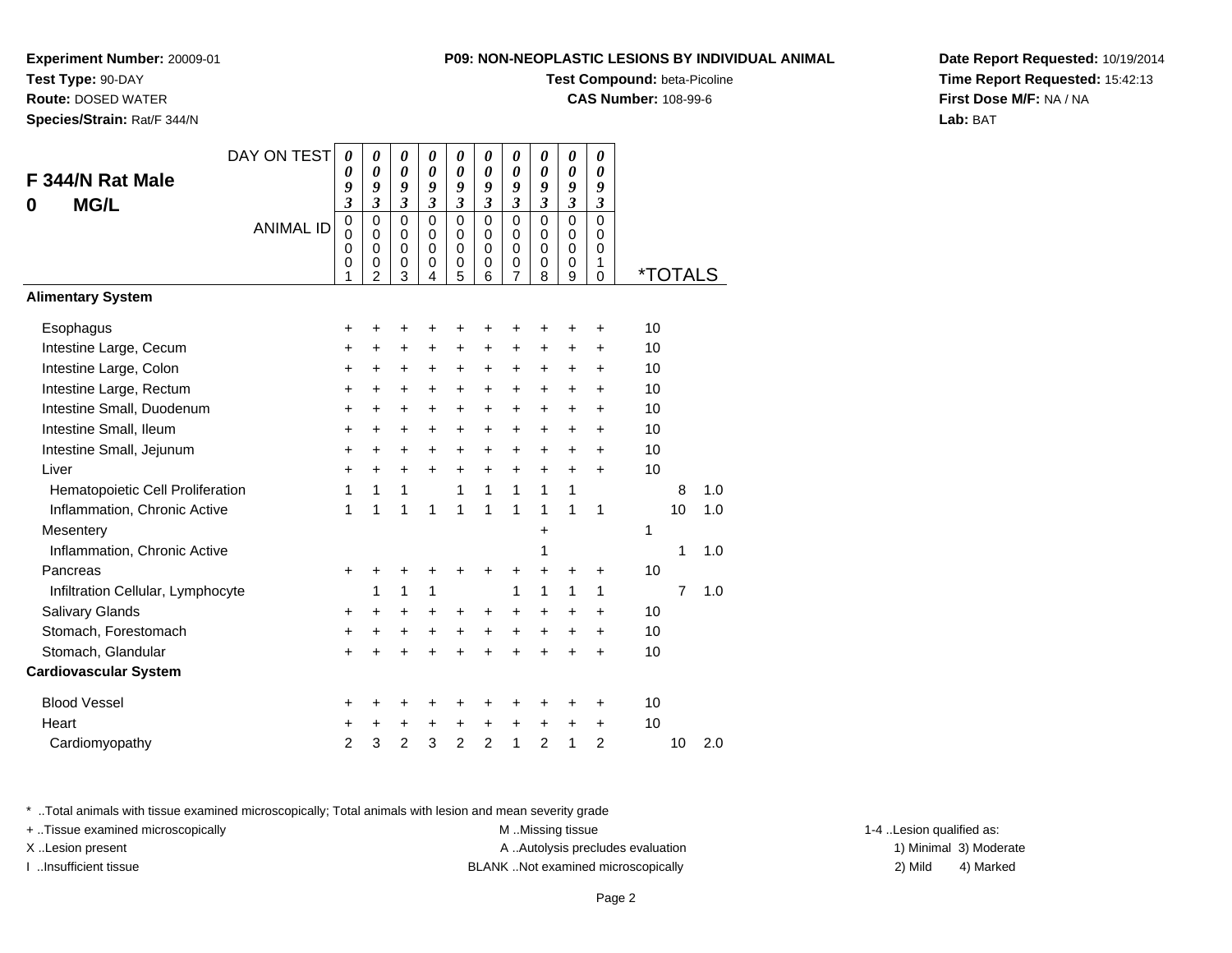**Test Compound:** beta-Picoline

**CAS Number:** 108-99-6

**Date Report Requested:** 10/19/2014**Time Report Requested:** 15:42:13**First Dose M/F:** NA / NA**Lab:** BAT

| DAY ON TEST<br>F 344/N Rat Male       | $\boldsymbol{\theta}$<br>0<br>9<br>$\overline{\mathbf{3}}$ | $\boldsymbol{\theta}$<br>$\boldsymbol{\theta}$<br>9<br>$\mathfrak{z}$ | $\boldsymbol{\theta}$<br>$\pmb{\theta}$<br>9<br>$\mathfrak{z}$ | 0<br>$\boldsymbol{\theta}$<br>9<br>$\mathfrak{z}$   | $\boldsymbol{\theta}$<br>$\boldsymbol{\theta}$<br>9<br>$\mathfrak{z}$ | 0<br>$\boldsymbol{\theta}$<br>9<br>$\mathfrak{z}$ | $\boldsymbol{\theta}$<br>$\boldsymbol{\theta}$<br>9<br>$\mathfrak{z}$ | 0<br>$\boldsymbol{\theta}$<br>9<br>$\mathfrak{z}$   | $\pmb{\theta}$<br>$\pmb{\theta}$<br>9<br>$\overline{\mathbf{3}}$                | 0<br>$\boldsymbol{\theta}$<br>9<br>$\mathfrak{z}$ |                       |   |     |
|---------------------------------------|------------------------------------------------------------|-----------------------------------------------------------------------|----------------------------------------------------------------|-----------------------------------------------------|-----------------------------------------------------------------------|---------------------------------------------------|-----------------------------------------------------------------------|-----------------------------------------------------|---------------------------------------------------------------------------------|---------------------------------------------------|-----------------------|---|-----|
| <b>MG/L</b><br>0<br><b>ANIMAL ID</b>  | $\pmb{0}$<br>$\mathbf 0$<br>$\mathbf 0$<br>0<br>1          | $\pmb{0}$<br>$\mathbf 0$<br>$\mathbf 0$<br>0<br>$\overline{2}$        | $\pmb{0}$<br>0<br>$\mathbf 0$<br>0<br>3                        | $\mathbf 0$<br>$\mathbf 0$<br>$\mathbf 0$<br>0<br>4 | $\pmb{0}$<br>$\pmb{0}$<br>$\pmb{0}$<br>$\pmb{0}$<br>5                 | $\pmb{0}$<br>0<br>$\mathbf 0$<br>0<br>6           | $\pmb{0}$<br>$\mathbf 0$<br>$\pmb{0}$<br>0<br>$\overline{7}$          | $\mathbf 0$<br>$\mathbf 0$<br>$\mathbf 0$<br>0<br>8 | $\pmb{0}$<br>$\mathbf 0$<br>$\mathbf 0$<br>$\boldsymbol{0}$<br>$\boldsymbol{9}$ | $\Omega$<br>$\Omega$<br>0<br>1<br>$\Omega$        | <i><b>*TOTALS</b></i> |   |     |
| <b>Endocrine System</b>               |                                                            |                                                                       |                                                                |                                                     |                                                                       |                                                   |                                                                       |                                                     |                                                                                 |                                                   |                       |   |     |
| <b>Adrenal Cortex</b>                 | +                                                          | +                                                                     | +                                                              | +                                                   | +                                                                     |                                                   | +                                                                     |                                                     | +                                                                               | +                                                 | 10                    |   |     |
| Adrenal Medulla                       | +                                                          | +                                                                     | $\ddot{}$                                                      | +                                                   | $\ddot{}$                                                             | +                                                 | +                                                                     | +                                                   | +                                                                               | +                                                 | 10                    |   |     |
| Islets, Pancreatic                    | +                                                          | +                                                                     | $\ddot{}$                                                      | $\ddot{}$                                           | $\ddot{}$                                                             | $\ddot{}$                                         | $\ddot{}$                                                             | +                                                   | +                                                                               | +                                                 | 10                    |   |     |
| Parathyroid Gland                     | +                                                          | +                                                                     | $\ddot{}$                                                      | $\ddot{}$                                           | M                                                                     | $+$                                               | $\ddot{}$                                                             | $\ddot{}$                                           | $\ddot{}$                                                                       | $+$                                               | 9                     |   |     |
| <b>Pituitary Gland</b>                | +                                                          | +                                                                     | +                                                              | $\ddot{}$                                           | $\ddot{}$                                                             | $+$                                               | $\ddot{}$                                                             | $\ddot{}$                                           | $\ddot{}$                                                                       | M                                                 | 9                     |   |     |
| <b>Thyroid Gland</b>                  | +                                                          |                                                                       |                                                                |                                                     |                                                                       |                                                   |                                                                       |                                                     | $\ddot{}$                                                                       | $\ddot{}$                                         | 10                    |   |     |
| <b>General Body System</b>            |                                                            |                                                                       |                                                                |                                                     |                                                                       |                                                   |                                                                       |                                                     |                                                                                 |                                                   |                       |   |     |
| <b>NONE</b>                           |                                                            |                                                                       |                                                                |                                                     |                                                                       |                                                   |                                                                       |                                                     |                                                                                 |                                                   |                       |   |     |
| <b>Genital System</b>                 |                                                            |                                                                       |                                                                |                                                     |                                                                       |                                                   |                                                                       |                                                     |                                                                                 |                                                   |                       |   |     |
| <b>Coagulating Gland</b>              |                                                            |                                                                       |                                                                |                                                     |                                                                       | +                                                 |                                                                       |                                                     |                                                                                 |                                                   | 1                     |   |     |
| Epididymis                            | $\ddot{}$                                                  |                                                                       |                                                                |                                                     |                                                                       |                                                   | +                                                                     |                                                     |                                                                                 | +                                                 | 10                    |   |     |
| Infiltration Cellular, Mononuclear CI |                                                            |                                                                       |                                                                |                                                     |                                                                       |                                                   | 1                                                                     |                                                     |                                                                                 |                                                   |                       | 1 | 1.0 |
| Mesothelium, Hyperplasia              |                                                            |                                                                       |                                                                | 3                                                   |                                                                       |                                                   |                                                                       |                                                     |                                                                                 |                                                   |                       | 1 | 3.0 |
| <b>Preputial Gland</b>                | +                                                          | +                                                                     | +                                                              | +                                                   | +                                                                     |                                                   | +                                                                     |                                                     |                                                                                 | +                                                 | 10                    |   |     |
| Inflammation, Chronic Active          |                                                            | 1                                                                     |                                                                | 1                                                   | $\mathbf{1}$                                                          | $\mathbf{1}$                                      | $\overline{1}$                                                        | 1                                                   | 1                                                                               | 1                                                 |                       | 8 | 1.0 |
| Inflammation, Granulomatous           |                                                            |                                                                       |                                                                |                                                     |                                                                       | 1                                                 |                                                                       |                                                     |                                                                                 |                                                   |                       | 1 | 1.0 |
| Prostate                              | +                                                          |                                                                       |                                                                |                                                     |                                                                       |                                                   | +                                                                     |                                                     | +                                                                               | +                                                 | 10                    |   |     |
| Inflammation, Chronic Active          |                                                            |                                                                       |                                                                |                                                     |                                                                       |                                                   |                                                                       |                                                     | 1                                                                               |                                                   |                       | 1 | 1.0 |
| <b>Seminal Vesicle</b>                | +                                                          |                                                                       |                                                                |                                                     |                                                                       |                                                   |                                                                       |                                                     |                                                                                 | ٠                                                 | 10                    |   |     |
| <b>Testes</b>                         | +                                                          |                                                                       |                                                                |                                                     |                                                                       |                                                   |                                                                       |                                                     |                                                                                 | $\ddot{}$                                         | 10                    |   |     |

\* ..Total animals with tissue examined microscopically; Total animals with lesion and mean severity grade

**Experiment Number:** 20009-01

**Test Type:** 90-DAY **Route:** DOSED WATER**Species/Strain:** Rat/F 344/N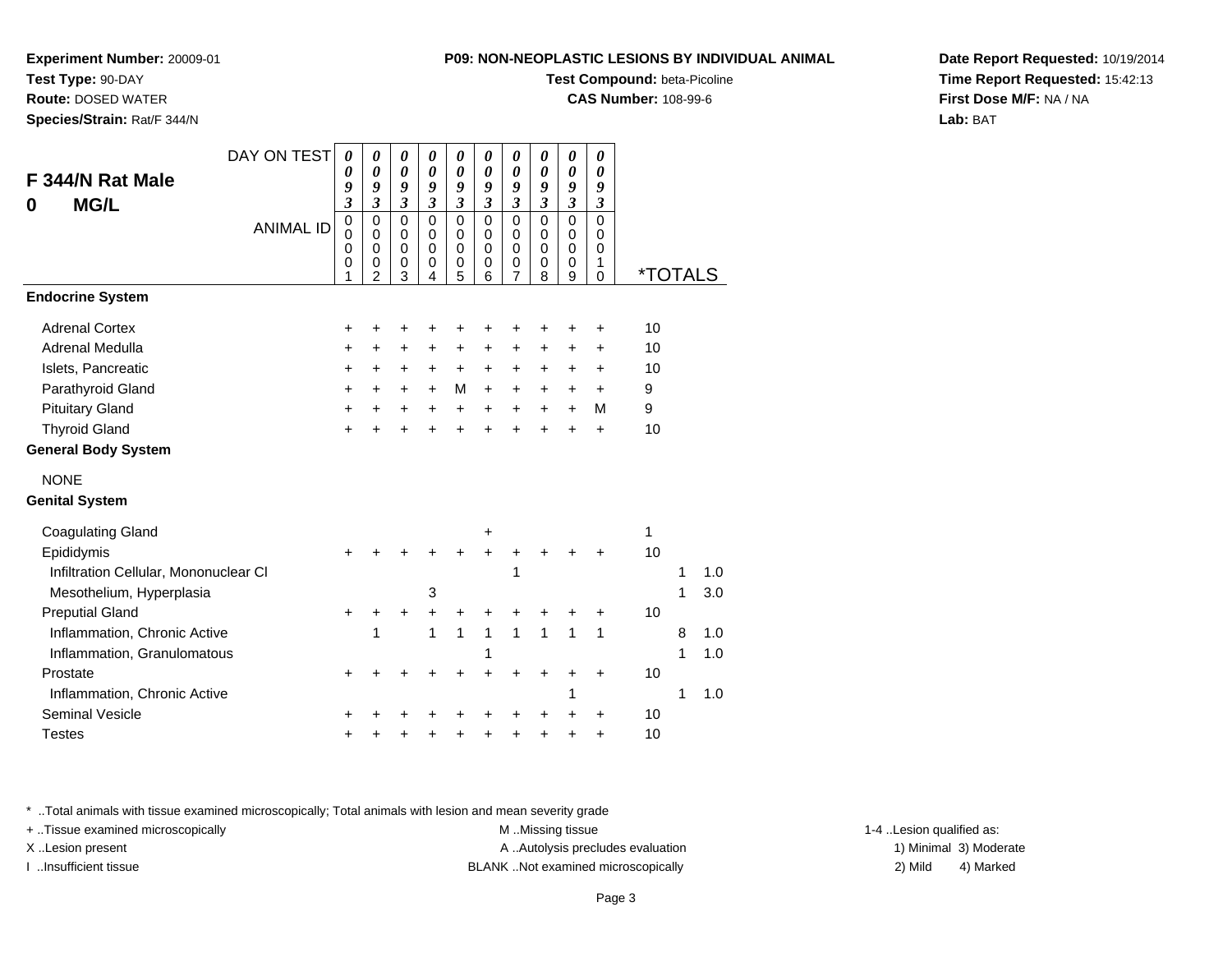**Experiment Number:** 20009-01

**Test Type:** 90-DAY

**Route:** DOSED WATER

**Species/Strain:** Rat/F 344/N

# **Test Compound:** beta-Picoline

**CAS Number:** 108-99-6

**Date Report Requested:** 10/19/2014**Time Report Requested:** 15:42:13**First Dose M/F:** NA / NA**Lab:** BAT

| F 344/N Rat Male<br><b>MG/L</b><br>0                                             | DAY ON TEST<br><b>ANIMAL ID</b> | 0<br>0<br>9<br>$\overline{\mathbf{3}}$<br>$\mathbf 0$<br>$\mathbf 0$<br>0<br>0<br>1 | 0<br>0<br>9<br>$\mathfrak{z}$<br>$\mathbf 0$<br>$\mathbf 0$<br>$\mathbf 0$<br>0<br>$\overline{2}$ | 0<br>$\boldsymbol{\theta}$<br>9<br>$\boldsymbol{\mathfrak{z}}$<br>$\mathbf 0$<br>0<br>0<br>$\boldsymbol{0}$<br>3 | 0<br>$\boldsymbol{\theta}$<br>9<br>$\mathfrak{z}$<br>$\mathbf 0$<br>$\mathbf 0$<br>$\Omega$<br>0<br>4 | 0<br>$\boldsymbol{\theta}$<br>9<br>$\mathfrak{z}$<br>$\mathbf 0$<br>$\pmb{0}$<br>0<br>$\pmb{0}$<br>5 | $\boldsymbol{\theta}$<br>0<br>9<br>$\mathfrak{z}$<br>$\mathbf 0$<br>$\mathbf 0$<br>0<br>0<br>6 | 0<br>$\boldsymbol{\theta}$<br>9<br>$\mathfrak{z}$<br>$\mathsf 0$<br>0<br>0<br>$\frac{0}{7}$ | 0<br>$\pmb{\theta}$<br>9<br>3<br>$\mathbf 0$<br>$\mathbf 0$<br>0<br>0<br>8 | 0<br>$\boldsymbol{\theta}$<br>9<br>$\overline{\mathbf{3}}$<br>0<br>0<br>0<br>0 | 0<br>$\boldsymbol{\theta}$<br>9<br>$\mathfrak{z}$<br>$\mathbf 0$<br>$\mathbf 0$<br>0<br>1<br>$\Omega$ | <i><b>*TOTALS</b></i> |   |     |
|----------------------------------------------------------------------------------|---------------------------------|-------------------------------------------------------------------------------------|---------------------------------------------------------------------------------------------------|------------------------------------------------------------------------------------------------------------------|-------------------------------------------------------------------------------------------------------|------------------------------------------------------------------------------------------------------|------------------------------------------------------------------------------------------------|---------------------------------------------------------------------------------------------|----------------------------------------------------------------------------|--------------------------------------------------------------------------------|-------------------------------------------------------------------------------------------------------|-----------------------|---|-----|
| <b>Hematopoietic System</b>                                                      |                                 |                                                                                     |                                                                                                   |                                                                                                                  |                                                                                                       |                                                                                                      |                                                                                                |                                                                                             |                                                                            | 9                                                                              |                                                                                                       |                       |   |     |
| <b>Bone Marrow</b><br>Lymph Node, Mandibular<br>Lymph Node, Mesenteric<br>Spleen |                                 | $\ddot{}$<br>M<br>+<br>$\ddot{}$                                                    | +<br>M<br>+<br>+                                                                                  | +<br>М<br>+<br>+                                                                                                 | +<br>M<br>+<br>+                                                                                      | +<br>M<br>+<br>$\ddot{}$                                                                             | +<br>M<br>$\ddot{}$<br>$\ddot{}$                                                               | +<br>M<br>+<br>+                                                                            | ٠<br>м<br>$\ddot{}$<br>+                                                   | +<br>М<br>+<br>+                                                               | $\ddot{}$<br>M<br>$\ddot{}$<br>$\ddot{}$                                                              | 10<br>0<br>10<br>10   |   |     |
| Thymus                                                                           |                                 | +                                                                                   |                                                                                                   | $\ddot{}$                                                                                                        | $\ddot{}$                                                                                             | $\ddot{}$                                                                                            | $\ddot{}$                                                                                      | $\ddot{}$                                                                                   | $\ddot{}$                                                                  | $\ddot{}$                                                                      | $\ddot{}$                                                                                             | 10                    |   |     |
| <b>Integumentary System</b>                                                      |                                 |                                                                                     |                                                                                                   |                                                                                                                  |                                                                                                       |                                                                                                      |                                                                                                |                                                                                             |                                                                            |                                                                                |                                                                                                       |                       |   |     |
| <b>Mammary Gland</b><br>Skin                                                     |                                 | +<br>$\ddot{}$                                                                      |                                                                                                   | +                                                                                                                | +                                                                                                     | +<br>$\ddot{}$                                                                                       | +                                                                                              | +<br>+                                                                                      | +<br>+                                                                     | +                                                                              | +<br>$\ddot{}$                                                                                        | 10<br>10              |   |     |
| <b>Musculoskeletal System</b>                                                    |                                 |                                                                                     |                                                                                                   |                                                                                                                  |                                                                                                       |                                                                                                      |                                                                                                |                                                                                             |                                                                            |                                                                                |                                                                                                       |                       |   |     |
| <b>Bone</b><br><b>Nervous System</b>                                             |                                 | $\ddot{}$                                                                           |                                                                                                   |                                                                                                                  |                                                                                                       | +                                                                                                    |                                                                                                |                                                                                             |                                                                            |                                                                                | $\ddot{}$                                                                                             | 10                    |   |     |
| <b>Brain</b><br><b>Respiratory System</b>                                        |                                 | $\ddot{}$                                                                           | +                                                                                                 | +                                                                                                                | +                                                                                                     | ٠                                                                                                    | +                                                                                              | ٠                                                                                           | +                                                                          | +                                                                              | $\ddot{}$                                                                                             | 10                    |   |     |
| Lung<br>Inflammation, Chronic Active                                             |                                 | +                                                                                   |                                                                                                   | +                                                                                                                | +<br>1                                                                                                | +                                                                                                    | +<br>1                                                                                         | +<br>1                                                                                      | +<br>1                                                                     | +<br>1                                                                         | $\ddot{}$<br>1                                                                                        | 10                    | 6 | 1.0 |
| Nose<br>Inflammation, Suppurative                                                |                                 | +                                                                                   |                                                                                                   |                                                                                                                  |                                                                                                       | +                                                                                                    | +                                                                                              | $\ddot{}$                                                                                   | $\ddot{}$                                                                  | +<br>1                                                                         | $\ddot{}$                                                                                             | 10                    | 1 | 1.0 |
| Trachea                                                                          |                                 | +                                                                                   |                                                                                                   |                                                                                                                  | +                                                                                                     | +                                                                                                    |                                                                                                | +                                                                                           | +                                                                          | +                                                                              | +                                                                                                     | 10                    |   |     |

\* ..Total animals with tissue examined microscopically; Total animals with lesion and mean severity grade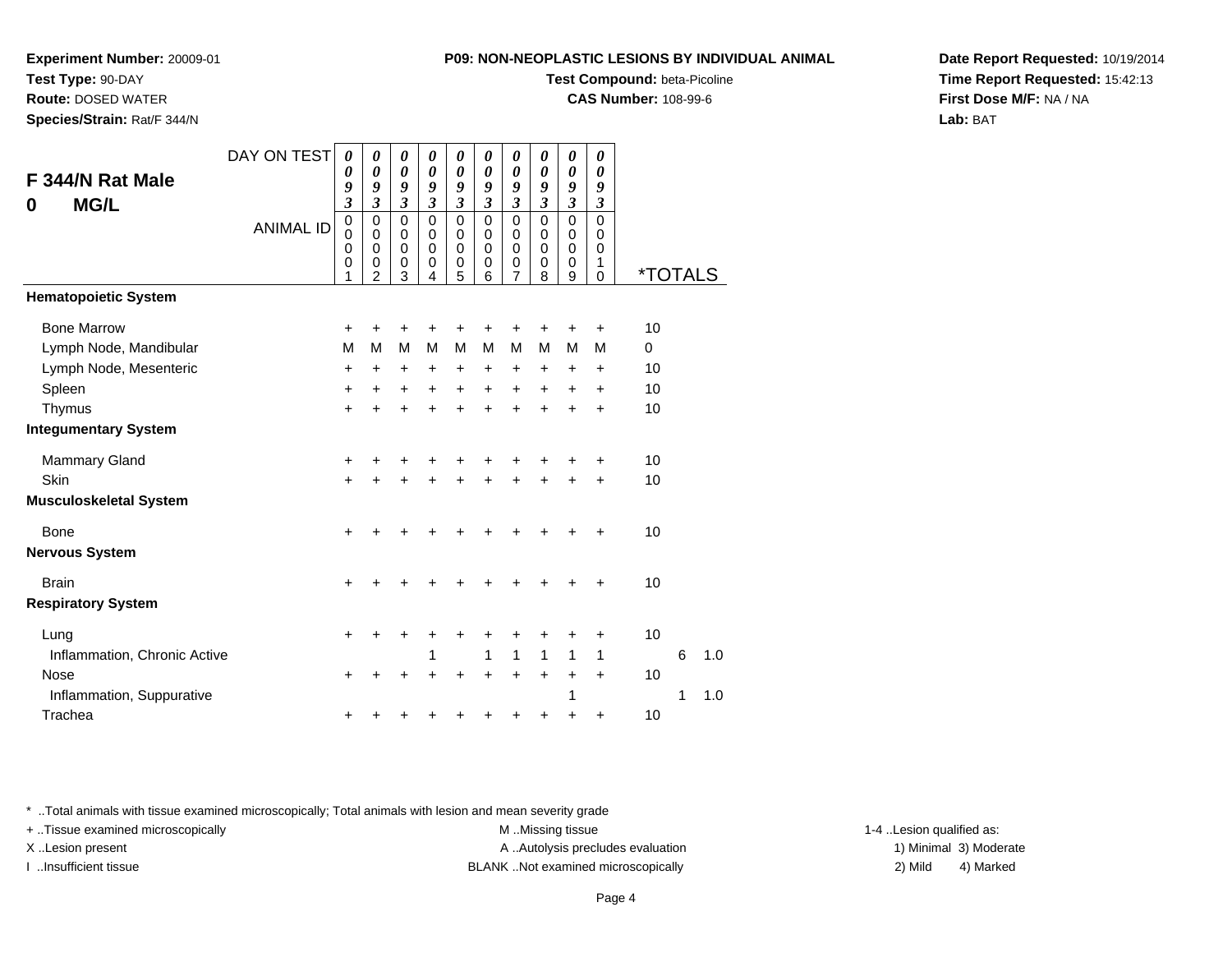**Experiment Number:** 20009-01

**Test Type:** 90-DAY

**Route:** DOSED WATER

**Species/Strain:** Rat/F 344/N

**Test Compound:** beta-Picoline

**CAS Number:** 108-99-6

**Date Report Requested:** 10/19/2014**Time Report Requested:** 15:42:13**First Dose M/F:** NA / NA**Lab:** BAT

| F 344/N Rat Male<br><b>MG/L</b><br>0        | DAY ON TEST      | 0<br>0<br>9<br>3 | 0<br>0<br>9<br>3      | $\boldsymbol{\theta}$<br>0<br>9<br>3 | 0<br>0<br>9<br>3                | $\boldsymbol{\theta}$<br>$\boldsymbol{\theta}$<br>9<br>3 | 0<br>$\boldsymbol{\theta}$<br>9<br>3                | $\boldsymbol{\theta}$<br>$\boldsymbol{\theta}$<br>9<br>3 | 0<br>0<br>9<br>3                       | 0<br>$\boldsymbol{\theta}$<br>9<br>3 | 0<br>0<br>9<br>3                      |    |                       |     |
|---------------------------------------------|------------------|------------------|-----------------------|--------------------------------------|---------------------------------|----------------------------------------------------------|-----------------------------------------------------|----------------------------------------------------------|----------------------------------------|--------------------------------------|---------------------------------------|----|-----------------------|-----|
|                                             | <b>ANIMAL ID</b> | 0<br>0<br>0<br>0 | 0<br>0<br>0<br>0<br>2 | $\Omega$<br>0<br>0<br>0<br>3         | $\mathbf 0$<br>0<br>0<br>0<br>4 | $\Omega$<br>0<br>$\mathbf 0$<br>0<br>5                   | $\mathbf 0$<br>0<br>$\mathbf 0$<br>$\mathbf 0$<br>6 | $\Omega$<br>0<br>$\mathbf 0$<br>0<br>7                   | $\Omega$<br>0<br>$\mathbf 0$<br>0<br>8 | $\Omega$<br>0<br>0<br>0<br>9         | $\Omega$<br>$\Omega$<br>0<br>$\Omega$ |    | <i><b>*TOTALS</b></i> |     |
| <b>Special Senses System</b>                |                  |                  |                       |                                      |                                 |                                                          |                                                     |                                                          |                                        |                                      |                                       |    |                       |     |
| Eye                                         |                  | $\pm$            |                       | +                                    | +                               | ٠                                                        | +                                                   | ٠                                                        |                                        |                                      | ÷                                     | 10 |                       |     |
| Harderian Gland                             |                  | $\ddot{}$        | $\ddot{}$             | $\ddot{}$                            | $\ddot{}$                       | $\ddot{}$                                                | $\ddot{}$                                           | $\ddot{}$                                                | $\ddot{}$                              | $\div$                               | $\div$                                | 10 |                       |     |
| <b>Urinary System</b>                       |                  |                  |                       |                                      |                                 |                                                          |                                                     |                                                          |                                        |                                      |                                       |    |                       |     |
| Kidney                                      |                  | +                |                       |                                      |                                 |                                                          |                                                     |                                                          |                                        |                                      |                                       | 10 |                       |     |
| Medulla, Mineralization                     |                  | 1                |                       |                                      |                                 |                                                          |                                                     | 1                                                        | 1                                      | 1                                    | 1                                     |    | 5                     | 1.0 |
| Nephropathy                                 |                  | 1                | 1                     |                                      | 2                               | 2                                                        | 1                                                   |                                                          | 1                                      | 1                                    | 1                                     |    | 10                    | 1.2 |
| Renal Tubule, Accumulation, Hyaline Droplet |                  | 1                | 2                     | 1                                    | 1                               | 1                                                        | 2                                                   | 1                                                        | 2                                      | 1                                    | 1                                     |    | 10                    | 1.3 |
| <b>Urinary Bladder</b>                      |                  | +                |                       |                                      |                                 | +                                                        |                                                     |                                                          |                                        |                                      | $\ddot{}$                             | 10 |                       |     |

\* ..Total animals with tissue examined microscopically; Total animals with lesion and mean severity grade

+ ..Tissue examined microscopically examined microscopically examined as:  $M$  ..Missing tissue 1-4 ..Lesion qualified as: X..Lesion present **A ..Autolysis precludes evaluation** A ..Autolysis precludes evaluation 1) Minimal 3) Moderate I ..Insufficient tissue 2) Mild and the SLANK ..Not examined microscopically and the SLANK ... Insufficient tissue

4) Marked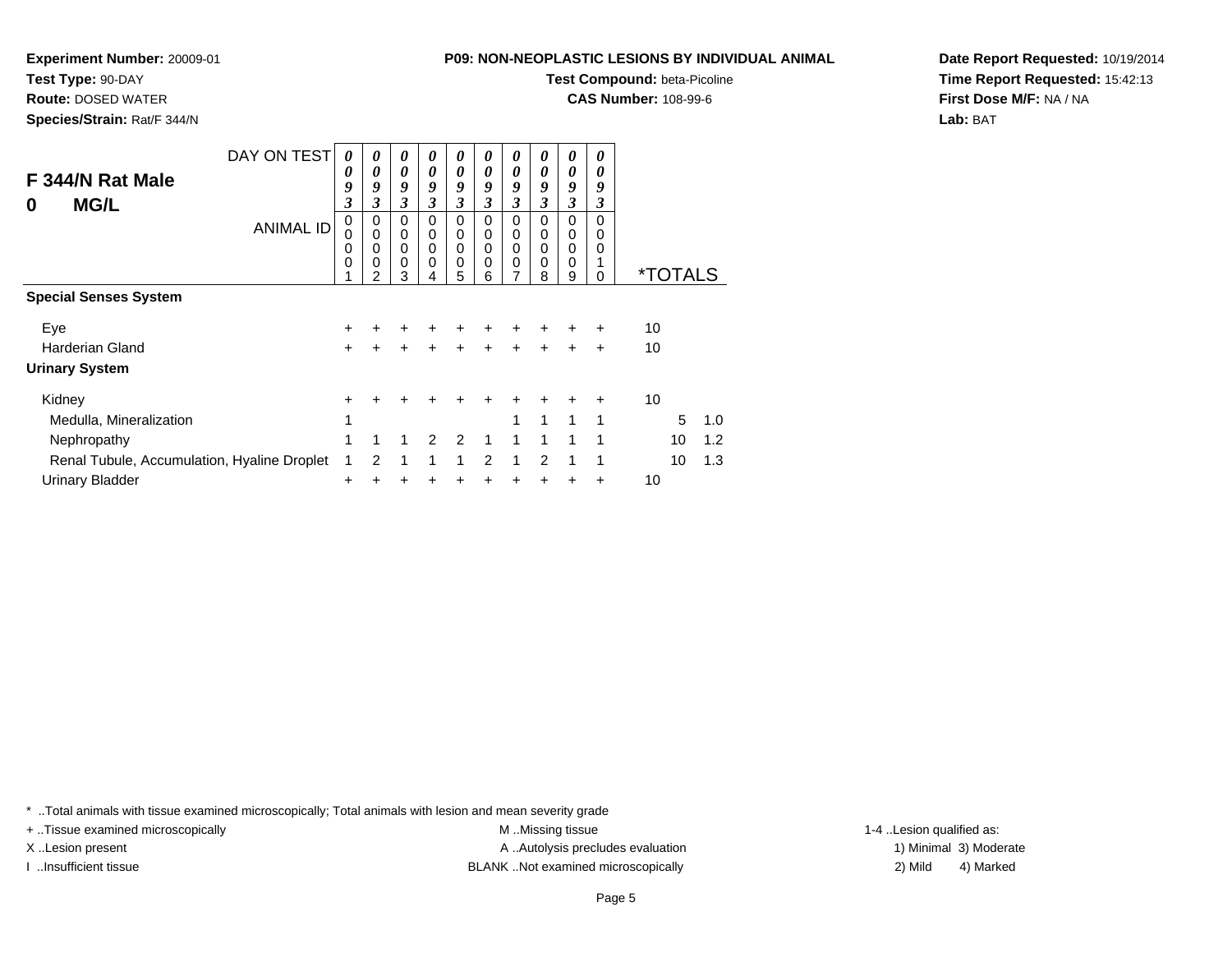**Experiment Number:** 20009-01**Test Type:** 90-DAY

**Route:** DOSED WATER

**Species/Strain:** Rat/F 344/N

# **Test Compound:** beta-Picoline

**CAS Number:** 108-99-6

**Date Report Requested:** 10/19/2014**Time Report Requested:** 15:42:13**First Dose M/F:** NA / NA**Lab:** BAT

| F 344/N Rat Male<br>78<br><b>MG/L</b>                 | DAY ON TEST      | $\boldsymbol{\theta}$<br>$\boldsymbol{\theta}$<br>9<br>$\overline{\mathbf{3}}$ | $\boldsymbol{\theta}$<br>$\boldsymbol{\theta}$<br>9<br>$\overline{\mathbf{3}}$ | $\pmb{\theta}$<br>$\pmb{\theta}$<br>$\frac{9}{3}$ | $\boldsymbol{\theta}$<br>$\boldsymbol{\theta}$<br>$\boldsymbol{9}$<br>$\overline{\mathbf{3}}$ | $\pmb{\theta}$<br>$\boldsymbol{\theta}$<br>9<br>$\overline{\mathbf{3}}$ | $\boldsymbol{\theta}$<br>$\boldsymbol{\theta}$<br>9<br>$\overline{\mathbf{3}}$ | $\pmb{\theta}$<br>0<br>9<br>$\overline{\mathbf{3}}$                   | $\pmb{\theta}$<br>$\boldsymbol{\theta}$<br>9<br>$\overline{\mathbf{3}}$ | $\pmb{\theta}$<br>$\boldsymbol{\theta}$<br>9<br>$\overline{\mathbf{3}}$ | $\pmb{\theta}$<br>0<br>$\boldsymbol{9}$<br>$\mathfrak{z}$ |              |
|-------------------------------------------------------|------------------|--------------------------------------------------------------------------------|--------------------------------------------------------------------------------|---------------------------------------------------|-----------------------------------------------------------------------------------------------|-------------------------------------------------------------------------|--------------------------------------------------------------------------------|-----------------------------------------------------------------------|-------------------------------------------------------------------------|-------------------------------------------------------------------------|-----------------------------------------------------------|--------------|
|                                                       | <b>ANIMAL ID</b> | $\pmb{0}$<br>$\mathbf 0$<br>$\pmb{0}$<br>1<br>1                                | $\pmb{0}$<br>$\mathbf 0$<br>$\pmb{0}$<br>$\mathbf{1}$<br>$\overline{c}$        | $\pmb{0}$<br>0<br>$\pmb{0}$<br>$\mathbf{1}$<br>3  | $\pmb{0}$<br>$\mathbf 0$<br>$\mathbf 0$<br>1<br>4                                             | $\mathbf 0$<br>$\pmb{0}$<br>$\mathbf 0$<br>$\mathbf{1}$<br>5            | $\pmb{0}$<br>$\mathbf 0$<br>$\mathbf 0$<br>$\mathbf{1}$<br>6                   | $\mathsf 0$<br>$\mathbf 0$<br>$\boldsymbol{0}$<br>1<br>$\overline{7}$ | $\mathbf 0$<br>$\mathbf 0$<br>$\pmb{0}$<br>1<br>8                       | $\mathbf 0$<br>$\pmb{0}$<br>$\pmb{0}$<br>1<br>$\boldsymbol{9}$          | $\pmb{0}$<br>0<br>$\pmb{0}$<br>$\overline{2}$<br>0        | *TOTALS      |
| <b>Alimentary System</b>                              |                  |                                                                                |                                                                                |                                                   |                                                                                               |                                                                         |                                                                                |                                                                       |                                                                         |                                                                         |                                                           |              |
| <b>NONE</b><br><b>Cardiovascular System</b>           |                  |                                                                                |                                                                                |                                                   |                                                                                               |                                                                         |                                                                                |                                                                       |                                                                         |                                                                         |                                                           |              |
| <b>NONE</b><br><b>Endocrine System</b>                |                  |                                                                                |                                                                                |                                                   |                                                                                               |                                                                         |                                                                                |                                                                       |                                                                         |                                                                         |                                                           |              |
| <b>NONE</b><br><b>General Body System</b>             |                  |                                                                                |                                                                                |                                                   |                                                                                               |                                                                         |                                                                                |                                                                       |                                                                         |                                                                         |                                                           |              |
| <b>NONE</b><br><b>Genital System</b>                  |                  |                                                                                |                                                                                |                                                   |                                                                                               |                                                                         |                                                                                |                                                                       |                                                                         |                                                                         |                                                           |              |
| <b>Preputial Gland</b><br><b>Hematopoietic System</b> |                  |                                                                                |                                                                                | $\ddot{}$                                         |                                                                                               |                                                                         |                                                                                |                                                                       |                                                                         |                                                                         |                                                           | $\mathbf{1}$ |
| <b>NONE</b><br><b>Integumentary System</b>            |                  |                                                                                |                                                                                |                                                   |                                                                                               |                                                                         |                                                                                |                                                                       |                                                                         |                                                                         |                                                           |              |
| <b>NONE</b><br><b>Musculoskeletal System</b>          |                  |                                                                                |                                                                                |                                                   |                                                                                               |                                                                         |                                                                                |                                                                       |                                                                         |                                                                         |                                                           |              |
| <b>NONE</b><br><b>Nervous System</b>                  |                  |                                                                                |                                                                                |                                                   |                                                                                               |                                                                         |                                                                                |                                                                       |                                                                         |                                                                         |                                                           |              |
| <b>NONE</b>                                           |                  |                                                                                |                                                                                |                                                   |                                                                                               |                                                                         |                                                                                |                                                                       |                                                                         |                                                                         |                                                           |              |

\* ..Total animals with tissue examined microscopically; Total animals with lesion and mean severity grade

+ ..Tissue examined microscopically M ...Missing tissue 1-4 ... M ...Missing tissue

X..Lesion present **A ..Autolysis precludes evaluation** A ..Autolysis precludes evaluation 1) Minimal 3) Moderate I ..Insufficient tissue BLANK ..Not examined microscopically 2) Mild 4) Marked

1-4 ..Lesion qualified as: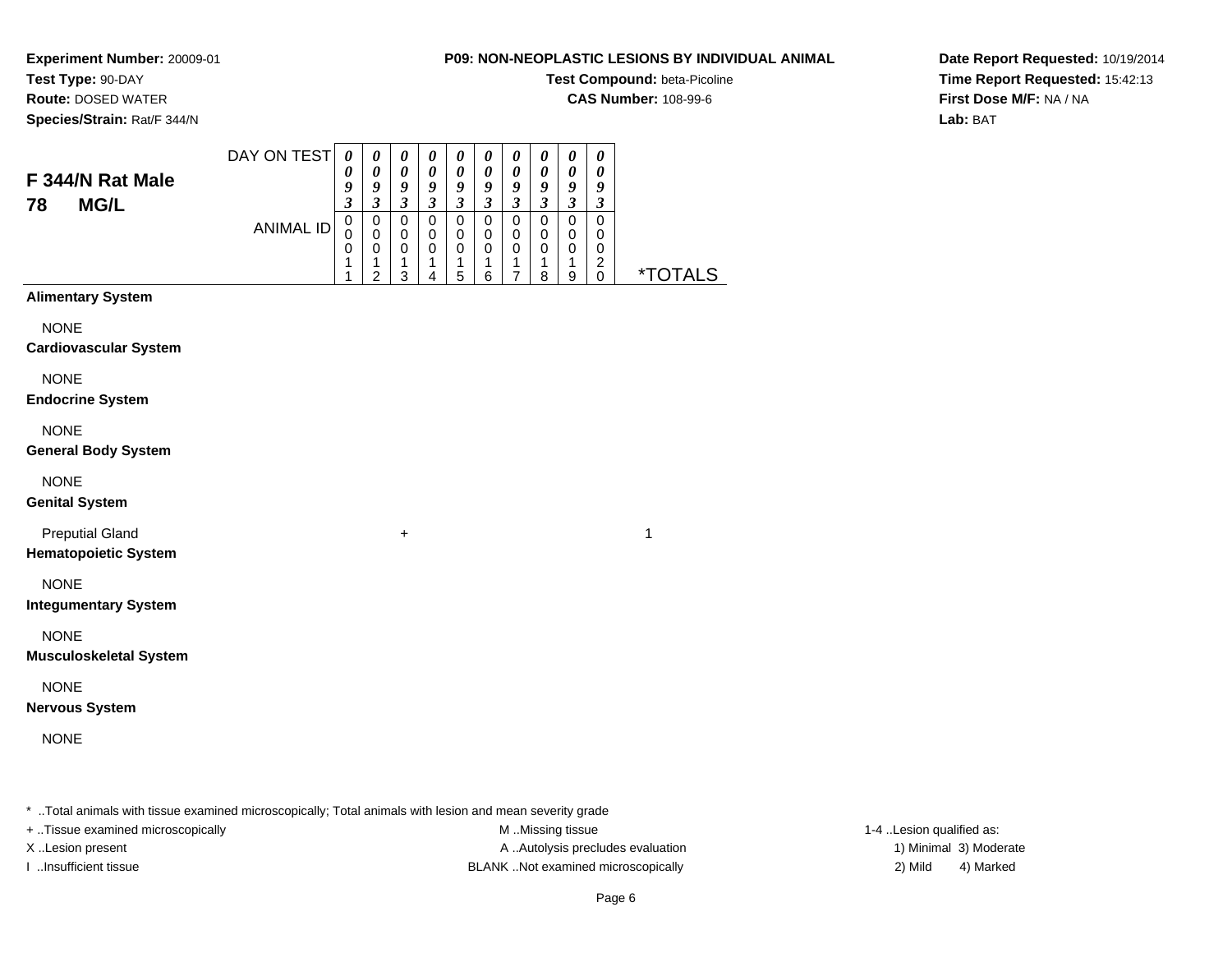**Experiment Number:** 20009-01**Test Type:** 90-DAY

**Route:** DOSED WATER

**Species/Strain:** Rat/F 344/N

# **Test Compound:** beta-Picoline

**CAS Number:** 108-99-6

**Date Report Requested:** 10/19/2014**Time Report Requested:** 15:42:13**First Dose M/F:** NA / NA**Lab:** BAT

|                                          | DAY ON TEST      | 0                          | 0                | 0                          | 0                | 0                | 0                | 0           | $\boldsymbol{\theta}$                 | 0                | 0                     |                       |
|------------------------------------------|------------------|----------------------------|------------------|----------------------------|------------------|------------------|------------------|-------------|---------------------------------------|------------------|-----------------------|-----------------------|
| F 344/N Rat Male<br><b>MG/L</b><br>78    |                  | 0<br>9<br>3                | 0<br>9<br>3      | 0<br>9<br>3                | 0<br>9<br>3      | 0<br>9<br>3      | 0<br>9<br>3      | 0<br>9<br>3 | 0<br>9<br>3                           | 0<br>9<br>3      | 0<br>9<br>3           |                       |
|                                          | <b>ANIMAL ID</b> | $\mathbf 0$<br>0<br>0<br>4 | 0<br>0<br>0<br>2 | 0<br>$\mathbf 0$<br>0<br>3 | 0<br>0<br>0<br>4 | 0<br>0<br>0<br>5 | 0<br>0<br>0<br>6 | 0<br>0<br>0 | $\Omega$<br>$\Omega$<br>$\Omega$<br>8 | 0<br>0<br>0<br>9 | 0<br>0<br>0<br>2<br>0 | <i><b>*TOTALS</b></i> |
| <b>Respiratory System</b><br><b>NONE</b> |                  |                            |                  |                            |                  |                  |                  |             |                                       |                  |                       |                       |
| <b>Special Senses System</b>             |                  |                            |                  |                            |                  |                  |                  |             |                                       |                  |                       |                       |
| <b>NONE</b><br><b>Urinary System</b>     |                  |                            |                  |                            |                  |                  |                  |             |                                       |                  |                       |                       |

#### **Resp**

### Spec

#### **Urinary System**

| Kidney                                                            | + + + + + + + + + + |  |  |  |  |                |        |
|-------------------------------------------------------------------|---------------------|--|--|--|--|----------------|--------|
| Medulla, Mineralization                                           | 1 1 1 1 1 1 1 1     |  |  |  |  |                | 7 1.0  |
| Nephropathy                                                       | 1 1 1 1 1 1 1 1 1 1 |  |  |  |  |                | 10 1.0 |
| Renal Tubule, Accumulation, Hyaline Droplet 1 1 1 1 1 1 1 2 1 1 1 |                     |  |  |  |  | $10 \quad 1.1$ |        |

\* ..Total animals with tissue examined microscopically; Total animals with lesion and mean severity grade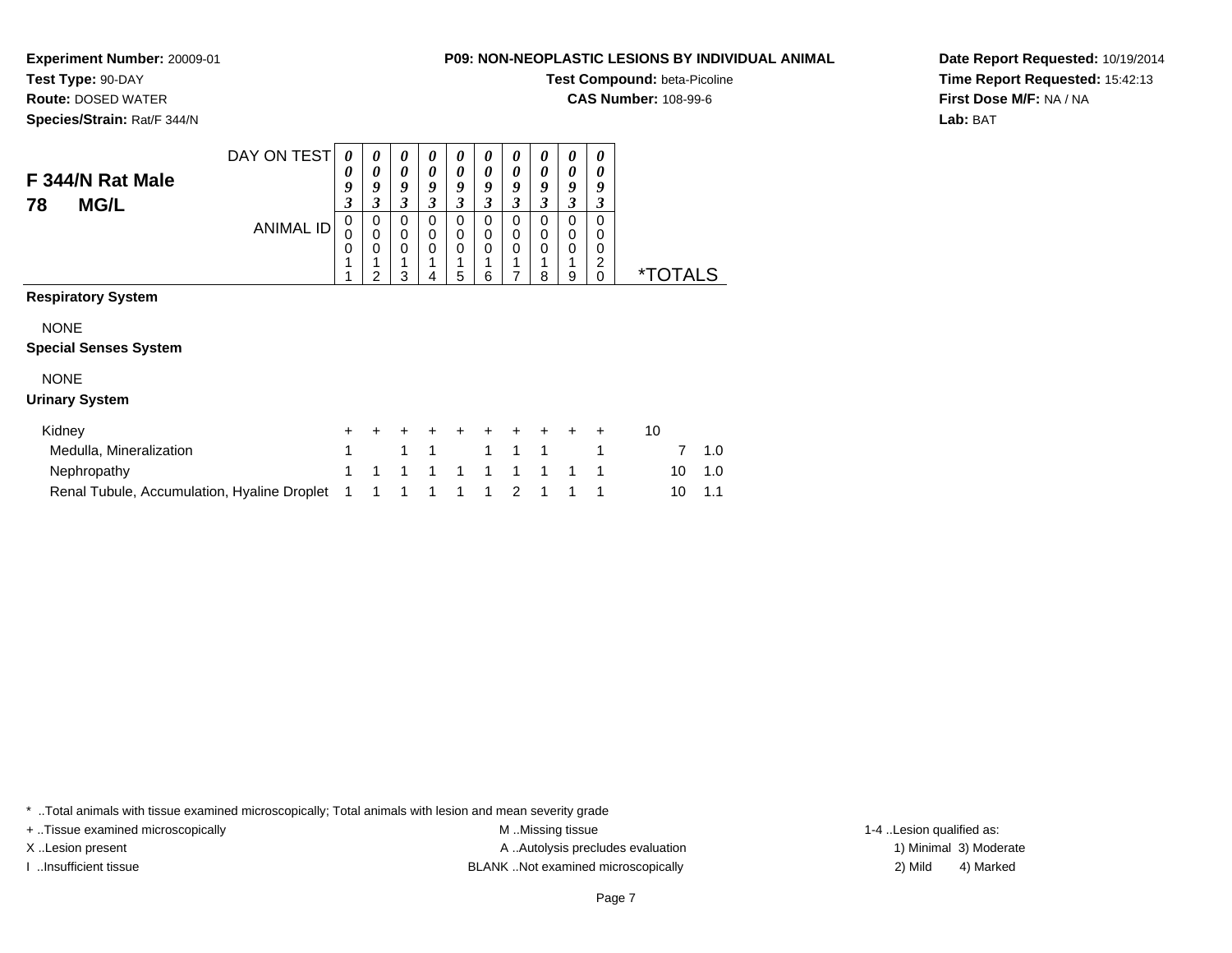**Experiment Number:** 20009-01**Test Type:** 90-DAY

## **Route:** DOSED WATER

**Species/Strain:** Rat/F 344/N

### **P09: NON-NEOPLASTIC LESIONS BY INDIVIDUAL ANIMAL**

**Test Compound:** beta-Picoline

**CAS Number:** 108-99-6

**Date Report Requested:** 10/19/2014**Time Report Requested:** 15:42:13**First Dose M/F:** NA / NA**Lab:** BAT

#### DAY ON TEST**F 344/N Rat Male**ANIMAL ID*0 0 9 3* 0 0 0 2 1*0 0 9 3* 0 0 0 2 2*0 0 9 3* 0 0 0 2 3*0 0 9 3* 0 0 0 2 4*0 0 9 3* 0 0 0 2 5*0 0 9 3* 0 0 0 2 6*0 0 9 3* 0 0 0 2 7*0 0 9 3* 0 0 0 2 8*0 0 9 3* 0 0 0 2 9*0 0 9 3* 0 0 0 3 $\check{\mathrm{o}}$ 0 \*TOTALS

### **Alimentary System**

**156 MG/L**

**NONE** 

#### **Cardiovascular System**

NONE

#### **Endocrine System**

NONE

#### **General Body System**

NONE

#### **Genital System**

NONE

#### **Hematopoietic System**

NONE

#### **Integumentary System**

NONE

#### **Musculoskeletal System**

NONE

#### **Nervous System**

NONE

\* ..Total animals with tissue examined microscopically; Total animals with lesion and mean severity grade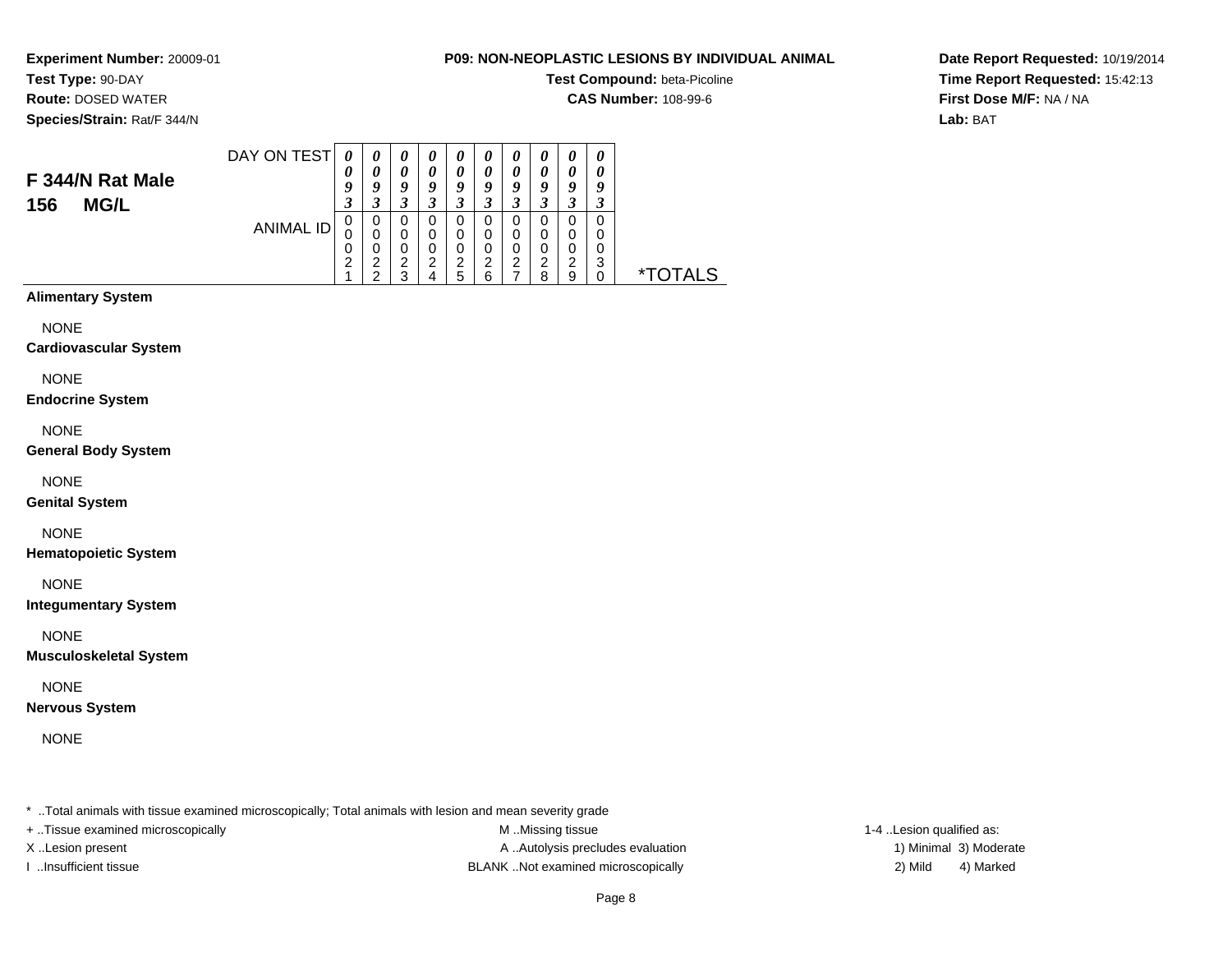**Experiment Number:** 20009-01**Test Type:** 90-DAY

**Route:** DOSED WATER

**Species/Strain:** Rat/F 344/N

# **Test Compound:** beta-Picoline

**CAS Number:** 108-99-6

**Date Report Requested:** 10/19/2014**Time Report Requested:** 15:42:13**First Dose M/F:** NA / NA**Lab:** BAT

|                                             | DAY ON TEST      | 0<br>0                        | 0<br>0                | 0<br>0                                       | 0<br>0                | 0<br>0                             | 0<br>0                | 0<br>0                                          | 0<br>0                             | 0<br>0                | 0<br>0                       |                       |    |     |
|---------------------------------------------|------------------|-------------------------------|-----------------------|----------------------------------------------|-----------------------|------------------------------------|-----------------------|-------------------------------------------------|------------------------------------|-----------------------|------------------------------|-----------------------|----|-----|
| F 344/N Rat Male<br><b>MG/L</b><br>156      |                  | 9<br>3                        | 9<br>3                | 9<br>3                                       | 9<br>3                | 9<br>3                             | 9<br>3                | 9<br>3                                          | 9<br>3                             | 9<br>3                | 9<br>3                       |                       |    |     |
|                                             | <b>ANIMAL ID</b> | 0<br>0<br>0<br>$\overline{c}$ | 0<br>0<br>0<br>2<br>2 | 0<br>0<br>$\mathbf 0$<br>$\overline{c}$<br>3 | 0<br>0<br>0<br>2<br>4 | 0<br>0<br>0<br>$\overline{c}$<br>5 | 0<br>0<br>0<br>2<br>6 | 0<br>0<br>0<br>$\overline{c}$<br>$\overline{7}$ | 0<br>0<br>0<br>$\overline{2}$<br>8 | 0<br>0<br>0<br>2<br>9 | 0<br>0<br>0<br>3<br>$\Omega$ | <i><b>*TOTALS</b></i> |    |     |
| <b>Respiratory System</b>                   |                  |                               |                       |                                              |                       |                                    |                       |                                                 |                                    |                       |                              |                       |    |     |
| <b>NONE</b><br><b>Special Senses System</b> |                  |                               |                       |                                              |                       |                                    |                       |                                                 |                                    |                       |                              |                       |    |     |
| <b>NONE</b>                                 |                  |                               |                       |                                              |                       |                                    |                       |                                                 |                                    |                       |                              |                       |    |     |
| <b>Urinary System</b>                       |                  |                               |                       |                                              |                       |                                    |                       |                                                 |                                    |                       |                              |                       |    |     |
| Kidney                                      |                  | +                             |                       |                                              |                       |                                    |                       |                                                 |                                    |                       | ÷                            | 10                    |    |     |
| Medulla, Mineralization                     |                  |                               |                       |                                              |                       |                                    | 1                     | 1                                               |                                    | 1                     | 1                            |                       | 6  | 1.0 |
| Nephropathy                                 |                  | 1                             |                       |                                              |                       | 1                                  |                       | 1                                               | 1                                  | 1                     | 1                            |                       | 10 | 1.0 |
| Renal Tubule, Accumulation, Hyaline Droplet |                  |                               | 2                     |                                              |                       |                                    |                       |                                                 | 1                                  | 1                     | $\mathfrak{p}$               |                       | 10 | 1.2 |

\* ..Total animals with tissue examined microscopically; Total animals with lesion and mean severity grade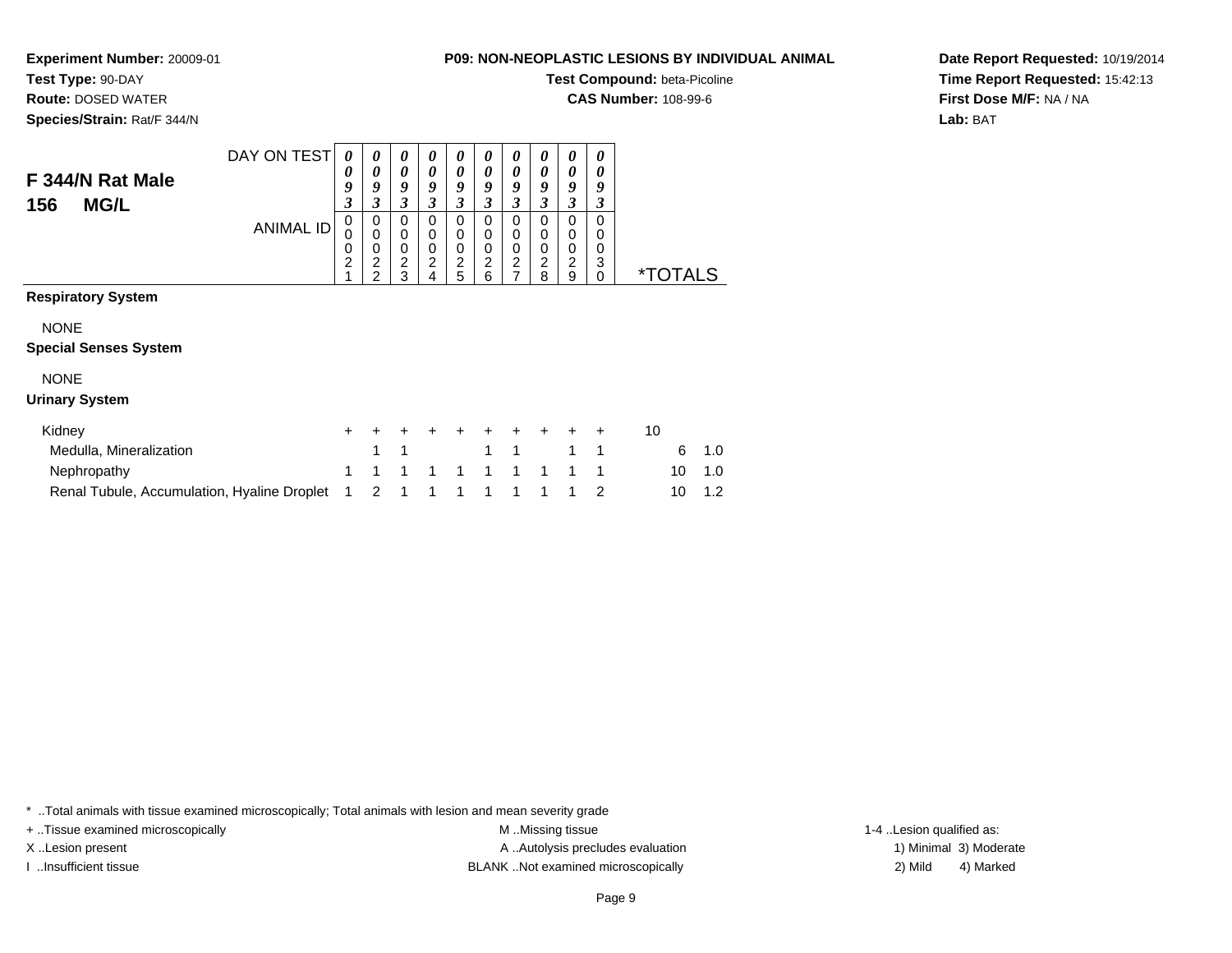**Experiment Number:** 20009-01**Test Type:** 90-DAY

## **Route:** DOSED WATER

**Species/Strain:** Rat/F 344/N

### **P09: NON-NEOPLASTIC LESIONS BY INDIVIDUAL ANIMAL**

**Test Compound:** beta-Picoline

**CAS Number:** 108-99-6

**Date Report Requested:** 10/19/2014**Time Report Requested:** 15:42:13**First Dose M/F:** NA / NA**Lab:** BAT

#### DAY ON TEST**F 344/N Rat Male**ANIMAL ID*0 0 9 3* 0 0 0 3 1*0 0 9 3*0<br>0<br>0<br>3<br>2 *0 0 9 3* 0 0 0 3 3*0 0 9 3* 0 0 0 3 4*0 0 9 3* 0 0 0 3 5*0 0 9 3* 0 0 0 3 6*0 0 9 3* 0 0 0 3 7*0 0 9 3*0<br>0<br>0<br>3<br>8 *0 0 9 3* 0 0 0 3 9*0 0 9 3* 0 0 0 4 $\dot{o}$ 0 \*TOTALS

### **Alimentary System**

**312 MG/L**

**NONE** 

#### **Cardiovascular System**

NONE

#### **Endocrine System**

NONE

#### **General Body System**

NONE

#### **Genital System**

NONE

#### **Hematopoietic System**

NONE

#### **Integumentary System**

NONE

#### **Musculoskeletal System**

NONE

#### **Nervous System**

NONE

\* ..Total animals with tissue examined microscopically; Total animals with lesion and mean severity grade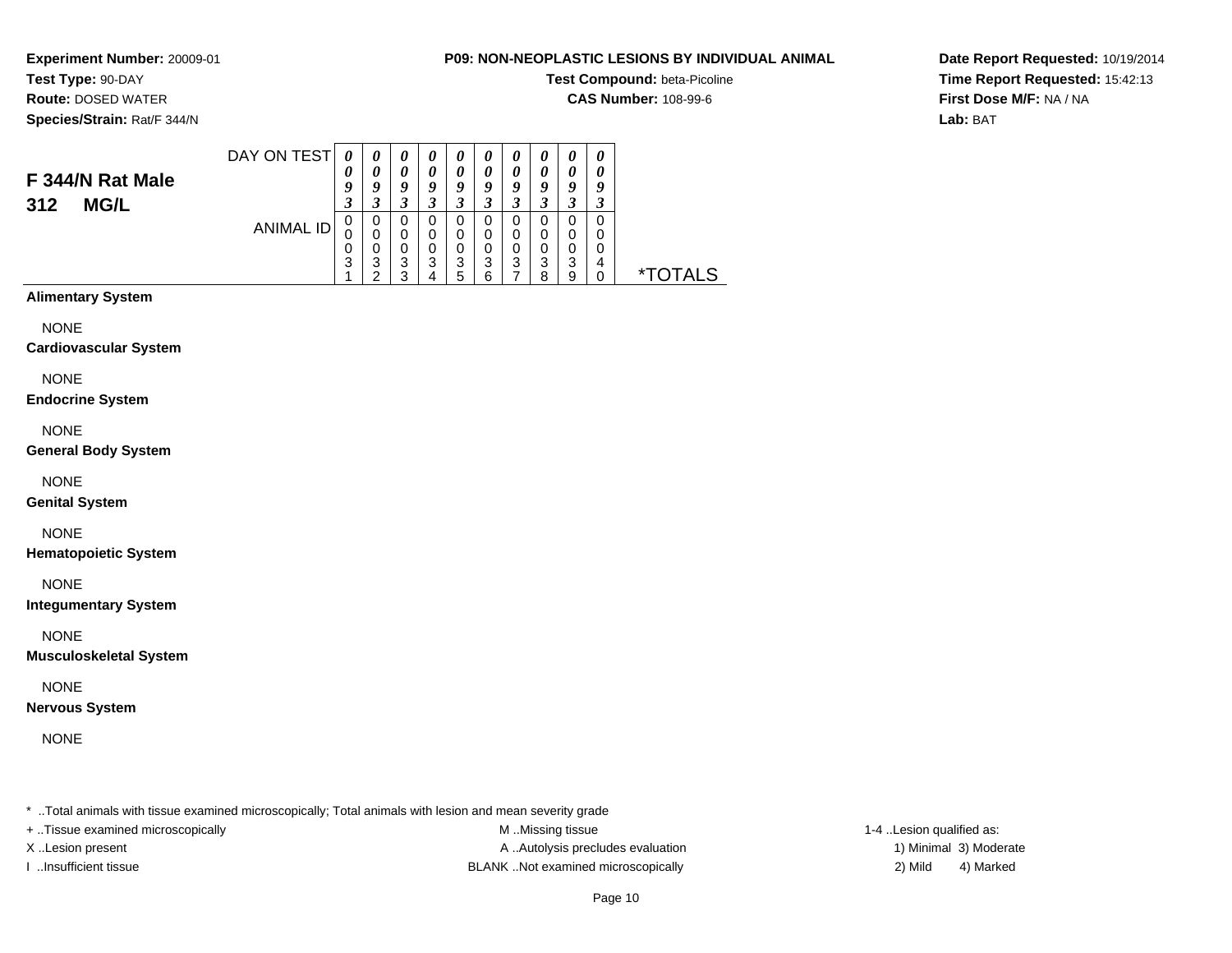**Experiment Number:** 20009-01

**Test Type:** 90-DAY

**Route:** DOSED WATER

**Species/Strain:** Rat/F 344/N

**Test Compound:** beta-Picoline

**CAS Number:** 108-99-6

**Date Report Requested:** 10/19/2014**Time Report Requested:** 15:42:13**First Dose M/F:** NA / NA**Lab:** BAT

|                              | DAY ON TEST      | 0                | 0                                        | 0                                    | 0                                      | 0                                           | 0                                           | $\boldsymbol{\theta}$           | $\boldsymbol{\theta}$                                  | 0                          | 0                                           |    |                       |     |  |
|------------------------------|------------------|------------------|------------------------------------------|--------------------------------------|----------------------------------------|---------------------------------------------|---------------------------------------------|---------------------------------|--------------------------------------------------------|----------------------------|---------------------------------------------|----|-----------------------|-----|--|
| F 344/N Rat Male             |                  | 0                | 0                                        | $\theta$                             | $\boldsymbol{\theta}$                  | $\boldsymbol{\theta}$                       | 0                                           | 0                               | 0                                                      | 0                          | 0                                           |    |                       |     |  |
|                              |                  | 9<br>3           | 9<br>3                                   | 9                                    | 9<br>3                                 | 9                                           | 9                                           | 9<br>3                          | 9                                                      | 9                          | 9                                           |    |                       |     |  |
| <b>MG/L</b><br>312           | <b>ANIMAL ID</b> | 0<br>0<br>0<br>3 | 0<br>$\Omega$<br>0<br>3<br>$\mathcal{P}$ | 3<br>0<br>0<br>$\mathbf 0$<br>3<br>3 | $\Omega$<br>0<br>$\mathbf 0$<br>3<br>4 | 3<br>$\Omega$<br>0<br>$\mathbf 0$<br>3<br>5 | 3<br>$\Omega$<br>0<br>$\mathbf 0$<br>3<br>6 | 0<br>0<br>$\mathbf 0$<br>3<br>7 | 3<br>$\Omega$<br>0<br>$\mathbf 0$<br>$\mathbf{3}$<br>8 | 3<br>0<br>0<br>0<br>3<br>9 | 3<br>$\Omega$<br>0<br>0<br>4<br>$\mathbf 0$ |    | <i><b>*TOTALS</b></i> |     |  |
| <b>Respiratory System</b>    |                  |                  |                                          |                                      |                                        |                                             |                                             |                                 |                                                        |                            |                                             |    |                       |     |  |
| <b>NONE</b>                  |                  |                  |                                          |                                      |                                        |                                             |                                             |                                 |                                                        |                            |                                             |    |                       |     |  |
| <b>Special Senses System</b> |                  |                  |                                          |                                      |                                        |                                             |                                             |                                 |                                                        |                            |                                             |    |                       |     |  |
| <b>NONE</b>                  |                  |                  |                                          |                                      |                                        |                                             |                                             |                                 |                                                        |                            |                                             |    |                       |     |  |
| <b>Urinary System</b>        |                  |                  |                                          |                                      |                                        |                                             |                                             |                                 |                                                        |                            |                                             |    |                       |     |  |
| Kidney                       |                  | $\pm$            |                                          | +                                    |                                        |                                             |                                             |                                 | ÷                                                      | +                          | ÷                                           | 10 |                       |     |  |
| Medulla, Mineralization      |                  | 1                |                                          | 1                                    |                                        | 1                                           | 1                                           |                                 | 1                                                      |                            |                                             |    | 6                     | 1.0 |  |
| Nephropathy                  |                  |                  |                                          | 2                                    |                                        |                                             | $\mathfrak{p}$                              | 1                               |                                                        |                            |                                             |    | 10                    | 1.2 |  |
|                              |                  |                  |                                          |                                      |                                        |                                             |                                             |                                 |                                                        |                            |                                             |    |                       |     |  |

Renal Tubule, Accumulation, Hyaline Droplet 1 <sup>1</sup> <sup>1</sup> <sup>1</sup> <sup>1</sup> <sup>1</sup> <sup>2</sup> <sup>1</sup> <sup>1</sup> <sup>1</sup> <sup>10</sup> 1.1

\* ..Total animals with tissue examined microscopically; Total animals with lesion and mean severity grade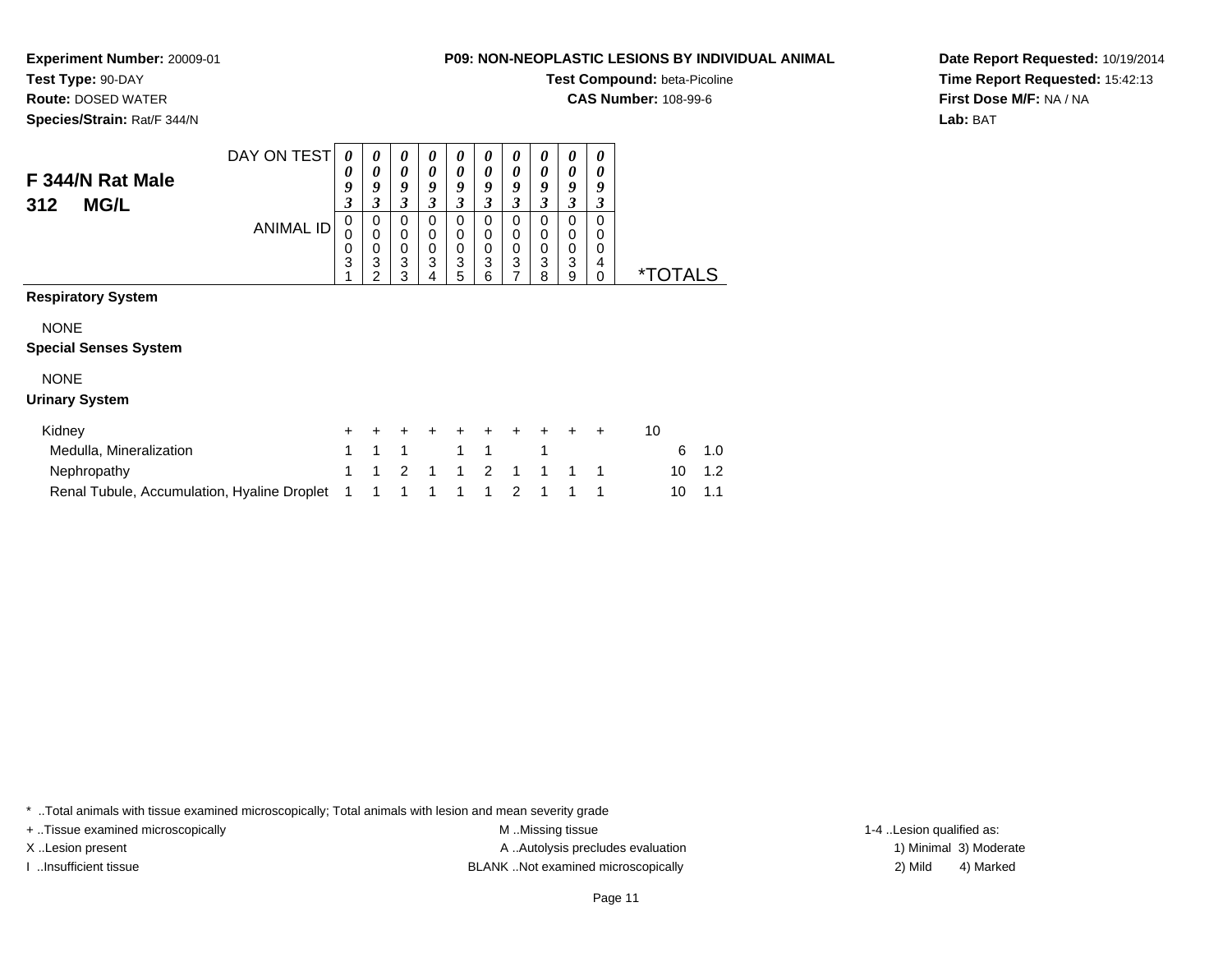**Experiment Number:** 20009-01**Test Type:** 90-DAY

## **Route:** DOSED WATER

**Species/Strain:** Rat/F 344/N

### **P09: NON-NEOPLASTIC LESIONS BY INDIVIDUAL ANIMAL**

**Test Compound:** beta-Picoline

**CAS Number:** 108-99-6

**Date Report Requested:** 10/19/2014**Time Report Requested:** 15:42:13**First Dose M/F:** NA / NA**Lab:** BAT

#### DAY ON TEST**F 344/N Rat Male**ANIMAL ID*0 0 9 3* 0 0 0 4 1*0 0 9 3*0<br>0<br>0<br>4<br>2 *0 0 9 3* 0 0 0 4 3*0 0 9 3* 0 0 0 4 4*0 0 9 3* 0 0 0 4 5*0 0 9 3* 0 0 0 4 6*0 0 9 3* 0 0 0 4 7*0 0 9 3* 0 0 0 4 8*0 0 9 3* 0 0 0 4 9*0 0 9 3* 0 0 0 5 $\check{\mathrm{o}}$ 0 \*TOTALS

### **Alimentary System**

**625 MG/L**

**NONE** 

#### **Cardiovascular System**

NONE

#### **Endocrine System**

NONE

#### **General Body System**

NONE

#### **Genital System**

NONE

#### **Hematopoietic System**

NONE

#### **Integumentary System**

NONE

#### **Musculoskeletal System**

NONE

### **Nervous System**

NONE

\* ..Total animals with tissue examined microscopically; Total animals with lesion and mean severity grade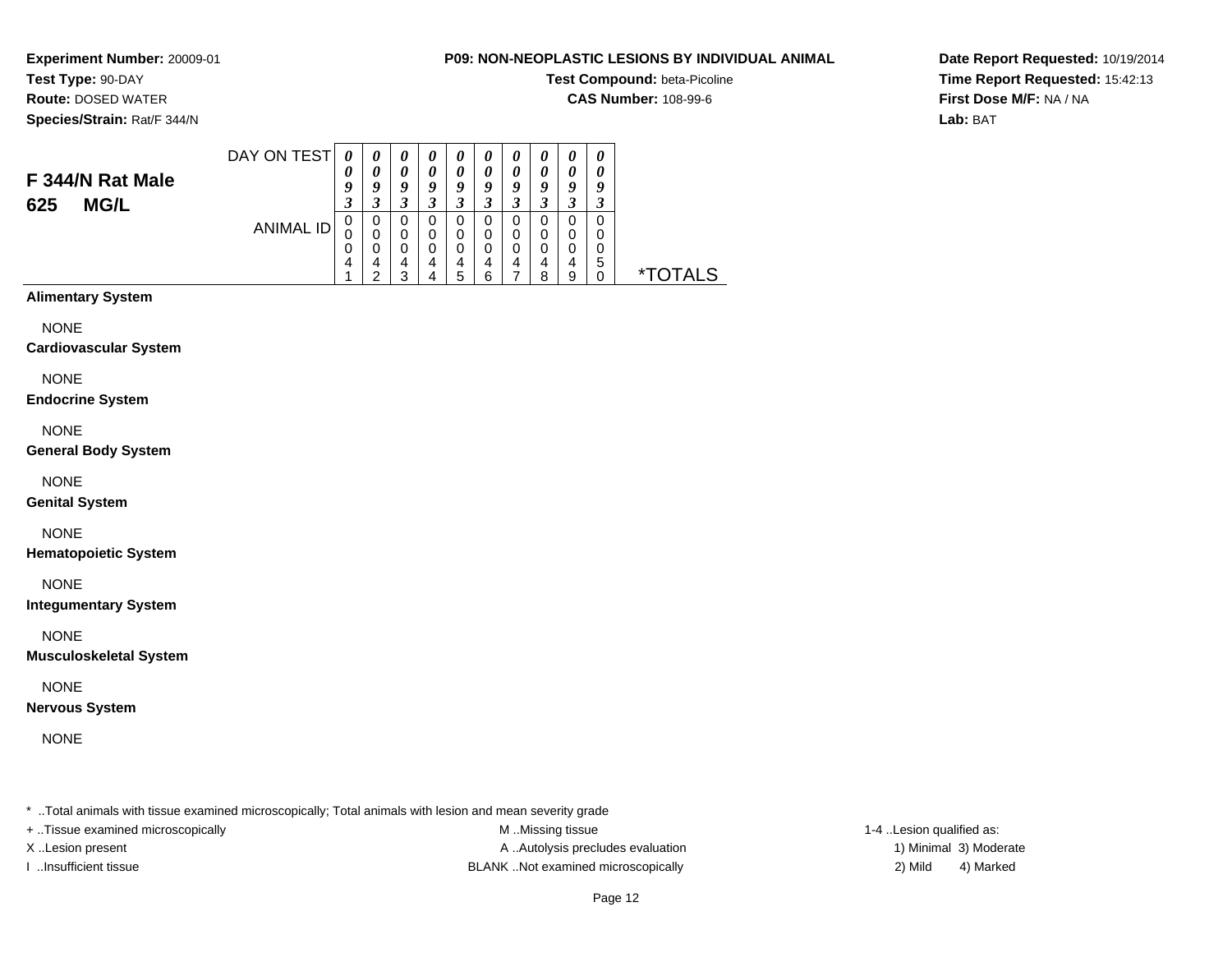**Test Type:** 90-DAY**Route:** DOSED WATER

**Species/Strain:** Rat/F 344/N

**Experiment Number:** 20009-01

| OFLASTIG LESIONS DT INDIVIDUAL ANIM |
|-------------------------------------|
| Test Compound: beta-Picoline        |

**CAS Number:** 108-99-6

**Date Report Requested:** 10/19/2014**Time Report Requested:** 15:42:14**First Dose M/F:** NA / NA**Lab:** BAT

|                                             | DAY ON TEST      | 0                | 0                     | 0                               | 0                     | 0                               | 0                     | 0                     | 0                            | 0                     | 0                            |                       |     |  |
|---------------------------------------------|------------------|------------------|-----------------------|---------------------------------|-----------------------|---------------------------------|-----------------------|-----------------------|------------------------------|-----------------------|------------------------------|-----------------------|-----|--|
| F 344/N Rat Male<br>625<br><b>MG/L</b>      |                  | 0<br>9<br>3      | 9<br>3                | 0<br>9<br>3                     | 0<br>9<br>3           | 0<br>9<br>3                     | 0<br>9<br>3           | 0<br>9<br>3           | 0<br>9<br>3                  | 0<br>9<br>3           | 0<br>9<br>3                  |                       |     |  |
|                                             | <b>ANIMAL ID</b> | 0<br>0<br>0<br>4 | 0<br>0<br>0<br>4<br>2 | 0<br>0<br>$\mathbf 0$<br>4<br>3 | 0<br>0<br>0<br>4<br>4 | 0<br>0<br>$\mathbf 0$<br>4<br>5 | 0<br>0<br>0<br>4<br>6 | 0<br>0<br>0<br>4<br>7 | $\Omega$<br>0<br>0<br>4<br>8 | 0<br>0<br>0<br>4<br>9 | 0<br>0<br>0<br>5<br>$\Omega$ | <i><b>*TOTALS</b></i> |     |  |
| <b>Respiratory System</b>                   |                  |                  |                       |                                 |                       |                                 |                       |                       |                              |                       |                              |                       |     |  |
| <b>NONE</b>                                 |                  |                  |                       |                                 |                       |                                 |                       |                       |                              |                       |                              |                       |     |  |
| <b>Special Senses System</b>                |                  |                  |                       |                                 |                       |                                 |                       |                       |                              |                       |                              |                       |     |  |
| <b>NONE</b>                                 |                  |                  |                       |                                 |                       |                                 |                       |                       |                              |                       |                              |                       |     |  |
| <b>Urinary System</b>                       |                  |                  |                       |                                 |                       |                                 |                       |                       |                              |                       |                              |                       |     |  |
| Kidney                                      |                  | +                |                       |                                 |                       |                                 |                       |                       |                              |                       |                              | 10                    |     |  |
| Medulla, Mineralization                     |                  |                  |                       | 4                               | 1                     |                                 |                       |                       |                              |                       | 4                            | 3                     | 1.0 |  |
| Nephropathy                                 |                  | $\overline{2}$   | 2                     | 2                               | 2                     | 2                               | 3                     | 2                     | 3                            | 2                     | $\overline{2}$               | 10                    | 2.2 |  |
| Renal Tubule, Accumulation, Hyaline Droplet |                  |                  |                       |                                 |                       | 1                               |                       | 1                     | 1                            | 1                     | 1                            | 10                    | 1.0 |  |

\* ..Total animals with tissue examined microscopically; Total animals with lesion and mean severity grade

+ ..Tissue examined microscopically examined microscopically examined as:  $M$  ..Missing tissue 1-4 ..Lesion qualified as: X..Lesion present **A ..Autolysis precludes evaluation** A ..Autolysis precludes evaluation 1) Minimal 3) Moderate I ..Insufficient tissue 2) Mild 2 and the BLANK ..Not examined microscopically and the same 2) Mild

4) Marked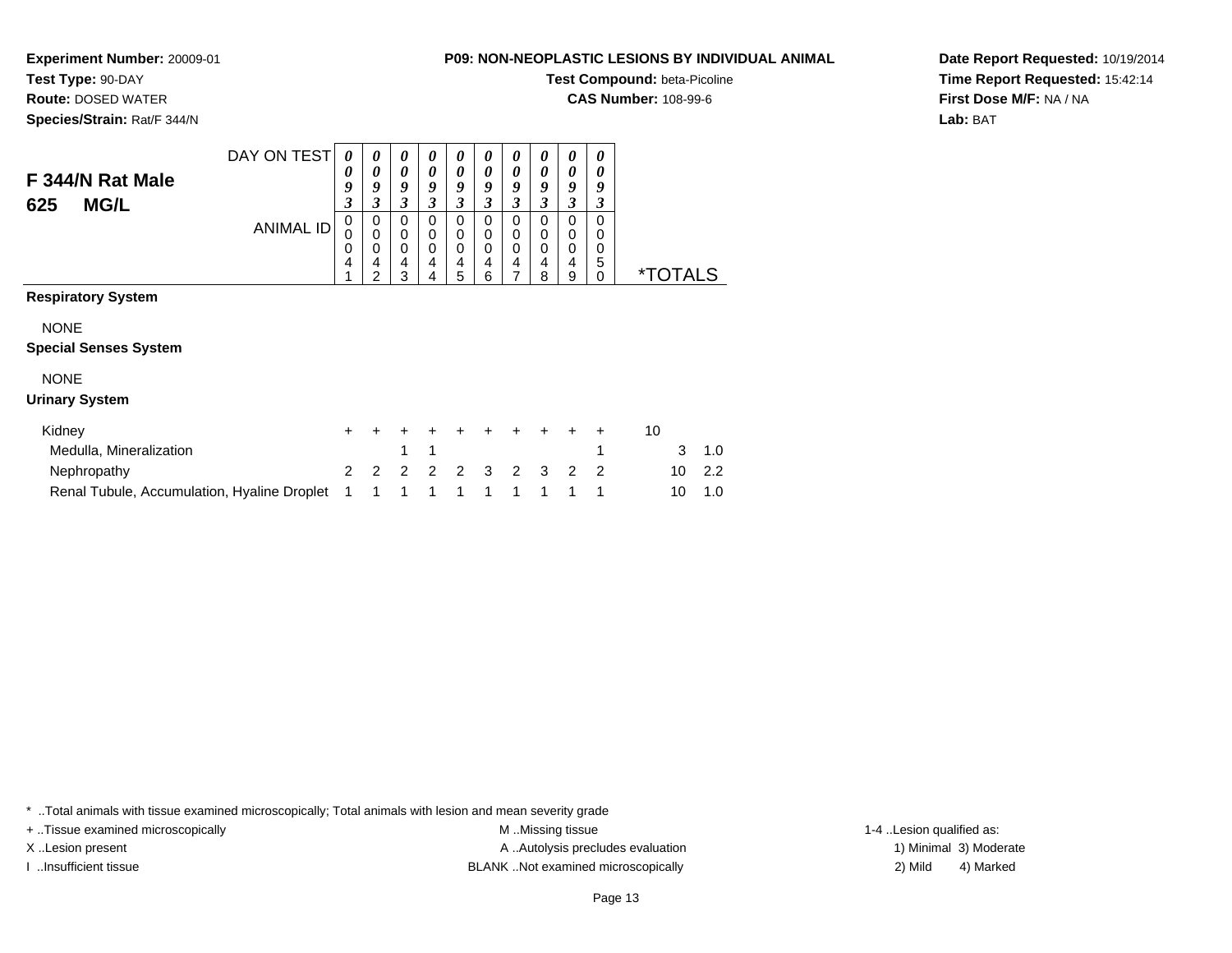**Test Compound:** beta-Picoline

**CAS Number:** 108-99-6

**Date Report Requested:** 10/19/2014**Time Report Requested:** 15:42:14**First Dose M/F:** NA / NA**Lab:** BAT

<sup>+</sup> <sup>+</sup> <sup>+</sup> <sup>+</sup> <sup>+</sup> <sup>+</sup> <sup>+</sup> <sup>+</sup> + 10

#### **F 344/N Rat Male1250 MG/L**ANIMAL ID *9 3* 0 0 0 5 1 *9 3* 0 0 0 5 2 *9 3* 0 0 0 5 3 *9 3* 0 0 0 5 4 *9 3* 0 0 0 5 5 *9 3* 0 0 0 5 6 *9 3* 0 0 0 5 7 *9 3* 0 0 0 5 8 *9 3* 0 0 0 5 9 *9 3* 0 0 0 6 $\check{\Omega}$ 0 \*TOTALS**Alimentary SystemEsophagus**  $\mathsf{S}$  + <sup>+</sup> <sup>+</sup> <sup>+</sup> <sup>+</sup> <sup>+</sup> <sup>+</sup> <sup>+</sup> <sup>+</sup> + 10 Intestine Large, Cecum <sup>+</sup> <sup>+</sup> <sup>+</sup> <sup>+</sup> <sup>+</sup> <sup>+</sup> <sup>+</sup> <sup>+</sup> <sup>+</sup> + 10 Intestine Large, Colon $\mathsf{n}$  + <sup>+</sup> <sup>+</sup> <sup>+</sup> <sup>+</sup> <sup>+</sup> <sup>+</sup> <sup>+</sup> <sup>+</sup> + 10 Intestine Large, Rectumm<br>
+ + + + + + + + + + + + 10 Inflammation, Chronic Activee 1 1 1.0 Intestine Small, Duodenum <sup>+</sup> <sup>+</sup> <sup>+</sup> <sup>+</sup> <sup>+</sup> <sup>+</sup> <sup>+</sup> <sup>+</sup> <sup>+</sup> + 10 Intestine Small, Ileum <sup>+</sup> <sup>+</sup> <sup>+</sup> <sup>+</sup> <sup>+</sup> <sup>+</sup> <sup>+</sup> <sup>+</sup> <sup>+</sup> + 10 Intestine Small, Jejunum <sup>+</sup> <sup>+</sup> <sup>+</sup> <sup>+</sup> <sup>+</sup> <sup>+</sup> <sup>+</sup> <sup>+</sup> <sup>+</sup> + 10 Liver $\mathsf{r}$  + <sup>+</sup> <sup>+</sup> <sup>+</sup> <sup>+</sup> <sup>+</sup> <sup>+</sup> <sup>+</sup> <sup>+</sup> + 10 Hematopoietic Cell Proliferationn 1 1 1 1 1 1 1 1 1 1 9 1.0 Inflammation, Chronic Active <sup>1</sup> <sup>1</sup> <sup>1</sup> <sup>1</sup> <sup>2</sup> <sup>1</sup> <sup>2</sup> <sup>1</sup> <sup>1</sup> <sup>1</sup> <sup>10</sup> 1.2 Pancreas <sup>+</sup> <sup>+</sup> <sup>+</sup> <sup>+</sup> <sup>+</sup> <sup>+</sup> <sup>+</sup> <sup>+</sup> <sup>+</sup> + 10 Infiltration Cellular, Lymphocyte <sup>1</sup> <sup>1</sup> <sup>1</sup> <sup>2</sup> <sup>4</sup> 1.3 Salivary Glands $\sim$   $\sim$   $\sim$   $\sim$   $\sim$   $\sim$  <sup>+</sup> <sup>+</sup> <sup>+</sup> <sup>+</sup> <sup>+</sup> <sup>+</sup> <sup>+</sup> <sup>+</sup> + 10 Stomach, Forestomach $h \rightarrow$  <sup>+</sup> <sup>+</sup> <sup>+</sup> <sup>+</sup> <sup>+</sup> <sup>+</sup> <sup>+</sup> <sup>+</sup> + 10 Stomach, Glandular $\mathsf{r}$  + <sup>+</sup> <sup>+</sup> <sup>+</sup> <sup>+</sup> <sup>+</sup> <sup>+</sup> <sup>+</sup> <sup>+</sup> + 10 Glands, Ectasiaa a contract to  $1$  1  $1$  1.0 Inflammation, Chronic Activee 1 1 1.0 Toothh  $+$  + 2 **Cardiovascular System**

*00*

*00*

*00*

*00*

*00*

*00*

*00*

*00*

*00*

*00*

Blood Vessel<sup>+</sup>

\* ..Total animals with tissue examined microscopically; Total animals with lesion and mean severity grade



**Experiment Number:** 20009-01

**Test Type:** 90-DAY **Route:** DOSED WATER**Species/Strain:** Rat/F 344/N

| $\ddot{}$        | $\ddot{}$               | +            | +                | $\ddot{}$ | 10                      |    |       |
|------------------|-------------------------|--------------|------------------|-----------|-------------------------|----|-------|
| $\ddot{}$        | $\ddot{}$               | $\ddot{}$    | +                | +         | 10                      |    |       |
| $\ddot{}$        | $\ddot{}$               | $\ddot{}$    | $\boldsymbol{+}$ | +         | 10                      |    |       |
| $\ddot{}$        | $\boldsymbol{+}$        | $\ddot{}$    | $\pmb{+}$        | +         | 10                      |    |       |
|                  |                         | 1            |                  |           |                         | 1  | 1.0   |
| $\boldsymbol{+}$ | $\ddot{}$               | $\ddot{}$    | +                | $\ddot{}$ | 10                      |    |       |
| $\ddot{}$        | $\ddot{}$               | $\ddot{}$    | $\pmb{+}$        | +         | 10                      |    |       |
| $\ddag$          | $\ddot{}$               | $\ddag$      | +                | +         | 10                      |    |       |
| $\ddot{}$        | $\ddot{}$               | $\ddot{}$    | $\pmb{+}$        | $\ddot{}$ | 10                      |    |       |
| $\mathbf{1}$     | 1                       | 1            | 1                | 1         |                         | 9  | 1.0   |
| $\mathbf{1}$     | $\overline{\mathbf{c}}$ | $\mathbf{1}$ | $\mathbf 1$      | 1         |                         | 10 | 1.2   |
| $\ddot{}$        | $\pmb{+}$               | $\ddot{}$    | $\ddot{}$        | $\pmb{+}$ | 10                      |    |       |
|                  |                         |              | $\overline{c}$   |           |                         | 4  | 1.3   |
| $\ddot{}$        | $\ddot{}$               | $\ddot{}$    | $\ddot{}$        | $\ddot{}$ | 10                      |    |       |
| $\ddot{}$        | $\ddot{}$               | $\ddot{}$    | $\boldsymbol{+}$ | +         | 10                      |    |       |
| $\ddot{}$        | +                       | $\ddag$      | +                | +         | 10                      |    |       |
|                  |                         |              |                  |           |                         | 1  | 1.0   |
|                  |                         |              |                  |           |                         | 1  | $1.0$ |
|                  |                         |              |                  | $\ddot{}$ | $\overline{\mathbf{c}}$ |    |       |
|                  |                         |              |                  |           |                         |    |       |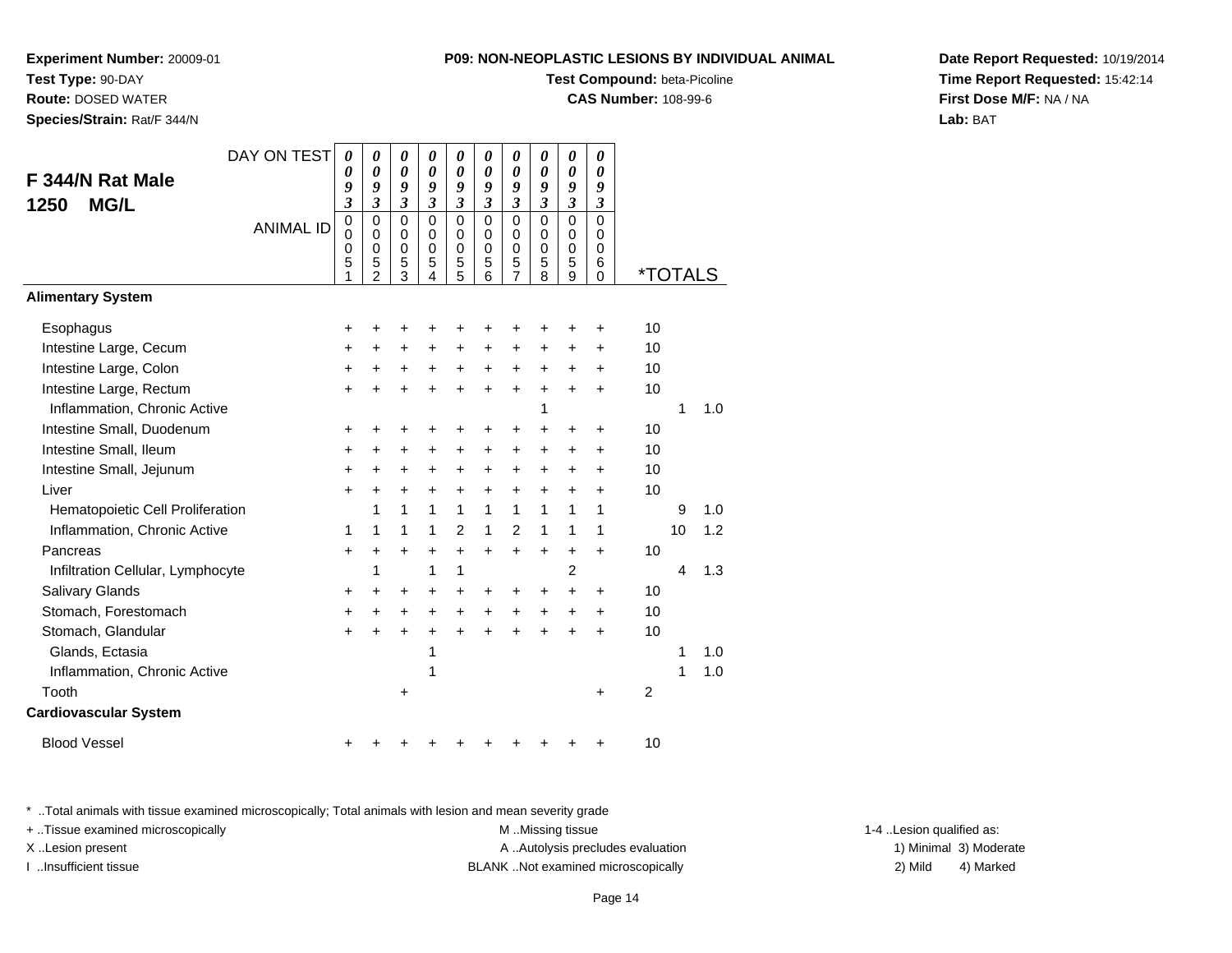**Test Compound:** beta-Picoline

**CAS Number:** 108-99-6

**Date Report Requested:** 10/19/2014**Time Report Requested:** 15:42:14**First Dose M/F:** NA / NA**Lab:** BAT

| ៶៲ ៶៲៲៴៲៸ ៶∟ τ∟                                                                                         | 0<br>0<br>5<br>1 | 0<br>$\mathbf 0$<br>5<br>$\overline{c}$ | 0<br>$\pmb{0}$<br>5<br>3 | 0<br>$\mathbf 0$<br>5<br>$\overline{\mathbf{4}}$ | 0<br>$\pmb{0}$<br>$\frac{5}{5}$ | 0<br>0<br>$\mathbf 5$<br>6 | 0<br>$\pmb{0}$<br>$\frac{5}{7}$ | 0<br>$\mathbf 0$<br>5<br>8 | 0<br>$\begin{array}{c} 0 \\ 5 \end{array}$<br>$\overline{9}$ | 0<br>$\mathbf 0$<br>6<br>$\mathbf 0$ |    | <i><b>*TOTALS</b></i> |     |
|---------------------------------------------------------------------------------------------------------|------------------|-----------------------------------------|--------------------------|--------------------------------------------------|---------------------------------|----------------------------|---------------------------------|----------------------------|--------------------------------------------------------------|--------------------------------------|----|-----------------------|-----|
| Heart                                                                                                   | $\ddot{}$        | $+$                                     | $\ddot{}$                | $\ddot{}$                                        | $+$                             | $\ddot{}$                  | $\ddot{}$                       | $\ddot{}$                  | $\ddot{}$                                                    | $\ddot{}$                            | 10 |                       |     |
| Cardiomyopathy                                                                                          | 1                | $\overline{2}$                          | 1                        | 1                                                | $\overline{2}$                  | 1                          | 1                               | 1                          | $\overline{2}$                                               | 1                                    |    | 10                    | 1.3 |
| <b>Endocrine System</b>                                                                                 |                  |                                         |                          |                                                  |                                 |                            |                                 |                            |                                                              |                                      |    |                       |     |
| <b>Adrenal Cortex</b>                                                                                   | +                | +                                       | +                        | +                                                | +                               | +                          | +                               | +                          | +                                                            | +                                    | 10 |                       |     |
| <b>Adrenal Medulla</b>                                                                                  | +                | $\ddot{}$                               | $\ddot{}$                | $\ddot{}$                                        | $\ddot{}$                       | $\ddot{}$                  | $\ddot{}$                       | +                          | +                                                            | $\ddot{}$                            | 10 |                       |     |
| Islets, Pancreatic                                                                                      | +                | $\ddot{}$                               | +                        | $\ddot{}$                                        | $\ddot{}$                       | +                          | $\ddot{}$                       | $\ddot{}$                  | +                                                            | $\ddot{}$                            | 10 |                       |     |
| Parathyroid Gland                                                                                       | +                | +                                       | +                        | +                                                | $\ddot{}$                       | +                          | +                               | +                          | +                                                            | M                                    | 9  |                       |     |
| <b>Pituitary Gland</b>                                                                                  | $\ddot{}$        | $\ddot{}$                               | +                        | $\ddot{}$                                        | +                               | $\ddot{}$                  | $\ddot{}$                       | $\ddot{}$                  | +                                                            | $\ddot{}$                            | 10 |                       |     |
| <b>Thyroid Gland</b>                                                                                    | $\ddot{}$        |                                         |                          |                                                  | $\ddot{}$                       | $\ddot{}$                  | $\ddot{}$                       |                            | $\ddot{}$                                                    | $\ddot{}$                            | 10 |                       |     |
| Infiltration Cellular, Mononuclear CI                                                                   |                  |                                         |                          |                                                  |                                 | 1                          |                                 |                            |                                                              |                                      |    | 1                     | 1.0 |
| <b>General Body System</b>                                                                              |                  |                                         |                          |                                                  |                                 |                            |                                 |                            |                                                              |                                      |    |                       |     |
| <b>NONE</b>                                                                                             |                  |                                         |                          |                                                  |                                 |                            |                                 |                            |                                                              |                                      |    |                       |     |
| <b>Genital System</b>                                                                                   |                  |                                         |                          |                                                  |                                 |                            |                                 |                            |                                                              |                                      |    |                       |     |
| <b>Coagulating Gland</b>                                                                                |                  |                                         |                          |                                                  |                                 |                            |                                 |                            | +                                                            |                                      | 1  |                       |     |
| Inflammation, Chronic Active                                                                            |                  |                                         |                          |                                                  |                                 |                            |                                 |                            | 1                                                            |                                      |    | 1                     | 1.0 |
| Epididymis                                                                                              | +                |                                         |                          |                                                  |                                 |                            |                                 |                            | +                                                            | $\ddot{}$                            | 10 |                       |     |
| Epithelium, Degeneration                                                                                |                  |                                         |                          |                                                  |                                 |                            |                                 |                            | 1                                                            |                                      |    | 1                     | 1.0 |
| Infiltration Cellular, Mononuclear CI                                                                   |                  | 1                                       |                          |                                                  |                                 |                            |                                 |                            | 1                                                            | 1                                    |    | 3                     | 1.0 |
| <b>Preputial Gland</b>                                                                                  | +                | +                                       | +                        |                                                  | +                               |                            | +                               | +                          | +                                                            | +                                    | 10 |                       |     |
| Inflammation, Chronic Active                                                                            | 1                | 1                                       | 1                        | 1                                                | $\overline{c}$                  | 1                          | 1                               | 1                          | 1                                                            | 1                                    |    | 10                    | 1.1 |
| Prostate                                                                                                | $\ddot{}$        |                                         |                          |                                                  |                                 |                            |                                 |                            |                                                              | +                                    | 10 |                       |     |
|                                                                                                         |                  |                                         |                          |                                                  |                                 |                            |                                 |                            |                                                              |                                      |    |                       |     |
| * Total animals with tissue examined microscopically; Total animals with lesion and mean severity grade |                  |                                         |                          |                                                  |                                 |                            |                                 |                            |                                                              |                                      |    |                       |     |

+ ..Tissue examined microscopically examined microscopically examined as:  $M$  ..Missing tissue 1-4 ..Lesion qualified as:

X..Lesion present **A ..Autolysis precludes evaluation** A ..Autolysis precludes evaluation 1) Minimal 3) Moderate

I ..Insufficient tissue BLANK ..Not examined microscopically 2) Mild 4) Marked

# **Experiment Number:** 20009-01

**Route:** DOSED WATER

**F 344/N Rat Male**

**1250 MG/L**

**Species/Strain:** Rat/F 344/N

# **Test Type:** 90-DAY

DAY ON TEST

ANIMAL ID

*0 0 9*

*0 0 9*

*0 0 9*

*0 0 9*

 *3*0

 *3*0

 *3*0

0

 *3*0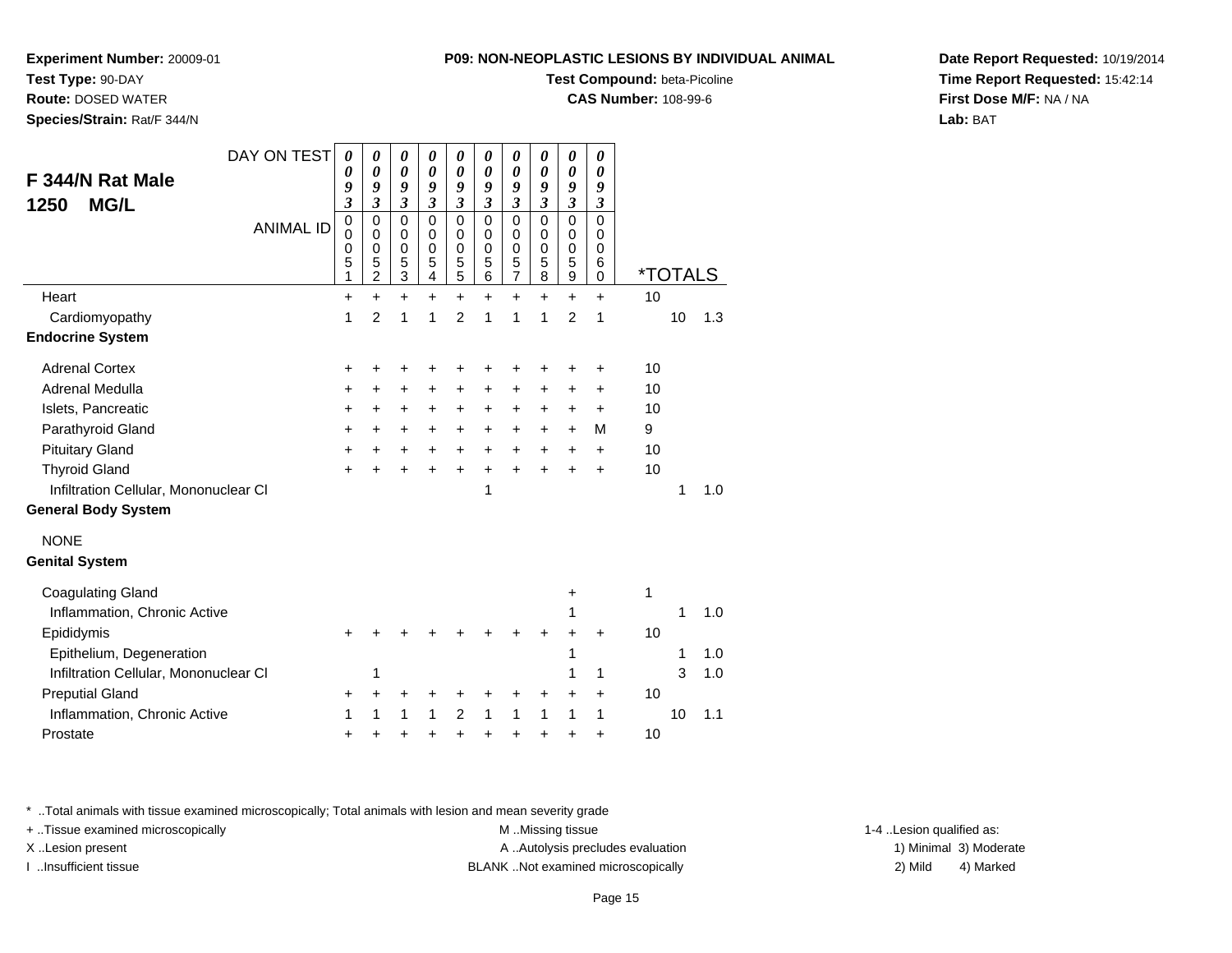**Test Compound:** beta-Picoline

**CAS Number:** 108-99-6

**Date Report Requested:** 10/19/2014**Time Report Requested:** 15:42:14**First Dose M/F:** NA / NA**Lab:** BAT

\* ..Total animals with tissue examined microscopically; Total animals with lesion and mean severity grade

+ ..Tissue examined microscopically examined microscopically examined as:  $M$  ..Missing tissue 1-4 ..Lesion qualified as: X..Lesion present **A ..Autolysis precludes evaluation** A ..Autolysis precludes evaluation 1) Minimal 3) Moderate I ..Insufficient tissue BLANK ..Not examined microscopically 2) Mild 4) Marked

|                                     | DAY ON TEST      | 0                                                                           | 0                                            | 0                                         | 0                                          | 0                               | 0                                         | 0                            | 0                                                   | 0                                         | 0                                                   |                       |   |     |
|-------------------------------------|------------------|-----------------------------------------------------------------------------|----------------------------------------------|-------------------------------------------|--------------------------------------------|---------------------------------|-------------------------------------------|------------------------------|-----------------------------------------------------|-------------------------------------------|-----------------------------------------------------|-----------------------|---|-----|
| F 344/N Rat Male                    |                  | 0                                                                           | 0                                            | 0                                         | $\boldsymbol{\theta}$<br>9                 | 0                               | 0                                         | 0                            | 0                                                   | 0<br>9                                    | 0                                                   |                       |   |     |
| <b>MG/L</b><br>1250                 |                  | 9<br>$\boldsymbol{\beta}$                                                   | 9<br>$\mathfrak{z}$                          | 9<br>3                                    | 3                                          | 9<br>$\overline{\mathbf{3}}$    | 9<br>$\overline{\mathbf{3}}$              | 9<br>$\overline{\mathbf{3}}$ | 9<br>3                                              | 3                                         | 9<br>$\boldsymbol{\beta}$                           |                       |   |     |
|                                     | <b>ANIMAL ID</b> | $\mathbf 0$<br>$\mathbf 0$<br>$\mathbf 0$<br>$\overline{5}$<br>$\mathbf{1}$ | $\mathbf 0$<br>0<br>0<br>5<br>$\overline{2}$ | $\mathbf 0$<br>$\mathbf 0$<br>0<br>5<br>3 | $\Omega$<br>$\Omega$<br>$\Omega$<br>5<br>4 | $\mathbf 0$<br>0<br>0<br>5<br>5 | $\mathbf 0$<br>$\mathbf 0$<br>0<br>5<br>6 | 0<br>0<br>0<br>5<br>7        | $\mathbf 0$<br>$\mathbf 0$<br>$\mathbf 0$<br>5<br>8 | $\mathbf 0$<br>0<br>$\mathbf 0$<br>5<br>9 | $\mathbf 0$<br>0<br>$\mathbf 0$<br>6<br>$\mathbf 0$ | <i><b>*TOTALS</b></i> |   |     |
| <b>Seminal Vesicle</b>              |                  | +                                                                           | $\div$                                       | +                                         | +                                          | $\ddot{}$                       | $\ddot{}$                                 | $\ddot{}$                    | $\ddot{}$                                           | $\ddot{}$                                 | $\ddot{}$                                           | 10                    |   |     |
| <b>Testes</b>                       |                  | $\ddot{}$                                                                   |                                              |                                           |                                            | +                               | +                                         | $\ddot{}$                    | $\ddot{}$                                           | $\ddot{}$                                 | $\ddot{}$                                           | 10                    |   |     |
| Tunic, Inflammation, Chronic Active |                  |                                                                             |                                              |                                           |                                            |                                 |                                           |                              |                                                     | 1                                         |                                                     |                       | 1 | 1.0 |
| <b>Hematopoietic System</b>         |                  |                                                                             |                                              |                                           |                                            |                                 |                                           |                              |                                                     |                                           |                                                     |                       |   |     |
| <b>Bone Marrow</b>                  |                  | $\ddot{}$                                                                   |                                              |                                           |                                            |                                 |                                           |                              |                                                     | +                                         | ٠                                                   | 10                    |   |     |
| Lymph Node, Mandibular              |                  | M                                                                           | М                                            | M                                         | M                                          | M                               | M                                         | M                            | M                                                   | M                                         | M                                                   | 0                     |   |     |
| Lymph Node, Mesenteric              |                  | +                                                                           | +                                            | +                                         | +                                          | +                               | +                                         | +                            | +                                                   | +                                         | +                                                   | 10                    |   |     |
| Spleen                              |                  | +                                                                           | +                                            | +                                         | +                                          | +                               | +                                         | +                            | +                                                   | +                                         | +                                                   | 10                    |   |     |
| Thymus                              |                  | $\ddot{}$                                                                   |                                              | +                                         | +                                          | $\ddot{}$                       | $\ddot{}$                                 | $\ddot{}$                    | $\ddot{}$                                           | +                                         | $\ddot{}$                                           | 10                    |   |     |
| <b>Integumentary System</b>         |                  |                                                                             |                                              |                                           |                                            |                                 |                                           |                              |                                                     |                                           |                                                     |                       |   |     |
| <b>Mammary Gland</b>                |                  | +                                                                           | ٠                                            | M                                         | +                                          | +                               |                                           | +                            | +                                                   | +                                         | +                                                   | 9                     |   |     |
| Skin                                |                  | $\ddot{}$                                                                   |                                              |                                           |                                            |                                 |                                           | +                            | $\ddot{}$                                           | $\ddot{}$                                 | +                                                   | 10                    |   |     |
| <b>Musculoskeletal System</b>       |                  |                                                                             |                                              |                                           |                                            |                                 |                                           |                              |                                                     |                                           |                                                     |                       |   |     |
| <b>Bone</b>                         |                  | +                                                                           |                                              |                                           |                                            |                                 |                                           |                              | +                                                   | +                                         | +                                                   | 10                    |   |     |
| Cartilage, Atypia Cellular          |                  |                                                                             |                                              |                                           |                                            |                                 |                                           |                              |                                                     | 1                                         |                                                     |                       | 1 | 1.0 |
| <b>Nervous System</b>               |                  |                                                                             |                                              |                                           |                                            |                                 |                                           |                              |                                                     |                                           |                                                     |                       |   |     |
| <b>Brain</b>                        |                  | ٠                                                                           |                                              |                                           |                                            |                                 |                                           |                              |                                                     | +                                         | ٠                                                   | 10                    |   |     |
| <b>Respiratory System</b>           |                  |                                                                             |                                              |                                           |                                            |                                 |                                           |                              |                                                     |                                           |                                                     |                       |   |     |
| Lung                                |                  | +                                                                           |                                              |                                           |                                            |                                 |                                           |                              |                                                     | +                                         | +                                                   | 10                    |   |     |
| Inflammation, Chronic Active        |                  | 1                                                                           |                                              |                                           |                                            | 1                               |                                           | 1                            | 1                                                   | 1                                         | 1                                                   |                       | 6 | 1.0 |

## **Experiment Number:** 20009-01

**Test Type:** 90-DAY

**Route:** DOSED WATER

**Species/Strain:** Rat/F 344/N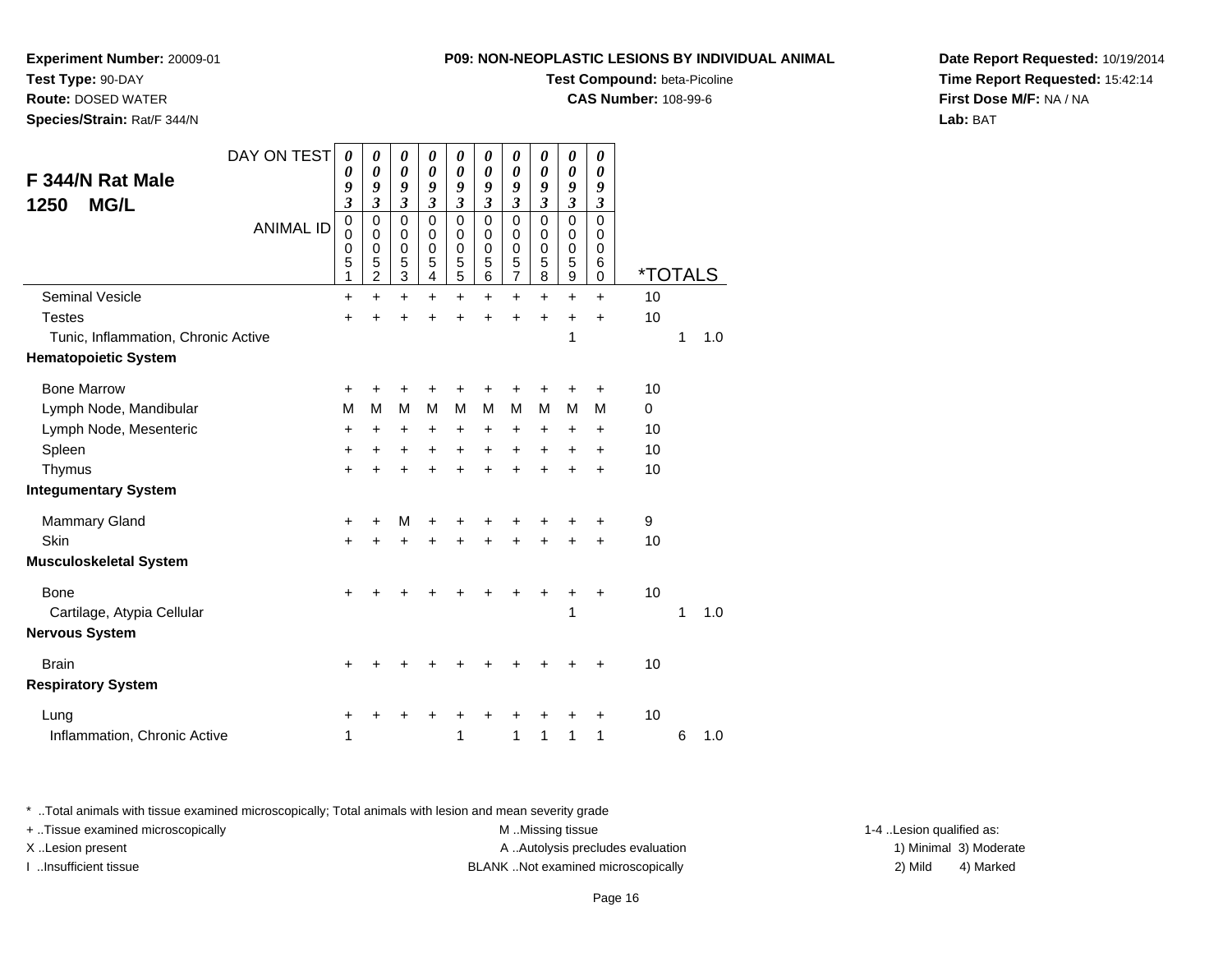**Test Compound:** beta-Picoline

**CAS Number:** 108-99-6

**Date Report Requested:** 10/19/2014**Time Report Requested:** 15:42:14**First Dose M/F:** NA / NA**Lab:** BAT

| DAY ON TEST<br>F 344/N Rat Male<br><b>MG/L</b><br>1250<br><b>ANIMAL ID</b> | 0<br>0<br>9<br>3<br>0<br>$\Omega$ | 0<br>0<br>9<br>$\mathfrak{z}$<br>0<br>$\mathbf 0$ | 0<br>0<br>9<br>3<br>$\mathbf 0$<br>0 | 0<br>0<br>9<br>$\mathfrak{z}$<br>$\mathbf 0$<br>$\mathbf 0$ | 0<br>0<br>9<br>3<br>$\mathbf 0$<br>$\mathbf 0$ | 0<br>0<br>9<br>$\boldsymbol{\beta}$<br>$\Omega$<br>0 | 0<br>$\boldsymbol{\theta}$<br>9<br>3<br>0<br>0 | 0<br>0<br>9<br>$\mathfrak{z}$<br>0<br>$\mathbf 0$ | 0<br>0<br>9<br>$\mathfrak{z}$<br>0<br>0 | 0<br>0<br>9<br>$\mathfrak{z}$<br>0<br>0 |                       |    |     |
|----------------------------------------------------------------------------|-----------------------------------|---------------------------------------------------|--------------------------------------|-------------------------------------------------------------|------------------------------------------------|------------------------------------------------------|------------------------------------------------|---------------------------------------------------|-----------------------------------------|-----------------------------------------|-----------------------|----|-----|
|                                                                            | 0<br>5                            | 0<br>5<br>$\overline{2}$                          | $\mathbf 0$<br>5<br>3                | $\mathbf 0$<br>5<br>4                                       | $\mathbf 0$<br>5<br>5                          | 0<br>5<br>6                                          | 0<br>5<br>$\overline{7}$                       | $\mathbf 0$<br>5<br>8                             | $\mathbf 0$<br>5<br>9                   | 0<br>6<br>0                             | <i><b>*TOTALS</b></i> |    |     |
| Metaplasia, Osseous                                                        |                                   |                                                   |                                      |                                                             |                                                |                                                      |                                                |                                                   |                                         |                                         |                       |    | 1.0 |
| Metaplasia, Squamous                                                       |                                   |                                                   |                                      |                                                             |                                                |                                                      |                                                |                                                   | $\overline{2}$                          |                                         |                       | 1  | 2.0 |
| <b>Nose</b>                                                                |                                   |                                                   |                                      |                                                             |                                                |                                                      |                                                |                                                   |                                         | +                                       | 10                    |    |     |
| Pleura                                                                     |                                   |                                                   | +                                    |                                                             |                                                |                                                      |                                                |                                                   |                                         |                                         | 1                     |    |     |
| Trachea                                                                    | ٠                                 |                                                   |                                      |                                                             |                                                |                                                      |                                                |                                                   |                                         | +                                       | 10                    |    |     |
| <b>Special Senses System</b>                                               |                                   |                                                   |                                      |                                                             |                                                |                                                      |                                                |                                                   |                                         |                                         |                       |    |     |
| Eye                                                                        |                                   |                                                   |                                      |                                                             |                                                |                                                      |                                                |                                                   |                                         | +                                       | 10                    |    |     |
| <b>Harderian Gland</b>                                                     | ÷                                 |                                                   |                                      |                                                             | $\ddot{}$                                      | $\ddot{}$                                            | $\ddot{}$                                      | $\ddot{}$                                         | $\ddot{}$                               | $\ddot{}$                               | 10                    |    |     |
| Infiltration Cellular, Mononuclear CI                                      |                                   |                                                   |                                      |                                                             |                                                |                                                      |                                                | 1                                                 |                                         |                                         |                       | 1  | 1.0 |
| <b>Urinary System</b>                                                      |                                   |                                                   |                                      |                                                             |                                                |                                                      |                                                |                                                   |                                         |                                         |                       |    |     |
| Kidney                                                                     | +                                 |                                                   |                                      |                                                             |                                                |                                                      |                                                |                                                   | +                                       | +                                       | 10                    |    |     |
| Medulla, Mineralization                                                    |                                   | 1                                                 | 1                                    |                                                             | 1                                              |                                                      | 1                                              | 1                                                 | 1                                       | 1                                       |                       | 7  | 1.0 |
| Nephropathy                                                                | 3                                 | 3                                                 | 3                                    | 3                                                           | 3                                              | 3                                                    | $\overline{2}$                                 | $\mathbf{3}$                                      | $\mathbf{3}$                            | 3                                       |                       | 10 | 2.9 |
| Renal Tubule, Accumulation, Hyaline Droplet                                | $\overline{2}$                    | 2                                                 | 2                                    | 2                                                           | $\overline{2}$                                 | 2                                                    | $\overline{c}$                                 | 2                                                 | 2                                       | 2                                       |                       | 10 | 2.0 |
| Renal Tubule, Pigmentation                                                 |                                   |                                                   | 1                                    |                                                             |                                                |                                                      |                                                |                                                   |                                         |                                         |                       | 1  | 1.0 |
| <b>Urinary Bladder</b>                                                     | +                                 |                                                   |                                      |                                                             |                                                | +                                                    |                                                |                                                   |                                         | ٠                                       | 10                    |    |     |
| Infiltration Cellular, Mononuclear CI                                      |                                   |                                                   |                                      |                                                             |                                                |                                                      | 1                                              |                                                   |                                         | 1                                       |                       | 2  | 1.0 |
|                                                                            |                                   |                                                   |                                      |                                                             |                                                |                                                      |                                                |                                                   |                                         |                                         | ***END OF MALE DATA   |    | *** |

\* ..Total animals with tissue examined microscopically; Total animals with lesion and mean severity grade

+ ..Tissue examined microscopically examined microscopically examined as:  $M$  ..Missing tissue 1-4 ..Lesion qualified as:

**Experiment Number:** 20009-01

**Test Type:** 90-DAY **Route:** DOSED WATER**Species/Strain:** Rat/F 344/N

X..Lesion present **A ..Autolysis precludes evaluation** A ..Autolysis precludes evaluation 1) Minimal 3) Moderate I ..Insufficient tissue BLANK ..Not examined microscopically 2) Mild 4) Marked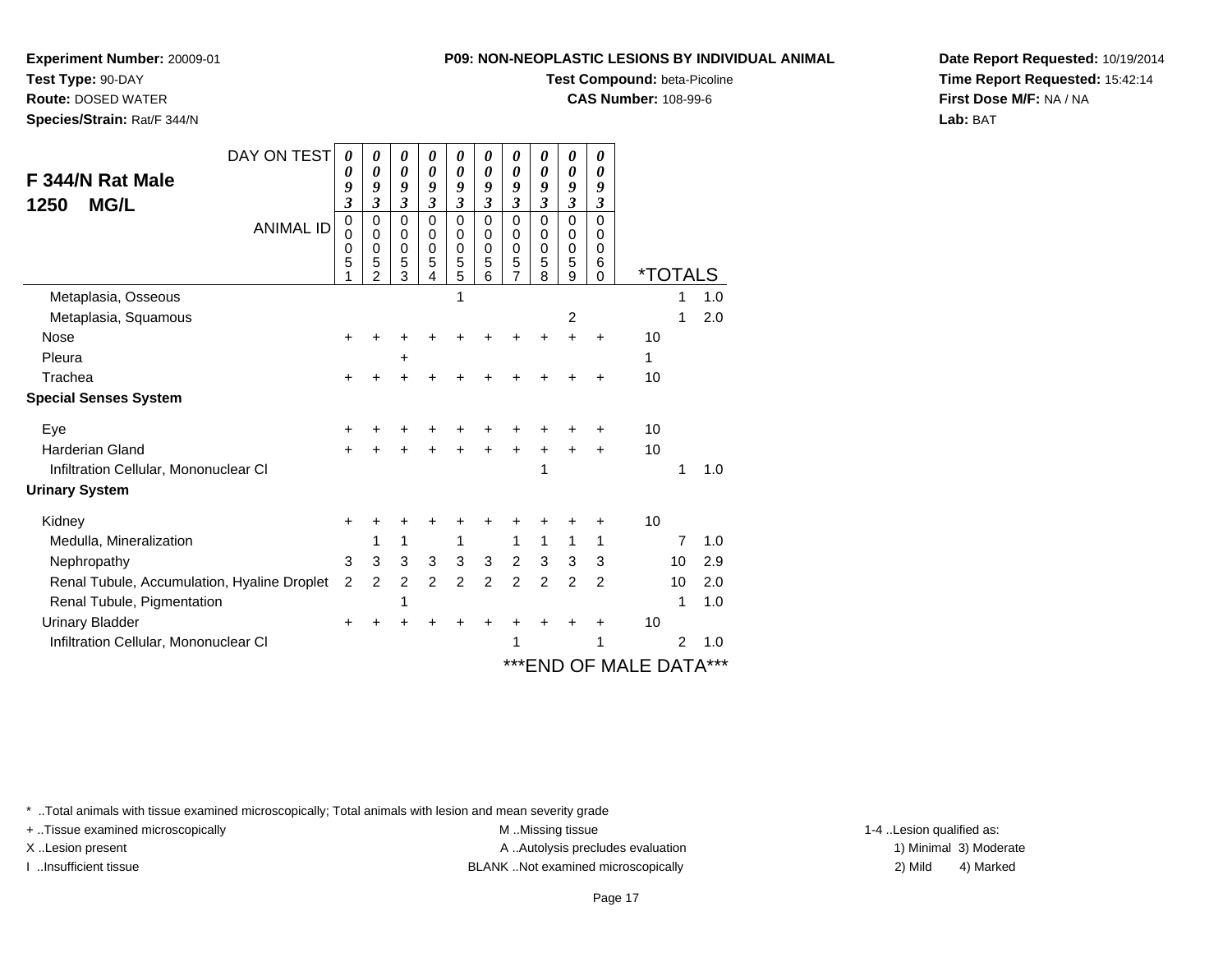**Experiment Number:** 20009-01

**Test Type:** 90-DAY

**Route:** DOSED WATER

**Species/Strain:** Rat/F 344/N

**Test Compound:** beta-Picoline

**CAS Number:** 108-99-6

**Date Report Requested:** 10/19/2014**Time Report Requested:** 15:42:14**First Dose M/F:** NA / NA**Lab:** BAT

| <b>F 344/N Rat Female</b>         | DAY ON TEST      | 0<br>0                          | 0<br>0                                                     | 0<br>0                          | 0<br>$\boldsymbol{\theta}$                       | 0<br>$\theta$                             | $\boldsymbol{\theta}$<br>$\boldsymbol{\theta}$ | 0<br>0                                                    | $\boldsymbol{\theta}$<br>$\boldsymbol{\theta}$ | 0<br>$\boldsymbol{\theta}$                   | $\boldsymbol{\theta}$<br>0                                  |                       |                |     |
|-----------------------------------|------------------|---------------------------------|------------------------------------------------------------|---------------------------------|--------------------------------------------------|-------------------------------------------|------------------------------------------------|-----------------------------------------------------------|------------------------------------------------|----------------------------------------------|-------------------------------------------------------------|-----------------------|----------------|-----|
| <b>MG/L</b><br>0                  |                  | 9<br>$\boldsymbol{\beta}$       | 9<br>$\mathfrak{z}$                                        | 9<br>3                          | 9<br>$\overline{\mathbf{3}}$                     | 9<br>$\mathfrak{z}$                       | 9<br>$\boldsymbol{\beta}$                      | 9<br>$\mathfrak{z}$                                       | 9<br>$\boldsymbol{\beta}$                      | 9<br>$\boldsymbol{\beta}$                    | 9<br>3                                                      |                       |                |     |
|                                   | <b>ANIMAL ID</b> | $\mathbf 0$<br>0<br>0<br>6<br>1 | $\pmb{0}$<br>$\Omega$<br>$\mathbf 0$<br>6<br>$\mathcal{P}$ | $\mathbf 0$<br>0<br>0<br>6<br>3 | $\mathbf 0$<br>$\Omega$<br>$\mathbf 0$<br>6<br>4 | $\mathbf 0$<br>0<br>$\mathbf 0$<br>6<br>5 | $\mathbf 0$<br>0<br>$\mathbf 0$<br>6<br>6      | $\overline{0}$<br>0<br>$\mathbf 0$<br>6<br>$\overline{7}$ | $\overline{0}$<br>0<br>$\mathbf 0$<br>6<br>8   | $\overline{0}$<br>0<br>$\mathbf 0$<br>6<br>9 | $\mathbf 0$<br>0<br>$\pmb{0}$<br>$\overline{7}$<br>$\Omega$ | <i><b>*TOTALS</b></i> |                |     |
| <b>Alimentary System</b>          |                  |                                 |                                                            |                                 |                                                  |                                           |                                                |                                                           |                                                |                                              |                                                             |                       |                |     |
| Esophagus                         |                  | +                               | +                                                          | +                               | +                                                | +                                         | +                                              | +                                                         | +                                              | +                                            | +                                                           | 10                    |                |     |
| Intestine Large, Cecum            |                  | +                               | +                                                          | +                               | +                                                | +                                         | +                                              | +                                                         | +                                              | +                                            | +                                                           | 10                    |                |     |
| Intestine Large, Colon            |                  | +                               | $\pm$                                                      | $\ddot{}$                       | $\ddot{}$                                        | +                                         | $\ddot{}$                                      | +                                                         | $\ddot{}$                                      | +                                            | +                                                           | 10                    |                |     |
| Intestine Large, Rectum           |                  | +                               | +                                                          | $\ddot{}$                       | +                                                | +                                         | +                                              | +                                                         | $\ddot{}$                                      | +                                            | +                                                           | 10                    |                |     |
| Intestine Small, Duodenum         |                  | $\ddot{}$                       | +                                                          | +                               | $\ddot{}$                                        | +                                         | $\ddot{}$                                      | +                                                         | $\ddot{}$                                      | +                                            | +                                                           | 10                    |                |     |
| Intestine Small, Ileum            |                  | $\ddot{}$                       | $\pm$                                                      | $\ddot{}$                       | +                                                | +                                         | $\ddot{}$                                      | $\ddot{}$                                                 | $\ddot{}$                                      | $\ddot{}$                                    | +                                                           | 10                    |                |     |
| Intestine Small, Jejunum          |                  | +                               | $\div$                                                     | $\pm$                           | ÷                                                | $\ddot{}$                                 | $\ddot{}$                                      | $\ddot{}$                                                 | $\ddot{}$                                      | +                                            | +                                                           | 10                    |                |     |
| Liver                             |                  | $\ddot{}$                       | $\ddot{}$                                                  | $\ddot{}$                       | ÷                                                | $\ddot{}$                                 | $\ddot{}$                                      | $\ddot{}$                                                 | +                                              | $\ddot{}$                                    | +                                                           | 10                    |                |     |
| Hematopoietic Cell Proliferation  |                  |                                 | 1                                                          |                                 |                                                  |                                           |                                                |                                                           | 1                                              |                                              | 1                                                           |                       | 3              | 1.0 |
| Hepatodiaphragmatic Nodule        |                  |                                 | X                                                          |                                 |                                                  | X                                         |                                                |                                                           |                                                |                                              |                                                             |                       | $\overline{2}$ |     |
| Inflammation, Chronic Active      |                  | 1                               | 1                                                          | 1                               | 1                                                | 1                                         | 1                                              | 1                                                         | $\overline{2}$                                 | 1                                            | 1                                                           |                       | 10             | 1.1 |
| Pancreas                          |                  | $\ddot{}$                       | $\ddot{}$                                                  | $\ddot{}$                       | $\ddot{}$                                        | $\ddot{}$                                 | $\ddot{}$                                      | $\ddot{}$                                                 | $\ddot{}$                                      | $\ddot{}$                                    | $\ddot{}$                                                   | 10                    |                |     |
| Infiltration Cellular, Lymphocyte |                  |                                 | 1                                                          | $\overline{2}$                  |                                                  |                                           | 1                                              | 1                                                         |                                                | 1                                            | 1                                                           |                       | 6              | 1.2 |
| Salivary Glands                   |                  | +                               | $\pm$                                                      | $\pm$                           | +                                                | +                                         | +                                              | +                                                         | +                                              | +                                            | +                                                           | 10                    |                |     |
| Stomach, Forestomach              |                  | $\ddot{}$                       | +                                                          | +                               | +                                                | +                                         | $\ddot{}$                                      | +                                                         | +                                              | +                                            | +                                                           | 10                    |                |     |
| Stomach, Glandular                |                  | $\ddot{}$                       |                                                            | $\ddot{}$                       |                                                  | $\ddot{}$                                 |                                                |                                                           | ÷                                              | Ŧ.                                           | $\ddot{}$                                                   | 10                    |                |     |
| <b>Cardiovascular System</b>      |                  |                                 |                                                            |                                 |                                                  |                                           |                                                |                                                           |                                                |                                              |                                                             |                       |                |     |
| <b>Blood Vessel</b>               |                  | +                               | ٠                                                          | +                               | ٠                                                | +                                         | +                                              | +                                                         | ٠                                              | +                                            | +                                                           | 10                    |                |     |
| Heart                             |                  | +                               | +                                                          | $\pm$                           | ÷                                                | $\ddot{}$                                 | $\ddot{}$                                      | $\ddot{}$                                                 | $\ddot{}$                                      | $\ddot{}$                                    | +                                                           | 10                    |                |     |
| Cardiomyopathy                    |                  | 1                               | 1                                                          | 1                               | 1                                                | 1                                         | 1                                              | 1                                                         | 1                                              | 1                                            |                                                             |                       | 9              | 1.0 |

\* ..Total animals with tissue examined microscopically; Total animals with lesion and mean severity grade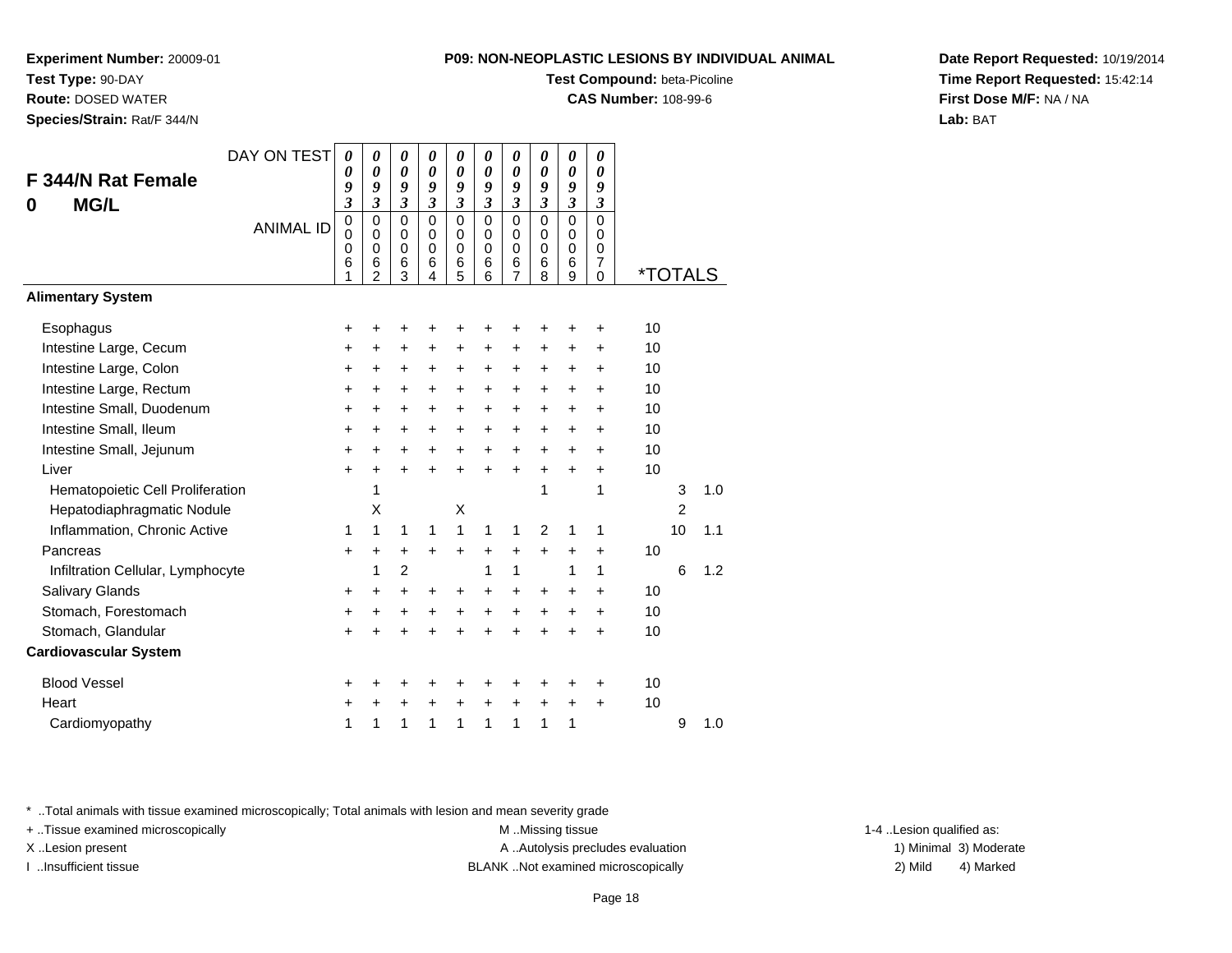**Experiment Number:** 20009-01

**Test Type:** 90-DAY

**Route:** DOSED WATER

**Species/Strain:** Rat/F 344/N

# **Test Compound:** beta-Picoline

**CAS Number:** 108-99-6

**Date Report Requested:** 10/19/2014**Time Report Requested:** 15:42:14**First Dose M/F:** NA / NA**Lab:** BAT

| <b>F 344/N Rat Female</b><br><b>MG/L</b><br>0 | DAY ON TEST<br><b>ANIMAL ID</b> | $\boldsymbol{\theta}$<br>$\boldsymbol{\theta}$<br>9<br>3<br>$\mathbf 0$<br>$\mathbf 0$<br>$\mathbf 0$ | 0<br>0<br>9<br>$\overline{\mathbf{3}}$<br>$\mathbf 0$<br>$\mathbf 0$<br>0 | 0<br>$\boldsymbol{\theta}$<br>9<br>$\boldsymbol{\mathfrak{z}}$<br>$\mathbf 0$<br>0<br>0 | 0<br>0<br>9<br>$\mathfrak{z}$<br>$\mathbf 0$<br>$\mathbf 0$<br>0 | $\boldsymbol{\theta}$<br>$\boldsymbol{\theta}$<br>9<br>$\mathfrak{z}$<br>$\mathbf 0$<br>$\mathbf 0$<br>0 | 0<br>$\boldsymbol{\theta}$<br>9<br>$\mathfrak{z}$<br>$\mathbf 0$<br>$\mathbf 0$<br>0 | $\boldsymbol{\theta}$<br>$\boldsymbol{\theta}$<br>9<br>$\mathfrak{z}$<br>$\pmb{0}$<br>$\pmb{0}$<br>$\pmb{0}$ | 0<br>0<br>9<br>$\mathfrak{z}$<br>$\mathbf 0$<br>0<br>$\mathbf 0$ | $\boldsymbol{\theta}$<br>$\boldsymbol{\theta}$<br>9<br>$\overline{\mathbf{3}}$<br>$\mathbf 0$<br>$\mathbf 0$<br>$\mathbf 0$ | 0<br>0<br>9<br>$\mathfrak{z}$<br>$\mathbf 0$<br>$\mathbf 0$<br>$\mathbf 0$ |         |   |     |
|-----------------------------------------------|---------------------------------|-------------------------------------------------------------------------------------------------------|---------------------------------------------------------------------------|-----------------------------------------------------------------------------------------|------------------------------------------------------------------|----------------------------------------------------------------------------------------------------------|--------------------------------------------------------------------------------------|--------------------------------------------------------------------------------------------------------------|------------------------------------------------------------------|-----------------------------------------------------------------------------------------------------------------------------|----------------------------------------------------------------------------|---------|---|-----|
|                                               |                                 | 6<br>1                                                                                                | 6<br>$\overline{2}$                                                       | 6<br>3                                                                                  | 6<br>$\overline{4}$                                              | 6<br>5                                                                                                   | 6<br>6                                                                               | 6<br>$\overline{7}$                                                                                          | 6<br>8                                                           | 6<br>9                                                                                                                      | 7<br>$\Omega$                                                              | *TOTALS |   |     |
| <b>Endocrine System</b>                       |                                 |                                                                                                       |                                                                           |                                                                                         |                                                                  |                                                                                                          |                                                                                      |                                                                                                              |                                                                  |                                                                                                                             |                                                                            |         |   |     |
| <b>Adrenal Cortex</b>                         |                                 | +                                                                                                     | +                                                                         | +                                                                                       | +                                                                | +                                                                                                        | +                                                                                    | +                                                                                                            | +                                                                | +                                                                                                                           | +                                                                          | 10      |   |     |
| Adrenal Medulla                               |                                 | +                                                                                                     | +                                                                         | +                                                                                       | $\ddot{}$                                                        | $\ddot{}$                                                                                                | $\ddot{}$                                                                            | $\ddot{}$                                                                                                    | +                                                                | +                                                                                                                           | +                                                                          | 10      |   |     |
| Islets, Pancreatic                            |                                 | +                                                                                                     | +                                                                         | $\ddot{}$                                                                               | $\ddot{}$                                                        | $\ddot{}$                                                                                                | +                                                                                    | $\ddot{}$                                                                                                    | +                                                                | $\ddot{}$                                                                                                                   | +                                                                          | 10      |   |     |
| Parathyroid Gland                             |                                 | $\ddot{}$                                                                                             | $+$                                                                       | M                                                                                       | $\ddot{}$                                                        | $\ddot{}$                                                                                                | $\ddot{}$                                                                            | $\ddot{}$                                                                                                    | $+$                                                              | М                                                                                                                           | $+$                                                                        | 8       |   |     |
| <b>Pituitary Gland</b>                        |                                 | $\ddot{}$                                                                                             | +                                                                         | $\ddot{}$                                                                               | $+$                                                              | $\ddot{}$                                                                                                | $\ddot{}$                                                                            | $\ddot{}$                                                                                                    | $\ddot{}$                                                        | $\ddot{}$                                                                                                                   | $\ddot{}$                                                                  | 10      |   |     |
| <b>Thyroid Gland</b>                          |                                 | +                                                                                                     | $\ddot{}$                                                                 | +                                                                                       | $\ddot{}$                                                        | $\ddot{}$                                                                                                | $\ddot{}$                                                                            | $\ddot{}$                                                                                                    | ÷                                                                | $\ddot{}$                                                                                                                   | $\ddot{}$                                                                  | 10      |   |     |
| <b>General Body System</b>                    |                                 |                                                                                                       |                                                                           |                                                                                         |                                                                  |                                                                                                          |                                                                                      |                                                                                                              |                                                                  |                                                                                                                             |                                                                            |         |   |     |
| <b>NONE</b>                                   |                                 |                                                                                                       |                                                                           |                                                                                         |                                                                  |                                                                                                          |                                                                                      |                                                                                                              |                                                                  |                                                                                                                             |                                                                            |         |   |     |
| <b>Genital System</b>                         |                                 |                                                                                                       |                                                                           |                                                                                         |                                                                  |                                                                                                          |                                                                                      |                                                                                                              |                                                                  |                                                                                                                             |                                                                            |         |   |     |
| <b>Clitoral Gland</b>                         |                                 | +                                                                                                     | +                                                                         | +                                                                                       | +                                                                | +                                                                                                        | +                                                                                    | +                                                                                                            | +                                                                | +                                                                                                                           | +                                                                          | 10      |   |     |
| Inflammation, Chronic Active                  |                                 | 1                                                                                                     | 1                                                                         |                                                                                         |                                                                  |                                                                                                          |                                                                                      | $\mathbf{1}$                                                                                                 | $\mathbf{1}$                                                     | $\mathbf{1}$                                                                                                                | $\mathbf{1}$                                                               |         | 6 | 1.0 |
| Ovary                                         |                                 | $\ddot{}$                                                                                             | $\ddot{}$                                                                 | +                                                                                       | +                                                                | +                                                                                                        | +                                                                                    |                                                                                                              |                                                                  | $\ddot{}$                                                                                                                   | $\ddot{}$                                                                  | 10      |   |     |
| Oviduct                                       |                                 |                                                                                                       |                                                                           | +                                                                                       |                                                                  |                                                                                                          |                                                                                      |                                                                                                              |                                                                  |                                                                                                                             |                                                                            | 1       |   |     |
| Infiltration Cellular, Mixed Cell             |                                 |                                                                                                       |                                                                           | 1                                                                                       |                                                                  |                                                                                                          |                                                                                      |                                                                                                              |                                                                  |                                                                                                                             |                                                                            |         | 1 | 1.0 |
| <b>Uterus</b>                                 |                                 | $\ddot{}$                                                                                             | $\ddot{}$                                                                 | $\ddot{}$                                                                               |                                                                  |                                                                                                          |                                                                                      |                                                                                                              |                                                                  |                                                                                                                             | +                                                                          | 10      |   |     |
| <b>Hematopoietic System</b>                   |                                 |                                                                                                       |                                                                           |                                                                                         |                                                                  |                                                                                                          |                                                                                      |                                                                                                              |                                                                  |                                                                                                                             |                                                                            |         |   |     |
| <b>Bone Marrow</b>                            |                                 | +                                                                                                     | +                                                                         | +                                                                                       | +                                                                | +                                                                                                        |                                                                                      | +                                                                                                            | +                                                                | +                                                                                                                           | +                                                                          | 10      |   |     |
| Lymph Node, Mandibular                        |                                 | М                                                                                                     | M                                                                         | M                                                                                       | M                                                                | M                                                                                                        | M                                                                                    | M                                                                                                            | M                                                                | M                                                                                                                           | м                                                                          | 0       |   |     |
| Lymph Node, Mesenteric                        |                                 | +                                                                                                     | +                                                                         | +                                                                                       | +                                                                | +                                                                                                        | +                                                                                    | +                                                                                                            | $\ddot{}$                                                        | +                                                                                                                           | +                                                                          | 10      |   |     |
| Spleen                                        |                                 | $\ddot{}$                                                                                             | +                                                                         | +                                                                                       | +                                                                | $\ddot{}$                                                                                                | $\ddot{}$                                                                            | $\ddot{}$                                                                                                    | $\ddot{}$                                                        | +                                                                                                                           | $\ddot{}$                                                                  | 10      |   |     |

\* ..Total animals with tissue examined microscopically; Total animals with lesion and mean severity grade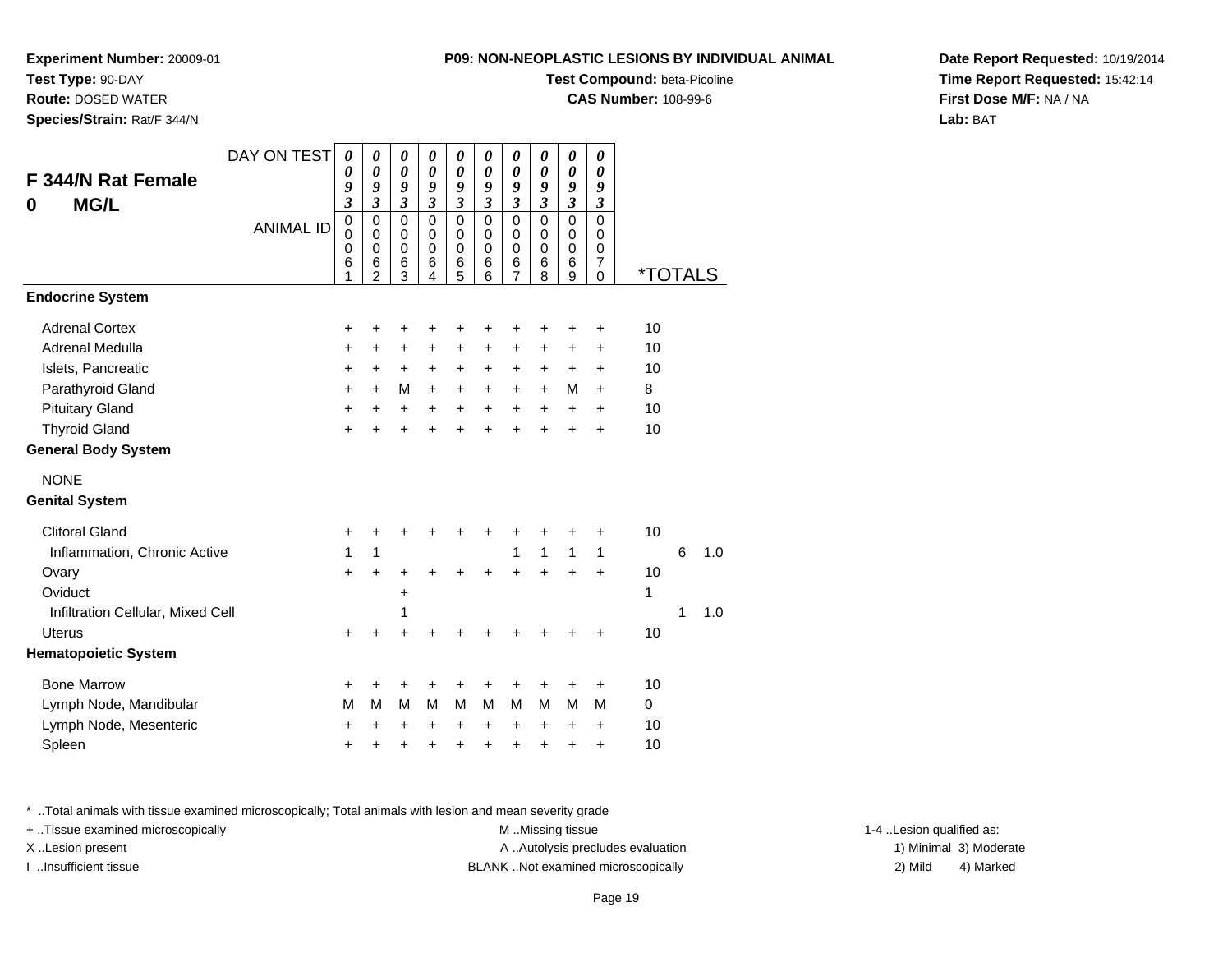## **Test Type:** 90-DAY

**Route:** DOSED WATER

**Species/Strain:** Rat/F 344/N

#### **P09: NON-NEOPLASTIC LESIONS BY INDIVIDUAL ANIMAL**

## **Test Compound:** beta-Picoline

**CAS Number:** 108-99-6

**Date Report Requested:** 10/19/2014**Time Report Requested:** 15:42:14**First Dose M/F:** NA / NA**Lab:** BAT

|           | DAY ON TEST                                      | 0                                                    | 0                     | 0                                                                   | 0                                                                 | 0                                                | 0                                                                      | 0                                                      | 0                                                            | 0                                                         | 0                                                  |                       |   |     |
|-----------|--------------------------------------------------|------------------------------------------------------|-----------------------|---------------------------------------------------------------------|-------------------------------------------------------------------|--------------------------------------------------|------------------------------------------------------------------------|--------------------------------------------------------|--------------------------------------------------------------|-----------------------------------------------------------|----------------------------------------------------|-----------------------|---|-----|
|           | <b>F 344/N Rat Female</b>                        | 0<br>9                                               | 0<br>9                | $\boldsymbol{\theta}$<br>9                                          | 0<br>9                                                            | 0<br>9                                           | $\boldsymbol{\theta}$<br>9                                             | $\boldsymbol{\theta}$<br>9                             | $\boldsymbol{\theta}$<br>9                                   | 0<br>9                                                    | $\boldsymbol{\theta}$<br>9                         |                       |   |     |
| 0         | <b>MG/L</b><br><b>ANIMAL ID</b>                  | $\mathfrak{z}$<br>$\pmb{0}$<br>$\mathbf 0$<br>0<br>6 | 3<br>0<br>0<br>0<br>6 | $\boldsymbol{\mathfrak{z}}$<br>$\mathbf 0$<br>0<br>$\mathbf 0$<br>6 | $\boldsymbol{\mathfrak{z}}$<br>$\pmb{0}$<br>0<br>$\mathbf 0$<br>6 | $\boldsymbol{\beta}$<br>$\pmb{0}$<br>0<br>0<br>6 | $\boldsymbol{\beta}$<br>$\mathbf 0$<br>$\mathbf 0$<br>$\mathbf 0$<br>6 | $\boldsymbol{\beta}$<br>$\mathbf 0$<br>0<br>0<br>$\,6$ | $\boldsymbol{\beta}$<br>$\pmb{0}$<br>0<br>$\pmb{0}$<br>$\,6$ | $\boldsymbol{\mathfrak{z}}$<br>$\mathsf 0$<br>0<br>0<br>6 | $\boldsymbol{\beta}$<br>$\mathbf 0$<br>0<br>0<br>7 |                       |   |     |
|           |                                                  | 1                                                    | $\overline{2}$        | 3                                                                   | $\overline{4}$                                                    | 5                                                | 6                                                                      | 7                                                      | 8                                                            | 9                                                         | 0                                                  | <i><b>*TOTALS</b></i> |   |     |
|           | Spleen                                           | $\ddot{}$                                            | $\ddot{}$             | $\ddot{}$                                                           | $\ddot{}$                                                         | $\ddot{}$                                        | $\ddot{}$                                                              | $\ddot{}$                                              | $\ddot{}$                                                    | $\ddot{}$                                                 | $\ddot{}$                                          | 10                    |   |     |
|           | Thymus                                           | +                                                    | +                     | ٠                                                                   |                                                                   | +                                                | +                                                                      | $\ddot{}$                                              | $\ddot{}$                                                    | $\ddot{}$                                                 | +                                                  | 10                    |   |     |
|           | <b>Integumentary System</b>                      |                                                      |                       |                                                                     |                                                                   |                                                  |                                                                        |                                                        |                                                              |                                                           |                                                    |                       |   |     |
|           | <b>Mammary Gland</b>                             | $\pm$                                                |                       |                                                                     |                                                                   |                                                  |                                                                        |                                                        |                                                              |                                                           | +                                                  | 10                    |   |     |
|           | Infiltration Cellular, Mixed Cell                |                                                      |                       | 1                                                                   |                                                                   |                                                  |                                                                        |                                                        |                                                              |                                                           |                                                    |                       | 1 | 1.0 |
|           | Skin                                             | +                                                    |                       |                                                                     |                                                                   |                                                  |                                                                        |                                                        |                                                              |                                                           |                                                    | 10                    |   |     |
|           | <b>Musculoskeletal System</b>                    |                                                      |                       |                                                                     |                                                                   |                                                  |                                                                        |                                                        |                                                              |                                                           |                                                    |                       |   |     |
|           | <b>Bone</b>                                      | +                                                    |                       |                                                                     |                                                                   |                                                  |                                                                        |                                                        |                                                              |                                                           | +                                                  | 10                    |   |     |
|           | <b>Nervous System</b>                            |                                                      |                       |                                                                     |                                                                   |                                                  |                                                                        |                                                        |                                                              |                                                           |                                                    |                       |   |     |
|           | <b>Brain</b>                                     | ٠                                                    |                       |                                                                     |                                                                   |                                                  |                                                                        |                                                        |                                                              |                                                           | +                                                  | 10                    |   |     |
|           | <b>Respiratory System</b>                        |                                                      |                       |                                                                     |                                                                   |                                                  |                                                                        |                                                        |                                                              |                                                           |                                                    |                       |   |     |
|           | Lung                                             | +                                                    |                       |                                                                     |                                                                   |                                                  |                                                                        |                                                        |                                                              |                                                           | +                                                  | 10                    |   |     |
|           | Inflammation, Chronic Active                     |                                                      |                       | 1                                                                   |                                                                   |                                                  |                                                                        |                                                        | 1                                                            | 1                                                         |                                                    |                       | 3 | 1.0 |
| <b>CI</b> | Interstitium, Infiltration Cellular, Mononuclear | 1                                                    |                       |                                                                     |                                                                   |                                                  |                                                                        |                                                        |                                                              |                                                           |                                                    |                       | 1 | 1.0 |
|           | Metaplasia, Osseous                              |                                                      |                       |                                                                     |                                                                   |                                                  |                                                                        |                                                        | 1                                                            | 1                                                         |                                                    |                       | 2 | 1.0 |
|           | Nose                                             | ÷                                                    |                       |                                                                     |                                                                   |                                                  |                                                                        | +                                                      | +                                                            | +                                                         | +                                                  | 10                    |   |     |
|           | Olfactory Epi, Foreign Body                      |                                                      |                       |                                                                     |                                                                   |                                                  |                                                                        |                                                        |                                                              |                                                           |                                                    |                       | 1 | 1.0 |
|           | Trachea                                          |                                                      |                       |                                                                     |                                                                   |                                                  |                                                                        | м                                                      |                                                              |                                                           |                                                    | 9                     |   |     |
|           | <b>Special Senses System</b>                     |                                                      |                       |                                                                     |                                                                   |                                                  |                                                                        |                                                        |                                                              |                                                           |                                                    |                       |   |     |

\* ..Total animals with tissue examined microscopically; Total animals with lesion and mean severity grade

+ ..Tissue examined microscopically examined microscopically examined as:  $M$  ..Missing tissue 1-4 ..Lesion qualified as:

X..Lesion present **A ..Autolysis precludes evaluation** A ..Autolysis precludes evaluation 1) Minimal 3) Moderate

I ..Insufficient tissue BLANK ..Not examined microscopically 2) Mild 4) Marked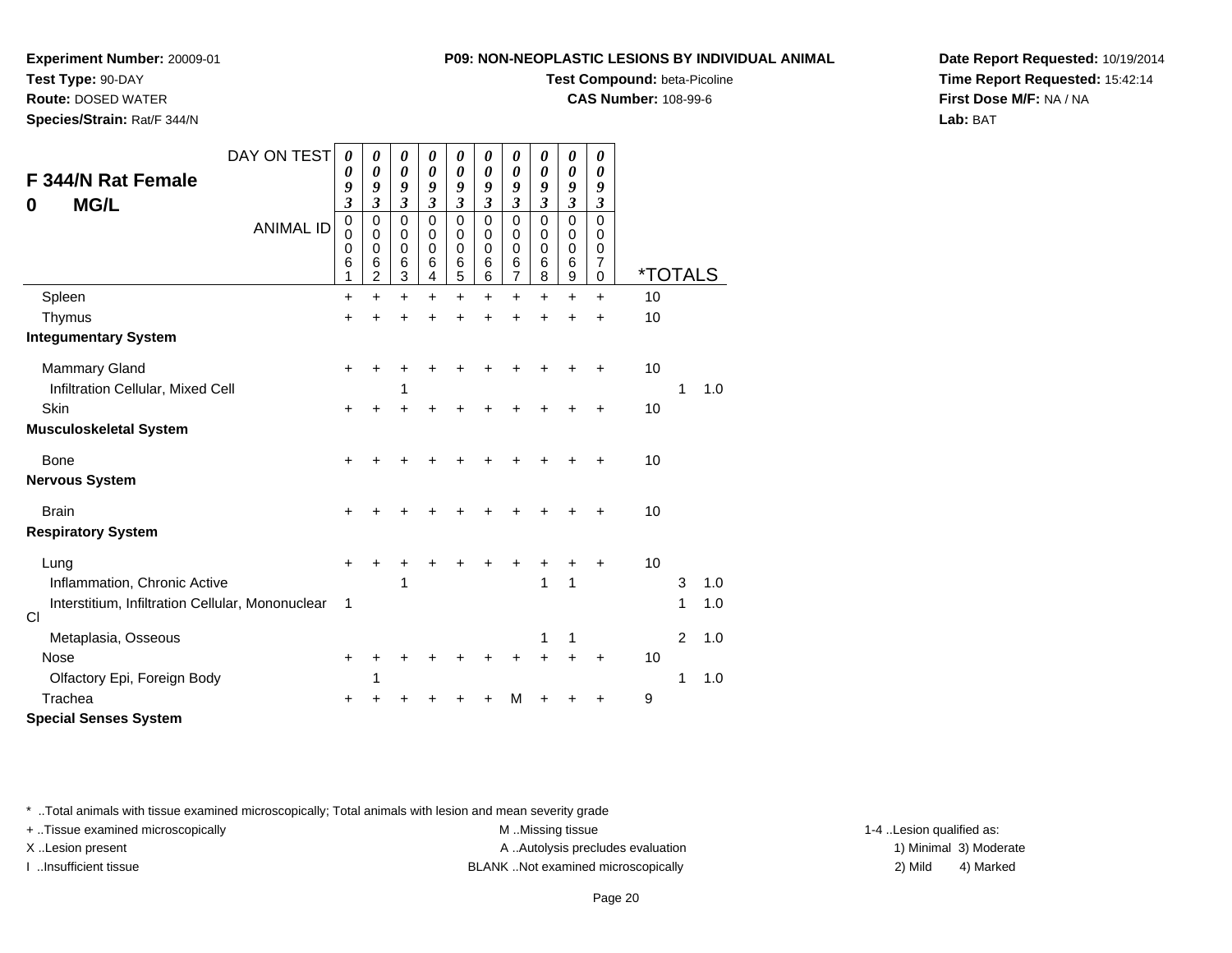#### **Test Type:** 90-DAY

**Route:** DOSED WATER

**Species/Strain:** Rat/F 344/N

#### **P09: NON-NEOPLASTIC LESIONS BY INDIVIDUAL ANIMAL**

## **Test Compound:** beta-Picoline

**CAS Number:** 108-99-6

**Date Report Requested:** 10/19/2014**Time Report Requested:** 15:42:14**First Dose M/F:** NA / NA**Lab:** BAT

| DAY ON TEST<br>F 344/N Rat Female<br><b>MG/L</b><br>0<br><b>ANIMAL ID</b> | 0<br>0<br>9<br>3<br>0<br>0<br>0<br>6<br>1 | 0<br>0<br>9<br>3<br>0<br>0<br>0<br>6<br>2 | 0<br>0<br>9<br>$\overline{\mathbf{3}}$<br>0<br>$\mathbf 0$<br>0<br>6<br>3 | 0<br>0<br>9<br>3<br>$\mathbf 0$<br>$\mathbf 0$<br>0<br>6<br>4 | 0<br>0<br>9<br>3<br>0<br>0<br>0<br>6<br>5 | 0<br>0<br>9<br>3<br>0<br>$\mathbf 0$<br>0<br>6<br>6 | $\boldsymbol{\theta}$<br>0<br>9<br>3<br>0<br>0<br>0<br>6<br>7 | 0<br>0<br>9<br>3<br>$\Omega$<br>0<br>0<br>6<br>8 | 0<br>0<br>9<br>$\mathfrak{z}$<br>$\mathbf 0$<br>$\mathbf 0$<br>$\mathbf 0$<br>6<br>9 | 0<br>0<br>9<br>3<br>$\Omega$<br>0<br>0<br>7<br>0 | *TOTALS |                |     |
|---------------------------------------------------------------------------|-------------------------------------------|-------------------------------------------|---------------------------------------------------------------------------|---------------------------------------------------------------|-------------------------------------------|-----------------------------------------------------|---------------------------------------------------------------|--------------------------------------------------|--------------------------------------------------------------------------------------|--------------------------------------------------|---------|----------------|-----|
| Eye                                                                       | ٠                                         | +                                         | $\ddot{}$                                                                 | $\pm$                                                         | +                                         | +                                                   | +                                                             | +                                                | $\ddot{}$                                                                            | +                                                | 10      |                |     |
| <b>Harderian Gland</b>                                                    | +                                         |                                           | +                                                                         |                                                               | +                                         |                                                     |                                                               |                                                  |                                                                                      | +                                                | 10      |                |     |
| Infiltration Cellular, Mononuclear CI                                     |                                           |                                           |                                                                           |                                                               | 1                                         |                                                     |                                                               |                                                  |                                                                                      |                                                  |         | 1              | 1.0 |
| Inflammation, Chronic Active                                              |                                           |                                           | 3                                                                         |                                                               |                                           |                                                     |                                                               |                                                  | 4                                                                                    |                                                  |         | $\overline{2}$ | 3.5 |
| Metaplasia, Squamous                                                      |                                           |                                           | $\overline{2}$                                                            |                                                               |                                           |                                                     |                                                               | 1                                                |                                                                                      |                                                  |         | 2              | 1.5 |
| <b>Urinary System</b>                                                     |                                           |                                           |                                                                           |                                                               |                                           |                                                     |                                                               |                                                  |                                                                                      |                                                  |         |                |     |
| Kidney                                                                    |                                           |                                           |                                                                           |                                                               |                                           |                                                     |                                                               |                                                  |                                                                                      |                                                  | 10      |                |     |
| Capsule, Inflammation, Chronic Active                                     |                                           |                                           |                                                                           |                                                               |                                           |                                                     |                                                               |                                                  |                                                                                      |                                                  |         | 1              | 1.0 |
| Medulla, Mineralization                                                   | 1                                         | 1                                         | 1                                                                         | 1                                                             |                                           |                                                     |                                                               |                                                  |                                                                                      |                                                  |         | 5              | 1.0 |
| Nephropathy                                                               |                                           |                                           | 1                                                                         |                                                               | 1                                         |                                                     |                                                               |                                                  |                                                                                      |                                                  |         | 7              | 1.0 |
| Renal Tubule, Crystals                                                    |                                           |                                           |                                                                           |                                                               |                                           |                                                     |                                                               |                                                  |                                                                                      |                                                  |         | 1              | 1.0 |
| <b>Urinary Bladder</b>                                                    |                                           |                                           |                                                                           |                                                               |                                           |                                                     |                                                               |                                                  |                                                                                      |                                                  | 10      |                |     |
| Inflammation, Chronic Active                                              |                                           |                                           | 2                                                                         |                                                               |                                           |                                                     |                                                               |                                                  |                                                                                      |                                                  |         |                | 2.0 |

\* ..Total animals with tissue examined microscopically; Total animals with lesion and mean severity grade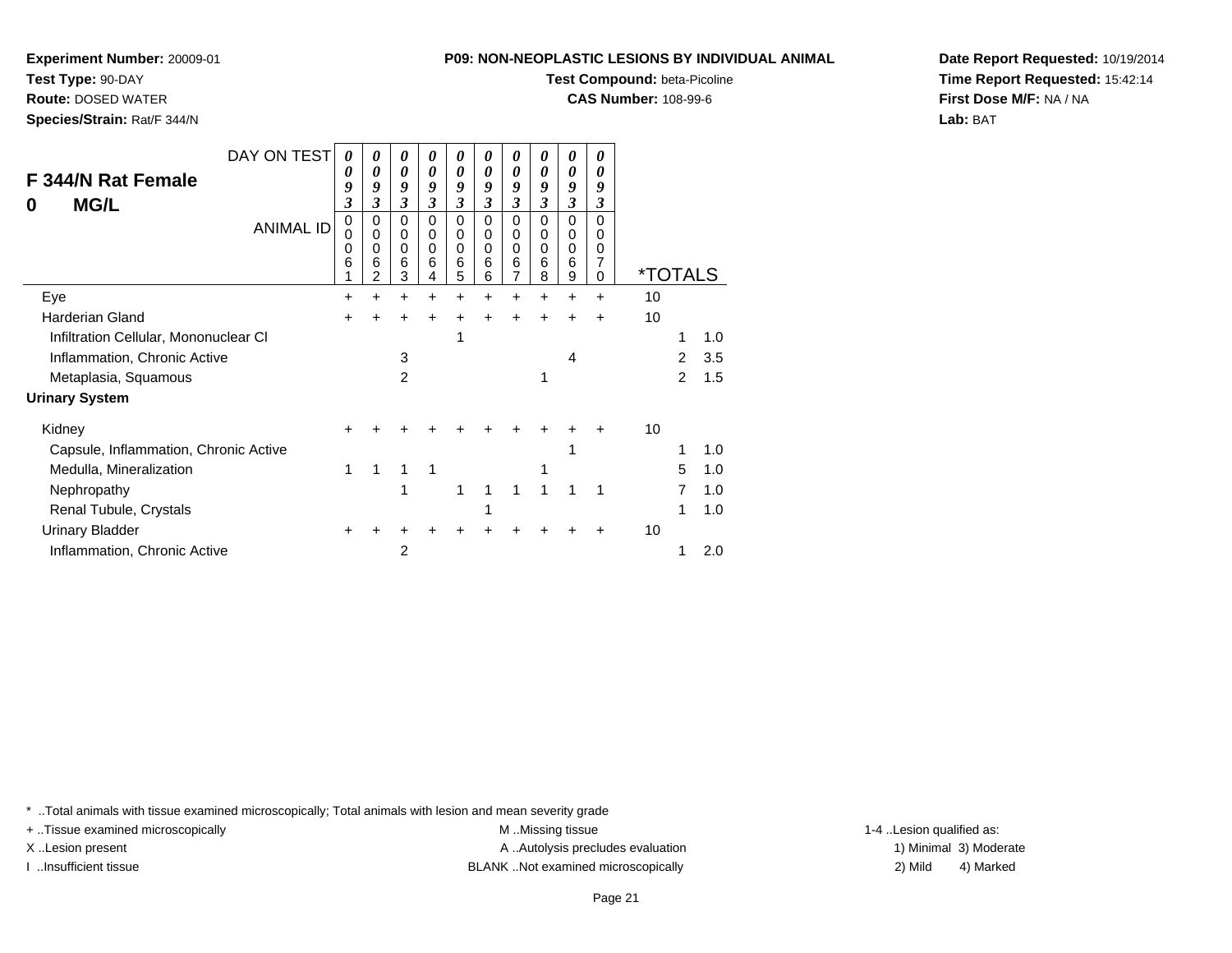**Test Type:** 90-DAY

**Route:** DOSED WATER

**Species/Strain:** Rat/F 344/N

### **P09: NON-NEOPLASTIC LESIONS BY INDIVIDUAL ANIMAL**

**Test Compound:** beta-Picoline

**CAS Number:** 108-99-6

**Date Report Requested:** 10/19/2014**Time Report Requested:** 15:42:14**First Dose M/F:** NA / NA**Lab:** BAT

| F 344/N Rat Female<br><b>MG/L</b><br>78                                                             | DAY ON TEST      | $\pmb{\theta}$<br>0<br>9<br>$\overline{3}$ | 0<br>0<br>9<br>$\overline{\mathbf{3}}$                   | $\boldsymbol{\theta}$<br>$\boldsymbol{\theta}$<br>9<br>$\mathfrak{z}$ | $\boldsymbol{\theta}$<br>$\boldsymbol{\theta}$<br>$\boldsymbol{g}$<br>$\mathfrak{z}$ | $\boldsymbol{\theta}$<br>$\boldsymbol{\theta}$<br>$\boldsymbol{g}$<br>$\mathfrak{z}$ | 0<br>0<br>9<br>$\mathfrak{z}$                                  | $\boldsymbol{\theta}$<br>$\pmb{\theta}$<br>9<br>$\mathfrak{z}$    | $\boldsymbol{\theta}$<br>$\boldsymbol{\theta}$<br>$\pmb{9}$<br>$\mathfrak{z}$ | $\boldsymbol{\theta}$<br>$\boldsymbol{\theta}$<br>9<br>$\mathfrak{z}$ | 0<br>0<br>$\boldsymbol{g}$<br>$\mathfrak{z}$        |    |        |                       |
|-----------------------------------------------------------------------------------------------------|------------------|--------------------------------------------|----------------------------------------------------------|-----------------------------------------------------------------------|--------------------------------------------------------------------------------------|--------------------------------------------------------------------------------------|----------------------------------------------------------------|-------------------------------------------------------------------|-------------------------------------------------------------------------------|-----------------------------------------------------------------------|-----------------------------------------------------|----|--------|-----------------------|
|                                                                                                     | <b>ANIMAL ID</b> | $\pmb{0}$<br>0<br>0<br>$\overline{7}$<br>1 | 0<br>0<br>0<br>$\overline{\mathbf{7}}$<br>$\overline{2}$ | $\mathbf 0$<br>$\mathbf 0$<br>$\pmb{0}$<br>$\overline{7}$<br>3        | $\mathbf 0$<br>$\mathbf 0$<br>$\,0\,$<br>$\boldsymbol{7}$<br>4                       | $\mathbf 0$<br>0<br>$\mathbf 0$<br>$\overline{7}$<br>5                               | $\pmb{0}$<br>$\mathbf 0$<br>$\mathbf 0$<br>$\overline{7}$<br>6 | $\mathbf 0$<br>0<br>$\pmb{0}$<br>$\overline{7}$<br>$\overline{7}$ | $\mathbf 0$<br>$\mathbf 0$<br>$\pmb{0}$<br>$\boldsymbol{7}$<br>8              | $\pmb{0}$<br>0<br>$\pmb{0}$<br>$\overline{7}$<br>9                    | $\mathbf 0$<br>0<br>$\mathbf 0$<br>8<br>$\mathbf 0$ |    |        | <i><b>*TOTALS</b></i> |
| <b>Alimentary System</b>                                                                            |                  |                                            |                                                          |                                                                       |                                                                                      |                                                                                      |                                                                |                                                                   |                                                                               |                                                                       |                                                     |    |        |                       |
| Liver<br>Hepatodiaphragmatic Nodule<br>Inflammation, Chronic Active<br><b>Cardiovascular System</b> |                  | +<br>X<br>$\overline{2}$                   | $\ddot{}$<br>$\mathbf{1}$                                | +<br>$\mathbf{1}$                                                     | $\mathbf{1}$                                                                         | $\ddot{}$<br>1                                                                       | $\ddot{}$<br>$\mathbf{1}$                                      | $+$<br>$\mathbf{1}$                                               | $\ddot{}$<br>$\overline{2}$                                                   | +<br>$\overline{1}$                                                   | $\ddot{}$                                           | 10 | 1<br>9 | 1.2                   |
| <b>NONE</b><br><b>Endocrine System</b>                                                              |                  |                                            |                                                          |                                                                       |                                                                                      |                                                                                      |                                                                |                                                                   |                                                                               |                                                                       |                                                     |    |        |                       |
| <b>NONE</b><br><b>General Body System</b>                                                           |                  |                                            |                                                          |                                                                       |                                                                                      |                                                                                      |                                                                |                                                                   |                                                                               |                                                                       |                                                     |    |        |                       |
| <b>NONE</b><br><b>Genital System</b>                                                                |                  |                                            |                                                          |                                                                       |                                                                                      |                                                                                      |                                                                |                                                                   |                                                                               |                                                                       |                                                     |    |        |                       |
| <b>NONE</b><br><b>Hematopoietic System</b>                                                          |                  |                                            |                                                          |                                                                       |                                                                                      |                                                                                      |                                                                |                                                                   |                                                                               |                                                                       |                                                     |    |        |                       |
| <b>NONE</b><br><b>Integumentary System</b>                                                          |                  |                                            |                                                          |                                                                       |                                                                                      |                                                                                      |                                                                |                                                                   |                                                                               |                                                                       |                                                     |    |        |                       |
| <b>NONE</b><br><b>Musculoskeletal System</b>                                                        |                  |                                            |                                                          |                                                                       |                                                                                      |                                                                                      |                                                                |                                                                   |                                                                               |                                                                       |                                                     |    |        |                       |
| <b>NONE</b>                                                                                         |                  |                                            |                                                          |                                                                       |                                                                                      |                                                                                      |                                                                |                                                                   |                                                                               |                                                                       |                                                     |    |        |                       |
|                                                                                                     |                  |                                            |                                                          |                                                                       |                                                                                      |                                                                                      |                                                                |                                                                   |                                                                               |                                                                       |                                                     |    |        |                       |

\* ..Total animals with tissue examined microscopically; Total animals with lesion and mean severity grade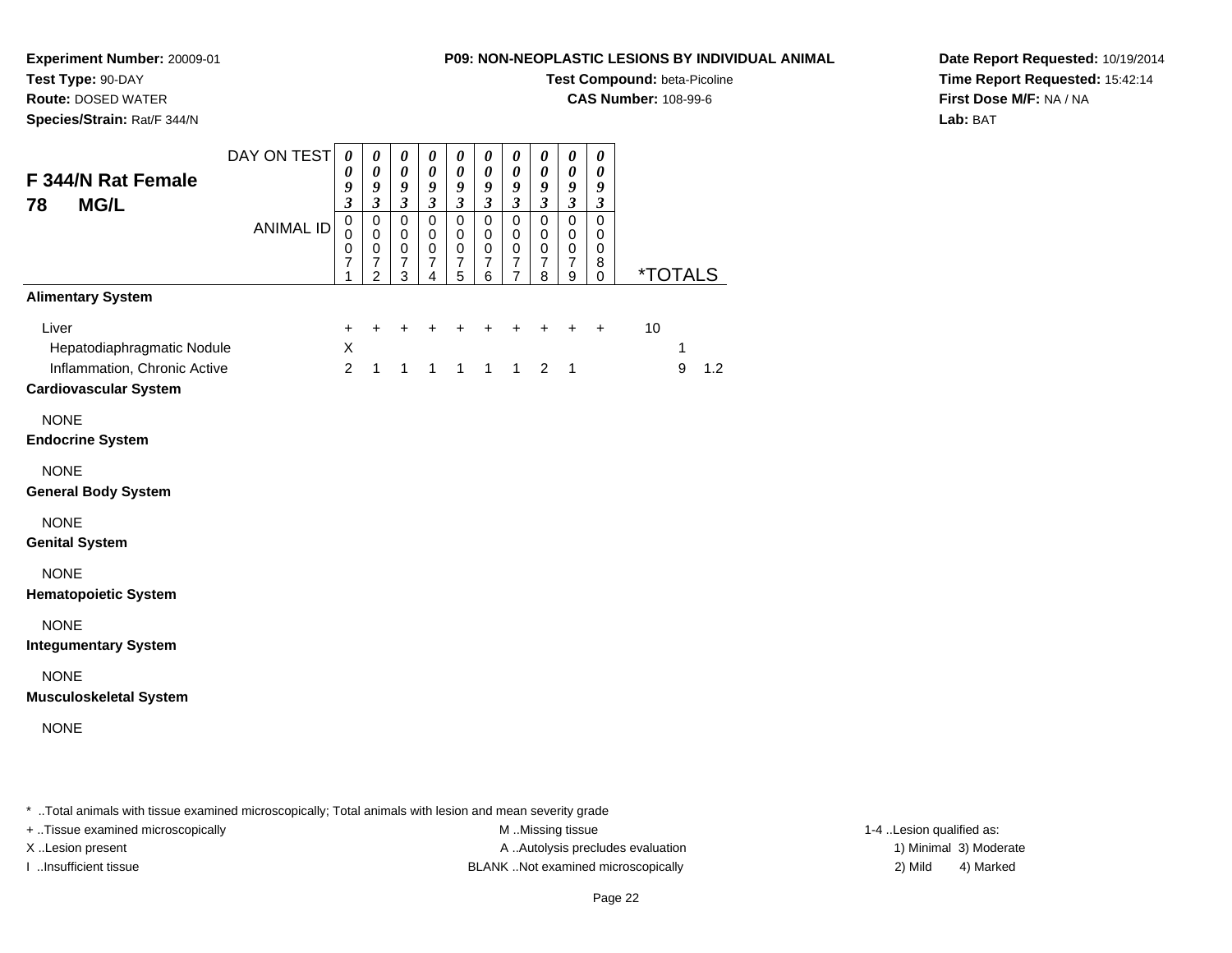**Experiment Number:** 20009-01

**Test Type:** 90-DAY

**Route:** DOSED WATER

**Species/Strain:** Rat/F 344/N

| 09: NON-NEOPLASTIC LESIONS BY INDIVIDUAL ANIM |  |
|-----------------------------------------------|--|
| <b>Test Compound: beta-Picoline</b>           |  |

**CAS Number:** 108-99-6

**Date Report Requested:** 10/19/2014**Time Report Requested:** 15:42:14**First Dose M/F:** NA / NA**Lab:** BAT

| F 344/N Rat Female<br><b>MG/L</b><br>78                                                                          | DAY ON TEST<br><b>ANIMAL ID</b> | 0<br>0<br>9<br>$\mathfrak{z}$<br>$\boldsymbol{0}$<br>$\pmb{0}$<br>$\frac{0}{7}$<br>4 | 0<br>0<br>9<br>3<br>0<br>$\pmb{0}$<br>$\pmb{0}$<br>$\overline{7}$<br>2 | 0<br>0<br>9<br>3<br>0<br>$\,0\,$<br>$\mathbf 0$<br>7<br>3 | 0<br>0<br>9<br>3<br>$\Omega$<br>0<br>$\mathbf 0$<br>7<br>4 | 0<br>$\boldsymbol{\theta}$<br>9<br>3<br>0<br>0<br>$\pmb{0}$<br>7<br>5 | 0<br>0<br>9<br>$\mathfrak{z}$<br>$\Omega$<br>0<br>$\mathbf 0$<br>$\overline{7}$<br>6 | 0<br>$\boldsymbol{\theta}$<br>9<br>3<br>$\mathbf 0$<br>0<br>$\mathbf 0$<br>$\overline{7}$<br>7 | 0<br>$\boldsymbol{\theta}$<br>9<br>3<br>$\Omega$<br>0<br>$\pmb{0}$<br>$\overline{7}$<br>8 | 0<br>0<br>9<br>3<br>0<br>0<br>$\mathbf 0$<br>7<br>9 | 0<br>0<br>9<br>3<br>0<br>0<br>0<br>8<br>$\mathbf 0$ | <i><b>*TOTALS</b></i>       |
|------------------------------------------------------------------------------------------------------------------|---------------------------------|--------------------------------------------------------------------------------------|------------------------------------------------------------------------|-----------------------------------------------------------|------------------------------------------------------------|-----------------------------------------------------------------------|--------------------------------------------------------------------------------------|------------------------------------------------------------------------------------------------|-------------------------------------------------------------------------------------------|-----------------------------------------------------|-----------------------------------------------------|-----------------------------|
| <b>Nervous System</b><br><b>NONE</b><br><b>Respiratory System</b><br><b>NONE</b><br><b>Special Senses System</b> |                                 |                                                                                      |                                                                        |                                                           |                                                            |                                                                       |                                                                                      |                                                                                                |                                                                                           |                                                     |                                                     |                             |
| <b>NONE</b><br><b>Urinary System</b>                                                                             |                                 |                                                                                      |                                                                        |                                                           |                                                            |                                                                       |                                                                                      |                                                                                                |                                                                                           |                                                     |                                                     |                             |
| Kidney<br>Medulla, Mineralization<br>Nephropathy                                                                 |                                 | $\ddot{}$<br>1                                                                       | 1                                                                      | +<br>1<br>1                                               | 1<br>1                                                     | $\mathbf{1}$<br>1                                                     | ÷<br>1                                                                               | $\pm$<br>1                                                                                     | $\ddot{}$<br>1<br>1                                                                       | $\ddot{}$<br>$\mathbf{1}$<br>1                      | $\ddot{}$<br>1<br>1                                 | 10<br>6<br>1.0<br>1.0<br>10 |

\* ..Total animals with tissue examined microscopically; Total animals with lesion and mean severity grade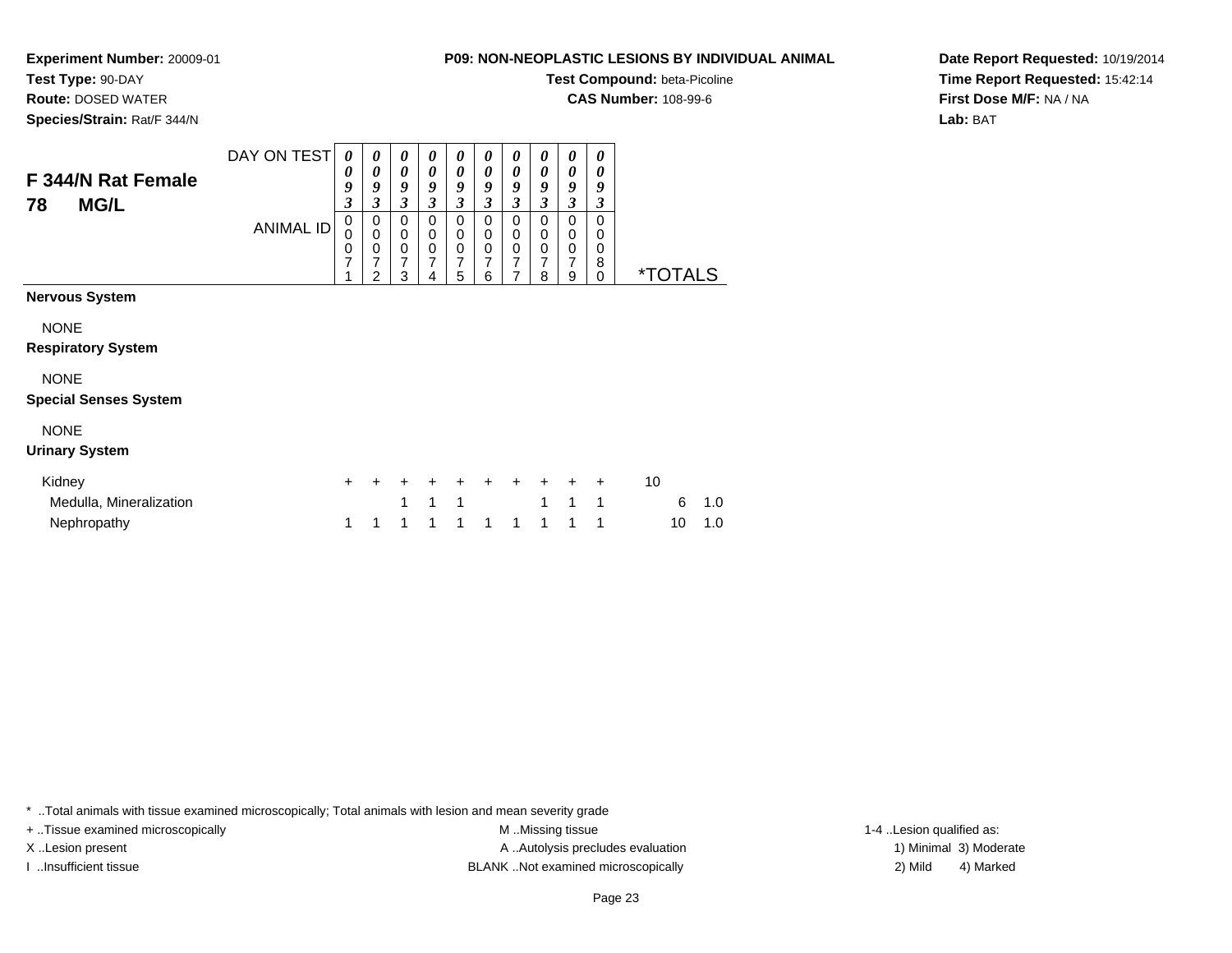## **Test Type:** 90-DAY

**Route:** DOSED WATER

**Species/Strain:** Rat/F 344/N

### **P09: NON-NEOPLASTIC LESIONS BY INDIVIDUAL ANIMAL**

**Test Compound:** beta-Picoline

**CAS Number:** 108-99-6

**Date Report Requested:** 10/19/2014**Time Report Requested:** 15:42:14**First Dose M/F:** NA / NA**Lab:** BAT

| F 344/N Rat Female<br>156<br><b>MG/L</b>                              | DAY ON TEST      | 0<br>0<br>9<br>$\mathfrak{z}$<br>$\mathbf 0$ | 0<br>$\boldsymbol{\theta}$<br>9<br>$\mathfrak{z}$<br>$\mathbf 0$ | 0<br>$\boldsymbol{\theta}$<br>$\boldsymbol{g}$<br>$\mathfrak{z}$<br>$\mathbf 0$ | $\boldsymbol{\theta}$<br>$\boldsymbol{\theta}$<br>9<br>$\mathfrak{z}$<br>$\mathbf 0$ | $\pmb{\theta}$<br>$\pmb{\theta}$<br>9<br>$\mathfrak{z}$<br>$\mathbf 0$ | 0<br>$\pmb{\theta}$<br>9<br>$\overline{\mathbf{3}}$<br>$\mathbf 0$ | 0<br>$\pmb{\theta}$<br>$\boldsymbol{g}$<br>$\mathfrak{z}$<br>$\mathbf 0$ | 0<br>0<br>9<br>$\mathfrak{z}$<br>$\mathbf 0$ | 0<br>$\boldsymbol{\theta}$<br>$\boldsymbol{g}$<br>$\mathfrak{z}$<br>$\mathbf 0$ | 0<br>$\boldsymbol{\theta}$<br>9<br>$\boldsymbol{\beta}$<br>$\mathbf 0$ |    |                       |     |
|-----------------------------------------------------------------------|------------------|----------------------------------------------|------------------------------------------------------------------|---------------------------------------------------------------------------------|--------------------------------------------------------------------------------------|------------------------------------------------------------------------|--------------------------------------------------------------------|--------------------------------------------------------------------------|----------------------------------------------|---------------------------------------------------------------------------------|------------------------------------------------------------------------|----|-----------------------|-----|
|                                                                       | <b>ANIMAL ID</b> | 0<br>$\pmb{0}$<br>8<br>1                     | $\pmb{0}$<br>$\pmb{0}$<br>$\frac{8}{2}$                          | $\mathbf 0$<br>$\mathbf 0$<br>8<br>3                                            | $\mathbf 0$<br>$\mathbf 0$<br>8<br>4                                                 | 0<br>$\mathbf 0$<br>8<br>$\overline{5}$                                | $\mathbf 0$<br>0<br>8<br>6                                         | $\mathbf 0$<br>$\mathbf 0$<br>8<br>$\overline{7}$                        | $\mathbf 0$<br>$\pmb{0}$<br>8<br>8           | $\mathbf 0$<br>$\mathbf 0$<br>8<br>9                                            | 0<br>$\mathbf 0$<br>9<br>$\mathbf 0$                                   |    | <i><b>*TOTALS</b></i> |     |
| <b>Alimentary System</b>                                              |                  |                                              |                                                                  |                                                                                 |                                                                                      |                                                                        |                                                                    |                                                                          |                                              |                                                                                 |                                                                        |    |                       |     |
| Liver<br>Inflammation, Chronic Active<br><b>Cardiovascular System</b> |                  | +<br>$\mathbf{1}$                            | +<br>$\overline{2}$                                              | +<br>$\overline{1}$                                                             | +<br>1 <sup>1</sup>                                                                  | +<br>$\overline{2}$                                                    | +<br>$\overline{2}$                                                | $\mathbf +$<br>$\overline{1}$                                            | +<br>1 <sup>1</sup>                          | +<br>$\overline{1}$                                                             | $\ddot{}$<br>$\mathbf{1}$                                              | 10 | 10                    | 1.3 |
| <b>NONE</b><br><b>Endocrine System</b>                                |                  |                                              |                                                                  |                                                                                 |                                                                                      |                                                                        |                                                                    |                                                                          |                                              |                                                                                 |                                                                        |    |                       |     |
| <b>NONE</b><br><b>General Body System</b>                             |                  |                                              |                                                                  |                                                                                 |                                                                                      |                                                                        |                                                                    |                                                                          |                                              |                                                                                 |                                                                        |    |                       |     |
| <b>NONE</b><br><b>Genital System</b>                                  |                  |                                              |                                                                  |                                                                                 |                                                                                      |                                                                        |                                                                    |                                                                          |                                              |                                                                                 |                                                                        |    |                       |     |
| <b>NONE</b><br><b>Hematopoietic System</b>                            |                  |                                              |                                                                  |                                                                                 |                                                                                      |                                                                        |                                                                    |                                                                          |                                              |                                                                                 |                                                                        |    |                       |     |
| <b>NONE</b><br><b>Integumentary System</b>                            |                  |                                              |                                                                  |                                                                                 |                                                                                      |                                                                        |                                                                    |                                                                          |                                              |                                                                                 |                                                                        |    |                       |     |
| <b>NONE</b><br><b>Musculoskeletal System</b>                          |                  |                                              |                                                                  |                                                                                 |                                                                                      |                                                                        |                                                                    |                                                                          |                                              |                                                                                 |                                                                        |    |                       |     |
| <b>NONE</b><br><b>Nervous System</b>                                  |                  |                                              |                                                                  |                                                                                 |                                                                                      |                                                                        |                                                                    |                                                                          |                                              |                                                                                 |                                                                        |    |                       |     |
|                                                                       |                  |                                              |                                                                  |                                                                                 |                                                                                      |                                                                        |                                                                    |                                                                          |                                              |                                                                                 |                                                                        |    |                       |     |

\* ..Total animals with tissue examined microscopically; Total animals with lesion and mean severity grade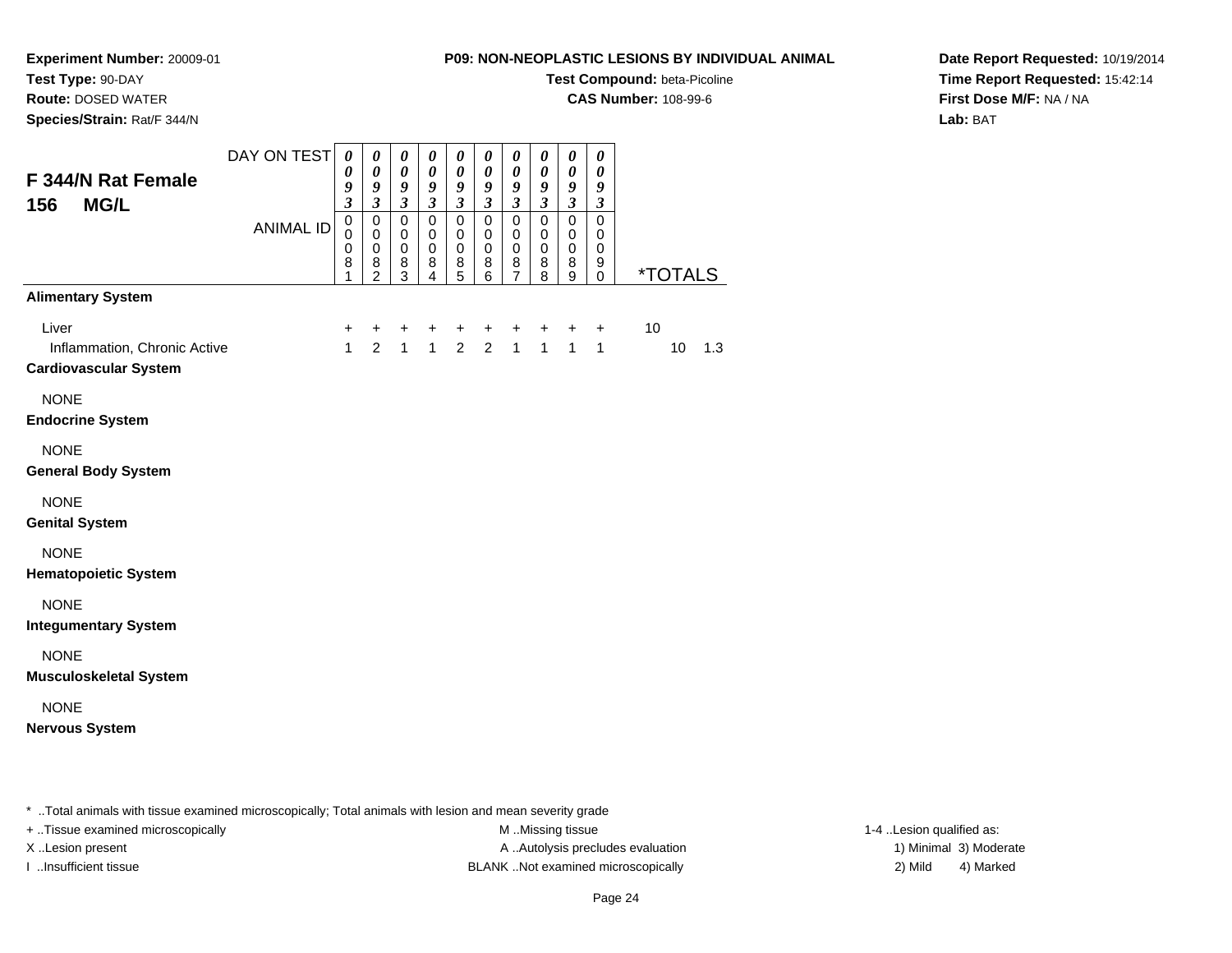# **Test Type:** 90-DAY

**Route:** DOSED WATER

**Species/Strain:** Rat/F 344/N

### **P09: NON-NEOPLASTIC LESIONS BY INDIVIDUAL ANIMAL**

**Test Compound:** beta-Picoline

**CAS Number:** 108-99-6

**Date Report Requested:** 10/19/2014**Time Report Requested:** 15:42:14**First Dose M/F:** NA / NA**Lab:** BAT

| F 344/N Rat Female<br><b>MG/L</b><br>156    | DAY ON TEST<br><b>ANIMAL ID</b> | 0<br>0<br>9<br>$\boldsymbol{\beta}$<br>$\pmb{0}$<br>0<br>0 | 0<br>$\boldsymbol{\theta}$<br>9<br>3<br>0<br>0<br>0 | 0<br>0<br>9<br>$\mathfrak{z}$<br>0<br>0<br>$\mathbf 0$ | 0<br>0<br>9<br>3<br>$\mathbf 0$<br>0<br>$\mathbf 0$ | 0<br>$\boldsymbol{\theta}$<br>9<br>3<br>0<br>0<br>0 | 0<br>0<br>9<br>3<br>0<br>0<br>0 | 0<br>0<br>9<br>3<br>0<br>0<br>0 | 0<br>$\boldsymbol{\theta}$<br>9<br>$\mathfrak{z}$<br>0<br>0<br>$\mathbf 0$ | 0<br>0<br>9<br>3<br>0<br>0<br>$\mathbf 0$ | 0<br>0<br>9<br>3<br>0<br>0<br>$\mathbf 0$ |    |                       |     |  |
|---------------------------------------------|---------------------------------|------------------------------------------------------------|-----------------------------------------------------|--------------------------------------------------------|-----------------------------------------------------|-----------------------------------------------------|---------------------------------|---------------------------------|----------------------------------------------------------------------------|-------------------------------------------|-------------------------------------------|----|-----------------------|-----|--|
|                                             |                                 | 8                                                          | 8<br>2                                              | 8<br>3                                                 | 8<br>4                                              | 8<br>5                                              | 8<br>6                          | 8<br>7                          | 8<br>8                                                                     | 8<br>9                                    | 9<br>$\mathbf 0$                          |    | <i><b>*TOTALS</b></i> |     |  |
| <b>NONE</b><br><b>Respiratory System</b>    |                                 |                                                            |                                                     |                                                        |                                                     |                                                     |                                 |                                 |                                                                            |                                           |                                           |    |                       |     |  |
| <b>NONE</b><br><b>Special Senses System</b> |                                 |                                                            |                                                     |                                                        |                                                     |                                                     |                                 |                                 |                                                                            |                                           |                                           |    |                       |     |  |
| <b>NONE</b><br><b>Urinary System</b>        |                                 |                                                            |                                                     |                                                        |                                                     |                                                     |                                 |                                 |                                                                            |                                           |                                           |    |                       |     |  |
| Kidney                                      |                                 | +                                                          |                                                     |                                                        |                                                     | $\ddot{}$                                           | $\ddot{}$                       | $\ddot{}$                       | $\ddot{}$                                                                  | $\ddot{}$                                 | $\ddot{}$                                 | 10 |                       |     |  |
| Medulla, Mineralization                     |                                 |                                                            |                                                     |                                                        |                                                     |                                                     | 1                               | 1                               |                                                                            | 1                                         | 1                                         |    | 5                     | 1.0 |  |
| Nephropathy                                 |                                 |                                                            | 1                                                   | 1                                                      | 1                                                   | 1                                                   | 1                               |                                 |                                                                            | 1                                         | 1                                         |    |                       | 1.0 |  |

\* ..Total animals with tissue examined microscopically; Total animals with lesion and mean severity grade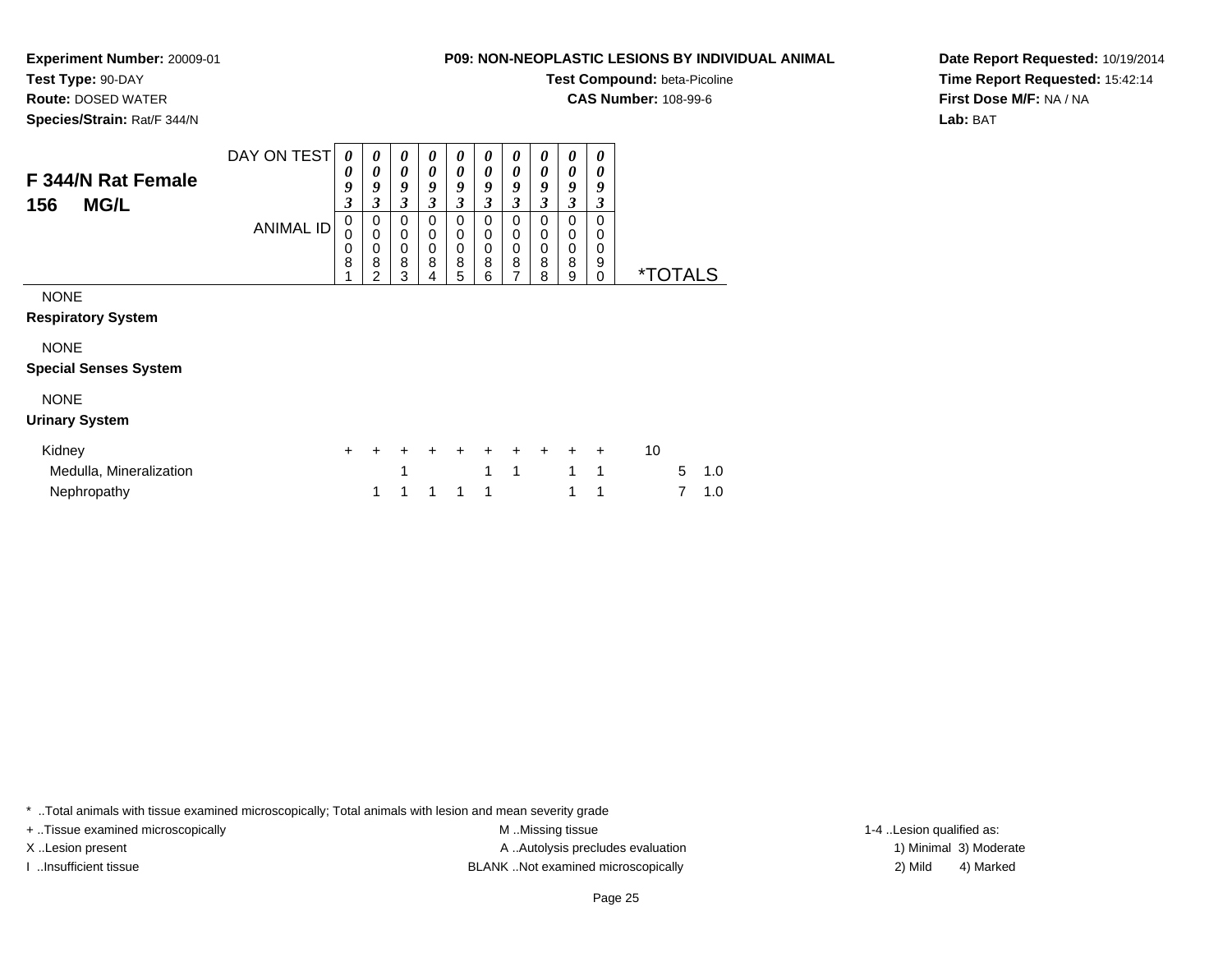**Test Type:** 90-DAY

**Route:** DOSED WATER

**Species/Strain:** Rat/F 344/N

#### **P09: NON-NEOPLASTIC LESIONS BY INDIVIDUAL ANIMAL**

**Test Compound:** beta-Picoline

**CAS Number:** 108-99-6

**Date Report Requested:** 10/19/2014**Time Report Requested:** 15:42:14**First Dose M/F:** NA / NA**Lab:** BAT

| Liver<br>10<br>$\ddot{}$<br>$\ddot{}$<br>+<br>$\ddot{}$<br>+<br>+<br>+<br>+<br>+<br>$\ddot{}$<br>$\overline{1}$<br>1 <sup>1</sup><br>1<br>$\overline{1}$<br>$\overline{2}$<br>$\mathbf{1}$<br>$\overline{2}$<br>$\mathbf{1}$<br>Inflammation, Chronic Active<br>$\mathbf{1}$<br>9<br>1.2<br><b>Cardiovascular System</b><br><b>NONE</b><br><b>Endocrine System</b><br><b>NONE</b><br><b>General Body System</b><br><b>NONE</b><br><b>Genital System</b><br><b>NONE</b><br><b>Hematopoietic System</b><br><b>NONE</b><br><b>Integumentary System</b><br><b>NONE</b><br><b>Musculoskeletal System</b><br><b>NONE</b> | F 344/N Rat Female<br><b>MG/L</b><br>312          | DAY ON TEST<br><b>ANIMAL ID</b> | $\boldsymbol{\theta}$<br>0<br>9<br>$\mathfrak{z}$<br>$\,0\,$<br>$\mathbf 0$<br>0<br>$\boldsymbol{9}$<br>1 | 0<br>$\pmb{\theta}$<br>9<br>$\overline{\mathbf{3}}$<br>$\pmb{0}$<br>$\pmb{0}$<br>0<br>$\frac{9}{2}$ | $\boldsymbol{\theta}$<br>$\boldsymbol{\theta}$<br>9<br>$\mathfrak{z}$<br>$\mathbf 0$<br>$\mathbf 0$<br>$\mathbf 0$<br>9<br>3 | $\pmb{\theta}$<br>$\boldsymbol{\theta}$<br>9<br>$\mathfrak{z}$<br>$\mathbf 0$<br>$\mathbf 0$<br>0<br>9<br>$\overline{4}$ | 0<br>$\boldsymbol{\theta}$<br>9<br>$\mathfrak{z}$<br>$\pmb{0}$<br>$\mathbf 0$<br>0<br>9<br>5 | $\pmb{\theta}$<br>$\boldsymbol{\theta}$<br>9<br>$\mathfrak{z}$<br>0<br>$\mathbf 0$<br>0<br>9<br>6 | $\boldsymbol{\theta}$<br>$\boldsymbol{\theta}$<br>9<br>$\mathfrak{z}$<br>$\pmb{0}$<br>0<br>0<br>9<br>$\overline{7}$ | $\boldsymbol{\theta}$<br>$\boldsymbol{\theta}$<br>9<br>$\mathfrak{z}$<br>$\pmb{0}$<br>$\mathbf 0$<br>0<br>$\boldsymbol{9}$<br>8 | $\boldsymbol{\theta}$<br>$\boldsymbol{\theta}$<br>$\boldsymbol{9}$<br>$\mathfrak{z}$<br>$\mathsf{O}\xspace$<br>$\mathbf 0$<br>$\mathbf 0$<br>9<br>9 | 0<br>0<br>9<br>$\boldsymbol{\beta}$<br>$\pmb{0}$<br>$\mathbf 0$<br>1<br>0<br>0 | <i><b>*TOTALS</b></i> |  |
|--------------------------------------------------------------------------------------------------------------------------------------------------------------------------------------------------------------------------------------------------------------------------------------------------------------------------------------------------------------------------------------------------------------------------------------------------------------------------------------------------------------------------------------------------------------------------------------------------------------------|---------------------------------------------------|---------------------------------|-----------------------------------------------------------------------------------------------------------|-----------------------------------------------------------------------------------------------------|------------------------------------------------------------------------------------------------------------------------------|--------------------------------------------------------------------------------------------------------------------------|----------------------------------------------------------------------------------------------|---------------------------------------------------------------------------------------------------|---------------------------------------------------------------------------------------------------------------------|---------------------------------------------------------------------------------------------------------------------------------|-----------------------------------------------------------------------------------------------------------------------------------------------------|--------------------------------------------------------------------------------|-----------------------|--|
|                                                                                                                                                                                                                                                                                                                                                                                                                                                                                                                                                                                                                    | <b>Alimentary System</b><br><b>Nervous System</b> |                                 |                                                                                                           |                                                                                                     |                                                                                                                              |                                                                                                                          |                                                                                              |                                                                                                   |                                                                                                                     |                                                                                                                                 |                                                                                                                                                     |                                                                                |                       |  |

\* ..Total animals with tissue examined microscopically; Total animals with lesion and mean severity grade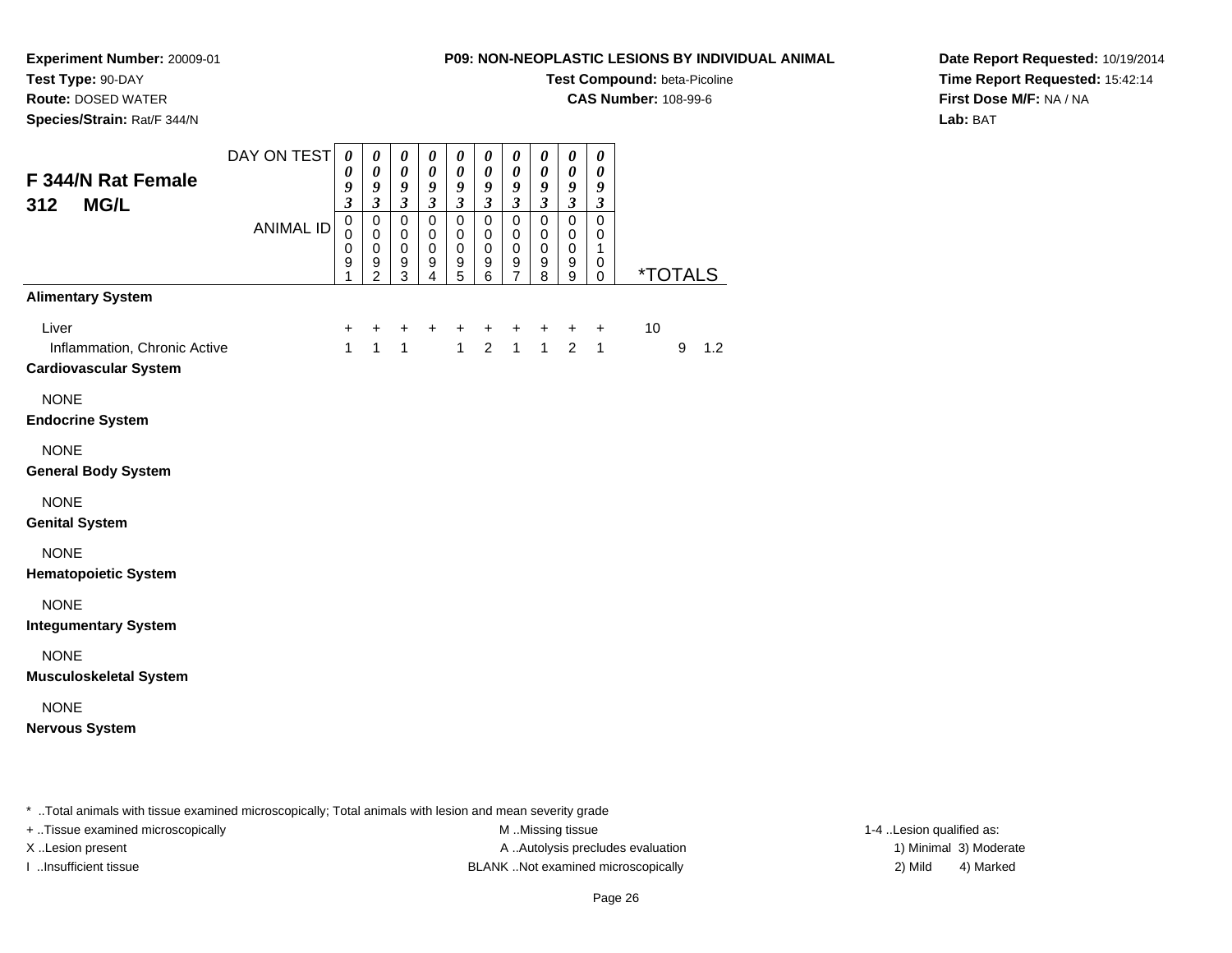# **Test Type:** 90-DAY

**Route:** DOSED WATER

**Species/Strain:** Rat/F 344/N

### **P09: NON-NEOPLASTIC LESIONS BY INDIVIDUAL ANIMAL**

**Test Compound:** beta-Picoline

**CAS Number:** 108-99-6

**Date Report Requested:** 10/19/2014**Time Report Requested:** 15:42:15**First Dose M/F:** NA / NA**Lab:** BAT

| DAY ON TEST<br><b>ANIMAL ID</b> | 0<br>0<br>9<br>3<br>0<br>0 | 0<br>0<br>9<br>3<br>0<br>0             | 0<br>0<br>9<br>$\boldsymbol{\beta}$<br>0<br>0 | 0<br>0<br>9<br>3<br>0<br>0 | 0<br>0<br>9<br>3<br>0      | 0<br>0<br>9<br>3<br>0<br>0 | 0<br>0<br>9<br>3<br>0<br>0 | 0<br>0<br>9<br>3<br>0<br>0 | 0<br>0<br>9<br>3<br>0<br>0 | 0<br>0<br>9<br>3<br>$\Omega$<br>0 |    |   |                       |
|---------------------------------|----------------------------|----------------------------------------|-----------------------------------------------|----------------------------|----------------------------|----------------------------|----------------------------|----------------------------|----------------------------|-----------------------------------|----|---|-----------------------|
|                                 | 0<br>9                     | 0<br>$\boldsymbol{9}$<br>$\mathcal{P}$ | 0<br>9<br>3                                   | 0<br>9<br>4                | $\boldsymbol{0}$<br>9<br>5 | 0<br>9<br>6                | 0<br>9<br>$\overline{7}$   | 0<br>9<br>8                | 0<br>9<br>9                | $\Omega$<br>0                     |    |   |                       |
|                                 |                            |                                        |                                               |                            |                            |                            |                            |                            |                            |                                   |    |   |                       |
|                                 |                            |                                        |                                               |                            |                            |                            |                            |                            |                            |                                   |    |   |                       |
|                                 |                            |                                        |                                               |                            |                            |                            |                            |                            |                            |                                   |    |   |                       |
|                                 |                            |                                        |                                               |                            |                            |                            |                            |                            |                            |                                   |    |   |                       |
|                                 |                            |                                        |                                               |                            |                            |                            |                            |                            |                            |                                   |    |   |                       |
|                                 |                            |                                        |                                               |                            |                            |                            |                            |                            |                            |                                   |    |   |                       |
|                                 | +                          |                                        |                                               |                            |                            |                            |                            |                            | $\div$                     |                                   | 10 |   |                       |
|                                 | 1                          |                                        |                                               |                            |                            |                            |                            | 1                          |                            |                                   |    | 3 | 1.0                   |
|                                 | 1                          | 1                                      | 1                                             |                            | 1                          |                            |                            |                            |                            | 1                                 |    | 8 | 1.0                   |
|                                 |                            |                                        |                                               |                            |                            | 0                          |                            |                            |                            |                                   |    |   | <i><b>*TOTALS</b></i> |

\* ..Total animals with tissue examined microscopically; Total animals with lesion and mean severity grade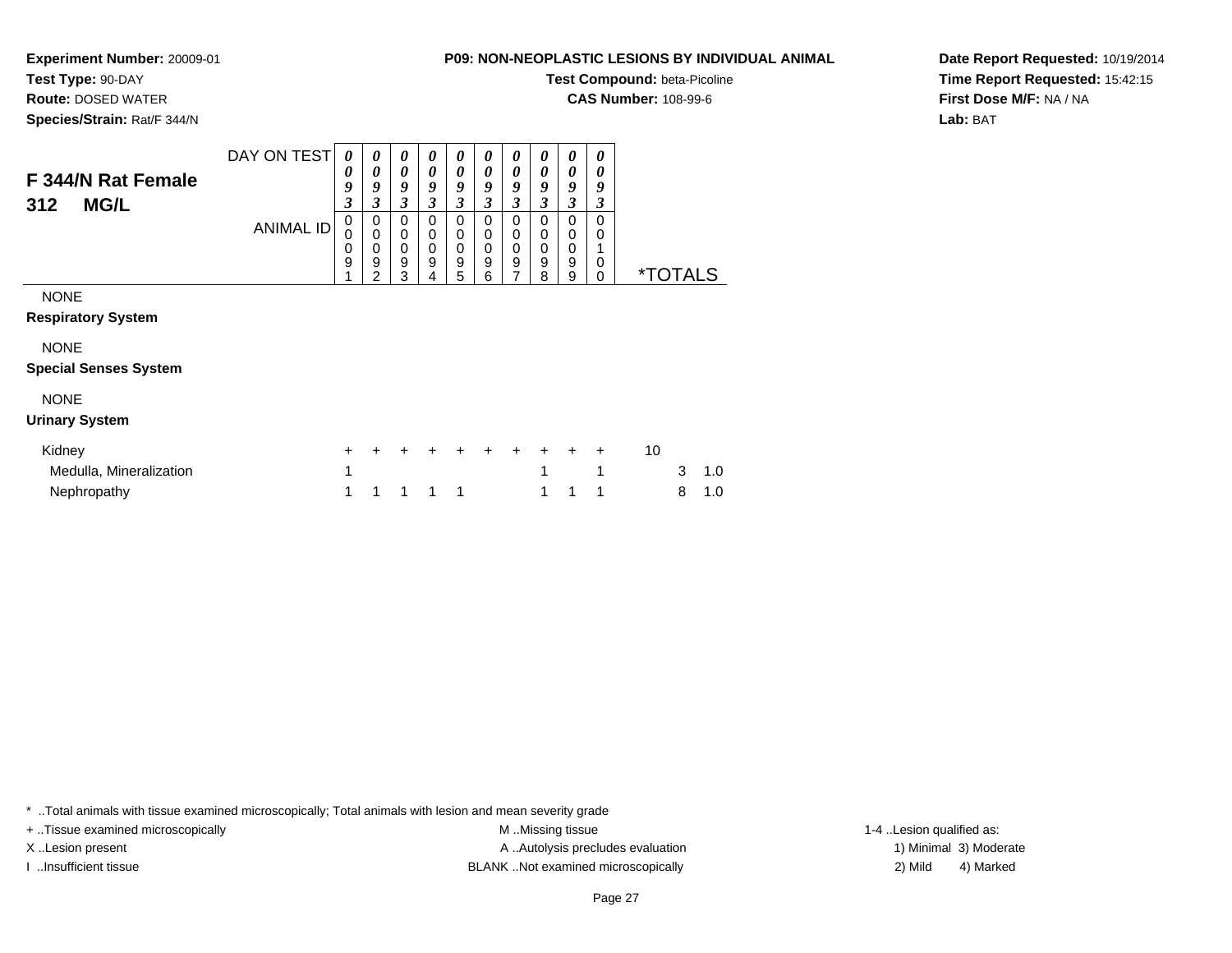**Experiment Number:** 20009-01

**Test Type:** 90-DAY

**Route:** DOSED WATER

**Species/Strain:** Rat/F 344/N

**Test Compound:** beta-Picoline

**CAS Number:** 108-99-6

**Date Report Requested:** 10/19/2014**Time Report Requested:** 15:42:15**First Dose M/F:** NA / NA**Lab:** BAT

| F 344/N Rat Female<br><b>MG/L</b><br>625                                | DAY ON TEST      | 0<br>0<br>9<br>$\overline{\mathbf{3}}$ | 0<br>$\boldsymbol{\theta}$<br>9<br>$\mathfrak{z}$ | 0<br>$\boldsymbol{\theta}$<br>9<br>$\mathfrak{z}$ | 0<br>$\boldsymbol{\theta}$<br>$\boldsymbol{g}$<br>$\mathfrak{z}$ | 0<br>$\pmb{\theta}$<br>$\boldsymbol{g}$<br>$\mathfrak{z}$ | 0<br>$\boldsymbol{\theta}$<br>$\boldsymbol{g}$<br>$\mathfrak{z}$ | 0<br>$\pmb{\theta}$<br>9<br>$\mathfrak{z}$ | 0<br>$\boldsymbol{\theta}$<br>9<br>$\mathfrak{z}$ | $\pmb{\theta}$<br>$\pmb{\theta}$<br>$\boldsymbol{g}$<br>$\overline{\mathbf{3}}$ | 0<br>$\boldsymbol{\theta}$<br>$\boldsymbol{g}$<br>$\mathfrak{z}$ |              |                   |                       |
|-------------------------------------------------------------------------|------------------|----------------------------------------|---------------------------------------------------|---------------------------------------------------|------------------------------------------------------------------|-----------------------------------------------------------|------------------------------------------------------------------|--------------------------------------------|---------------------------------------------------|---------------------------------------------------------------------------------|------------------------------------------------------------------|--------------|-------------------|-----------------------|
|                                                                         | <b>ANIMAL ID</b> | $\mathbf 0$<br>0<br>1<br>0<br>1        | $\mathbf 0$<br>0<br>1<br>0<br>$\overline{2}$      | $\pmb{0}$<br>0<br>$\mathbf{1}$<br>0<br>3          | $\mathsf 0$<br>0<br>1<br>0<br>4                                  | $\pmb{0}$<br>0<br>$\mathbf{1}$<br>0<br>5                  | $\pmb{0}$<br>0<br>1<br>0<br>6                                    | $\pmb{0}$<br>0<br>1<br>0<br>7              | $\mathbf 0$<br>0<br>1<br>0<br>8                   | $\pmb{0}$<br>0<br>$\mathbf{1}$<br>$\pmb{0}$<br>9                                | $\mathbf 0$<br>0<br>1<br>1<br>$\mathbf 0$                        |              |                   | <i><b>*TOTALS</b></i> |
| <b>Alimentary System</b>                                                |                  |                                        |                                                   |                                                   |                                                                  |                                                           |                                                                  |                                            |                                                   |                                                                                 |                                                                  |              |                   |                       |
| Liver<br>Hematopoietic Cell Proliferation<br>Hepatodiaphragmatic Nodule |                  |                                        |                                                   |                                                   |                                                                  |                                                           |                                                                  |                                            | X                                                 |                                                                                 | $\ddot{}$<br>1                                                   | 10           | 1<br>$\mathbf{1}$ | 1.0                   |
| Inflammation, Chronic Active<br>Mesentery                               |                  | $\mathbf{1}$                           | $\mathbf{1}$                                      | $\mathbf 1$                                       | $\mathbf{1}$                                                     | +                                                         | $\mathbf{1}$                                                     | $\mathbf{1}$                               |                                                   | $\mathbf{1}$                                                                    |                                                                  | $\mathbf{1}$ | $\overline{7}$    | 1.0                   |
| Fat, Inflammation, Chronic Active<br><b>Cardiovascular System</b>       |                  |                                        |                                                   |                                                   |                                                                  | $\overline{2}$                                            |                                                                  |                                            |                                                   |                                                                                 |                                                                  |              | $\mathbf{1}$      | 2.0                   |
| <b>NONE</b><br><b>Endocrine System</b>                                  |                  |                                        |                                                   |                                                   |                                                                  |                                                           |                                                                  |                                            |                                                   |                                                                                 |                                                                  |              |                   |                       |
| <b>NONE</b><br><b>General Body System</b>                               |                  |                                        |                                                   |                                                   |                                                                  |                                                           |                                                                  |                                            |                                                   |                                                                                 |                                                                  |              |                   |                       |
| <b>NONE</b><br><b>Genital System</b>                                    |                  |                                        |                                                   |                                                   |                                                                  |                                                           |                                                                  |                                            |                                                   |                                                                                 |                                                                  |              |                   |                       |
| <b>NONE</b><br><b>Hematopoietic System</b>                              |                  |                                        |                                                   |                                                   |                                                                  |                                                           |                                                                  |                                            |                                                   |                                                                                 |                                                                  |              |                   |                       |
| <b>NONE</b><br><b>Integumentary System</b>                              |                  |                                        |                                                   |                                                   |                                                                  |                                                           |                                                                  |                                            |                                                   |                                                                                 |                                                                  |              |                   |                       |
| <b>NONE</b>                                                             |                  |                                        |                                                   |                                                   |                                                                  |                                                           |                                                                  |                                            |                                                   |                                                                                 |                                                                  |              |                   |                       |

\* ..Total animals with tissue examined microscopically; Total animals with lesion and mean severity grade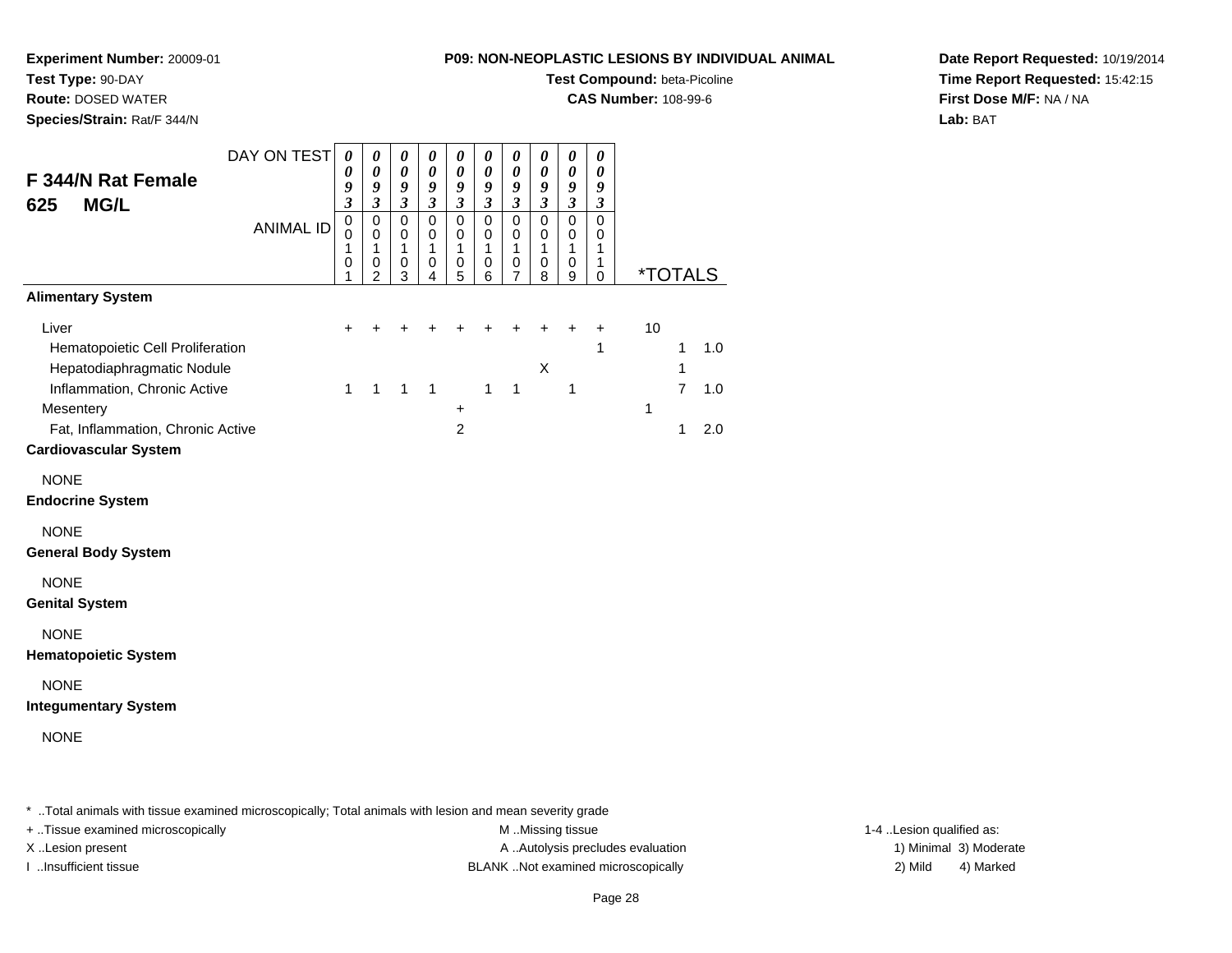**Experiment Number:** 20009-01**Test Type:** 90-DAY

**Route:** DOSED WATER

**Species/Strain:** Rat/F 344/N

| <b>NUNTILUE LASTIC LESIUNS DT INDIVIDUAL A</b> |  |
|------------------------------------------------|--|
| Test Compound: beta-Picoline                   |  |

**CAS Number:** 108-99-6

**Date Report Requested:** 10/19/2014**Time Report Requested:** 15:42:15**First Dose M/F:** NA / NA**Lab:** BAT

| F 344/N Rat Female<br>MG/L<br>625                                                | DAY ON TEST<br><b>ANIMAL ID</b> | 0<br>0<br>9<br>3<br>$\mathbf 0$<br>$\Omega$<br>1<br>0 | 0<br>$\boldsymbol{\theta}$<br>9<br>3<br>0<br>$\mathbf 0$<br>1<br>0<br>$\overline{2}$ | 0<br>0<br>9<br>3<br>$\mathbf 0$<br>0<br>1<br>$\mathbf 0$<br>3 | 0<br>$\pmb{\theta}$<br>9<br>3<br>0<br>0<br>1<br>0<br>4 | 0<br>$\boldsymbol{\theta}$<br>9<br>3<br>$\mathbf 0$<br>$\pmb{0}$<br>1<br>0<br>5 | 0<br>$\boldsymbol{\theta}$<br>9<br>$\mathfrak{z}$<br>$\mathbf 0$<br>$\mathbf 0$<br>1<br>$\mathbf 0$<br>6 | 0<br>$\boldsymbol{\theta}$<br>9<br>$\mathfrak{z}$<br>$\mathbf 0$<br>$\mathbf 0$<br>1<br>$\mathbf 0$<br>$\overline{7}$ | 0<br>0<br>9<br>3<br>$\mathbf 0$<br>$\pmb{0}$<br>1<br>$\mathbf 0$<br>8 | $\boldsymbol{\theta}$<br>$\boldsymbol{\theta}$<br>$\boldsymbol{g}$<br>$\mathfrak{z}$<br>$\mathbf 0$<br>$\pmb{0}$<br>1<br>$\mathbf 0$<br>$\boldsymbol{9}$ | 0<br>0<br>9<br>3<br>$\mathbf 0$<br>0<br>1<br>1<br>$\mathbf 0$ |    | <i><b>*TOTALS</b></i> |            |
|----------------------------------------------------------------------------------|---------------------------------|-------------------------------------------------------|--------------------------------------------------------------------------------------|---------------------------------------------------------------|--------------------------------------------------------|---------------------------------------------------------------------------------|----------------------------------------------------------------------------------------------------------|-----------------------------------------------------------------------------------------------------------------------|-----------------------------------------------------------------------|----------------------------------------------------------------------------------------------------------------------------------------------------------|---------------------------------------------------------------|----|-----------------------|------------|
| <b>Musculoskeletal System</b>                                                    |                                 |                                                       |                                                                                      |                                                               |                                                        |                                                                                 |                                                                                                          |                                                                                                                       |                                                                       |                                                                                                                                                          |                                                               |    |                       |            |
| <b>NONE</b><br><b>Nervous System</b><br><b>NONE</b><br><b>Respiratory System</b> |                                 |                                                       |                                                                                      |                                                               |                                                        |                                                                                 |                                                                                                          |                                                                                                                       |                                                                       |                                                                                                                                                          |                                                               |    |                       |            |
| <b>NONE</b><br><b>Special Senses System</b>                                      |                                 |                                                       |                                                                                      |                                                               |                                                        |                                                                                 |                                                                                                          |                                                                                                                       |                                                                       |                                                                                                                                                          |                                                               |    |                       |            |
| <b>NONE</b><br><b>Urinary System</b>                                             |                                 |                                                       |                                                                                      |                                                               |                                                        |                                                                                 |                                                                                                          |                                                                                                                       |                                                                       |                                                                                                                                                          |                                                               |    |                       |            |
| Kidney<br>Cortex, Angiectasis                                                    |                                 | $\div$                                                |                                                                                      |                                                               |                                                        | $\overline{2}$                                                                  |                                                                                                          |                                                                                                                       |                                                                       |                                                                                                                                                          | $\div$                                                        | 10 | 1                     | 2.0        |
| Medulla, Mineralization<br>Nephropathy                                           |                                 | 1                                                     | 1                                                                                    | 1                                                             | 1                                                      | 1                                                                               | 1<br>1                                                                                                   | 1                                                                                                                     | 1<br>$\mathbf{1}$                                                     | 1                                                                                                                                                        | 1                                                             |    | 4<br>9                | 1.0<br>1.0 |

\* ..Total animals with tissue examined microscopically; Total animals with lesion and mean severity grade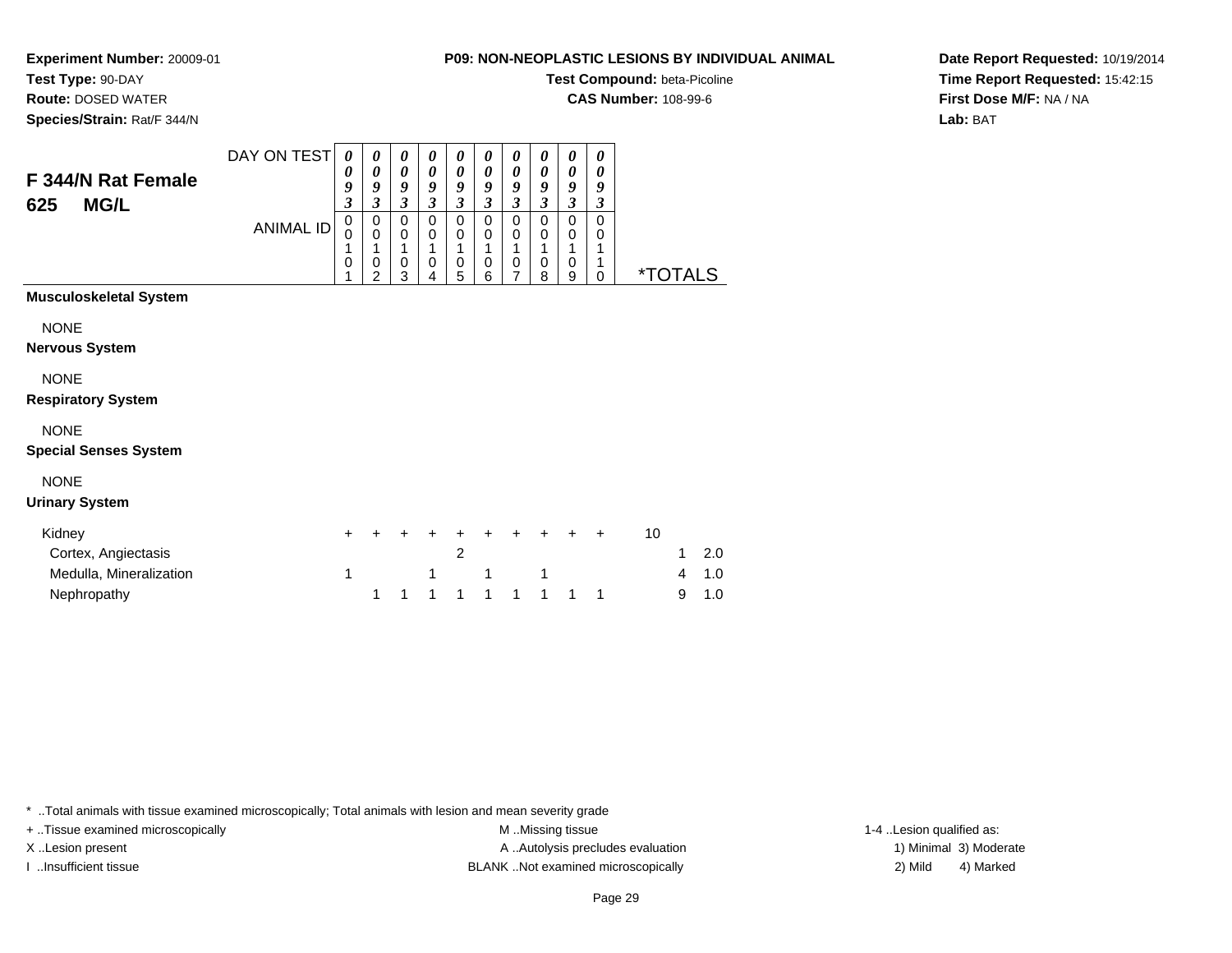**Test Compound:** beta-Picoline

**CAS Number:** 108-99-6

0 \*TOTALS

**Date Report Requested:** 10/19/2014**Time Report Requested:** 15:42:15**First Dose M/F:** NA / NA**Lab:** BAT

<sup>+</sup> <sup>+</sup> <sup>+</sup> <sup>+</sup> <sup>+</sup> <sup>+</sup> <sup>+</sup> <sup>+</sup> + 10

#### Intestine Large, Cecum <sup>+</sup> <sup>+</sup> <sup>+</sup> <sup>+</sup> <sup>+</sup> <sup>+</sup> <sup>+</sup> <sup>+</sup> <sup>+</sup> + 10 Intestine Large, Colon $\mathsf{n}$  + <sup>+</sup> <sup>+</sup> <sup>+</sup> <sup>+</sup> <sup>+</sup> <sup>+</sup> <sup>+</sup> <sup>+</sup> + 10 Intestine Large, Rectum <sup>+</sup> <sup>+</sup> <sup>+</sup> <sup>+</sup> <sup>+</sup> <sup>+</sup> <sup>+</sup> <sup>+</sup> <sup>+</sup> + 10 Parasite Metazoann X  $\mathsf{X}$  and  $\mathsf{Y}$  are the set of  $\mathsf{Y}$  and  $\mathsf{Y}$  are the set of  $\mathsf{Y}$  and  $\mathsf{Y}$  are the set of  $\mathsf{Y}$  and  $\mathsf{Y}$  are the set of  $\mathsf{Y}$  and  $\mathsf{Y}$  are the set of  $\mathsf{Y}$  and  $\mathsf{Y}$  are the set of Intestine Small, Duodenum <sup>+</sup> <sup>+</sup> <sup>+</sup> <sup>+</sup> <sup>+</sup> <sup>+</sup> <sup>+</sup> <sup>+</sup> <sup>+</sup> + 10 Intestine Small, Ileum <sup>+</sup> <sup>+</sup> <sup>+</sup> <sup>+</sup> <sup>+</sup> <sup>+</sup> <sup>+</sup> <sup>+</sup> <sup>+</sup> + 10 Intestine Small, Jejunum <sup>+</sup> <sup>+</sup> <sup>+</sup> <sup>+</sup> <sup>+</sup> <sup>+</sup> <sup>+</sup> <sup>+</sup> <sup>+</sup> + 10 Liver $\mathsf{r}$  + <sup>+</sup> <sup>+</sup> <sup>+</sup> <sup>+</sup> <sup>+</sup> <sup>+</sup> <sup>+</sup> <sup>+</sup> + 10 Hematopoietic Cell Proliferationn 1 1.0 Hepatodiaphragmatic Nodulee X  $\mathsf{X}$  and  $\mathsf{Y}$  are the set of  $\mathsf{Y}$  and  $\mathsf{Y}$  are the set of  $\mathsf{Y}$  and  $\mathsf{Y}$  are the set of  $\mathsf{Y}$  and  $\mathsf{Y}$  are the set of  $\mathsf{Y}$  and  $\mathsf{Y}$  are the set of  $\mathsf{Y}$  and  $\mathsf{Y}$  are the set of Inflammation, Chronic Activee 2 2 1 1 2 2 2 2 1 2 2 10 1.7 Pancreas <sup>+</sup> <sup>+</sup> <sup>+</sup> <sup>+</sup> <sup>+</sup> <sup>+</sup> <sup>+</sup> <sup>+</sup> <sup>+</sup> + 10 Acinus, Atrophy $\mathsf{y}$  2 <sup>1</sup> 2.0 Infiltration Cellular, Lymphocytee 1 1 1 1 1 1 1 1 1 1 1 6 1.0 Inflammation, Chronic Activee 1 1 1.0 Salivary Glands $\sim$   $\sim$   $\sim$   $\sim$   $\sim$   $\sim$  <sup>+</sup> <sup>+</sup> <sup>+</sup> <sup>+</sup> <sup>+</sup> <sup>+</sup> <sup>+</sup> <sup>+</sup> + 10 Stomach, Forestomach $h \rightarrow$  <sup>+</sup> <sup>+</sup> <sup>+</sup> <sup>+</sup> <sup>+</sup> <sup>+</sup> <sup>+</sup> <sup>+</sup> + 10 Stomach, Glandular $\mathsf{r}$  + <sup>+</sup> <sup>+</sup> <sup>+</sup> <sup>+</sup> <sup>+</sup> <sup>+</sup> <sup>+</sup> <sup>+</sup> + 10 **Cardiovascular System**Blood Vessel

DAY ON TEST

<sup>+</sup> <sup>+</sup> <sup>+</sup> <sup>+</sup> <sup>+</sup> <sup>+</sup> <sup>+</sup> <sup>+</sup> + 10

ANIMAL ID

 $\mathsf{S}$  +

<sup>+</sup>

\* ..Total animals with tissue examined microscopically; Total animals with lesion and mean severity grade

+ ..Tissue examined microscopically examined microscopically examined as: M ..Missing tissue 1-4 ..Lesion qualified as:

**Experiment Number:** 20009-01

**F 344/N Rat Female**

**Test Type:** 90-DAY **Route:** DOSED WATER**Species/Strain:** Rat/F 344/N

**1250 MG/L**

**Alimentary System**

**Esophagus**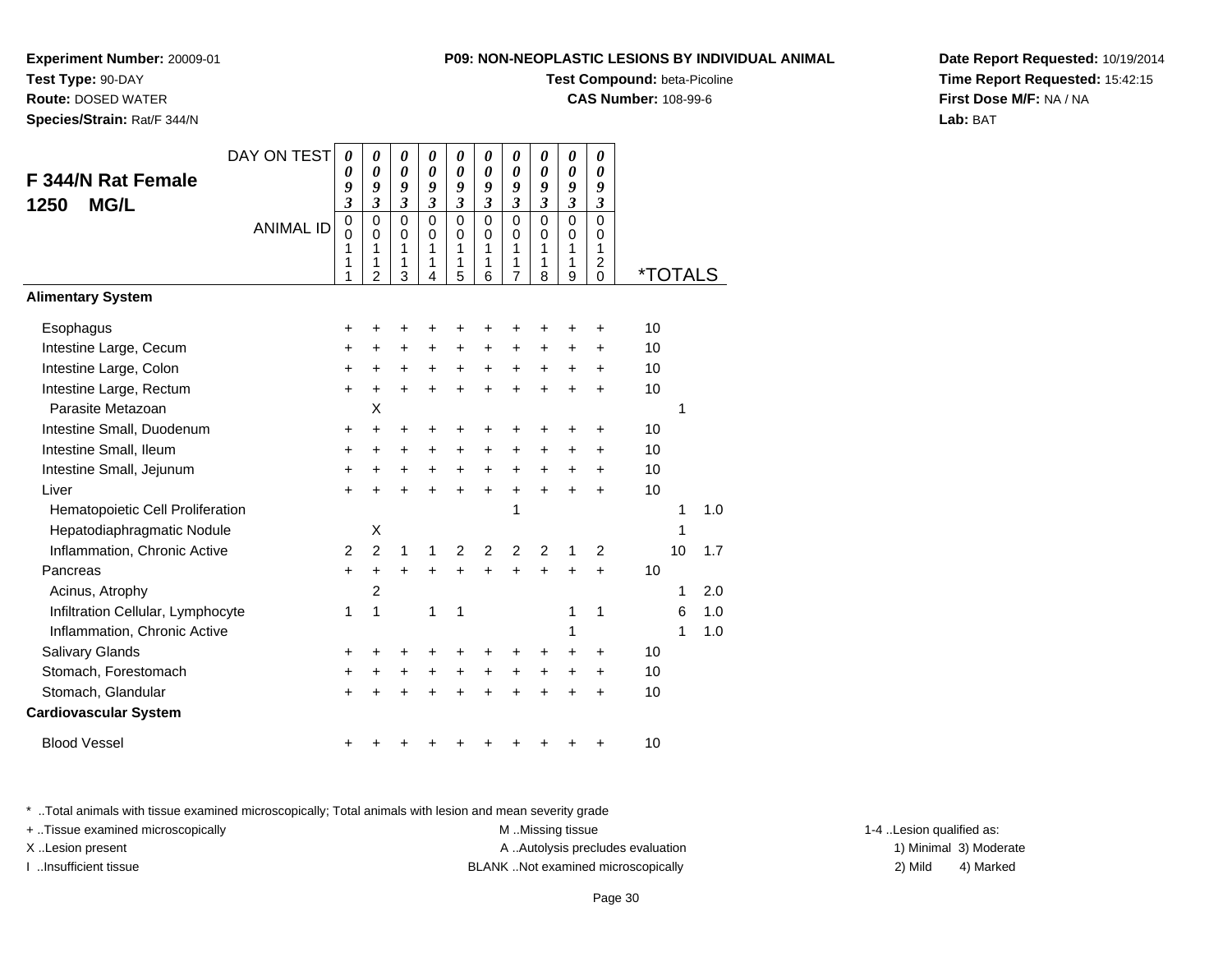**Test Compound:** beta-Picoline

**CAS Number:** 108-99-6

**Date Report Requested:** 10/19/2014**Time Report Requested:** 15:42:15**First Dose M/F:** NA / NA**Lab:** BAT

| F 344/N Rat Female           |                  | 0<br>9                                                               | 0<br>9                                                                            | 0<br>9                                                      | 0<br>9                                                      | 0<br>9                                                      | 0<br>9                                                      | 0<br>9                                                      | 0<br>9                                                      | 0<br>9                                                      | 0<br>9                                            |                       |   |     |
|------------------------------|------------------|----------------------------------------------------------------------|-----------------------------------------------------------------------------------|-------------------------------------------------------------|-------------------------------------------------------------|-------------------------------------------------------------|-------------------------------------------------------------|-------------------------------------------------------------|-------------------------------------------------------------|-------------------------------------------------------------|---------------------------------------------------|-----------------------|---|-----|
| <b>MG/L</b><br>1250          | <b>ANIMAL ID</b> | $\overline{\mathbf{3}}$<br>$\mathbf 0$<br>$\mathbf 0$<br>1<br>1<br>1 | $\overline{\mathbf{3}}$<br>$\mathbf 0$<br>$\mathbf 0$<br>1<br>1<br>$\overline{2}$ | $\mathfrak{z}$<br>$\mathbf 0$<br>$\mathbf 0$<br>1<br>1<br>3 | $\mathfrak{z}$<br>$\mathbf 0$<br>$\mathbf 0$<br>1<br>1<br>4 | $\mathfrak{z}$<br>$\mathbf 0$<br>$\mathbf 0$<br>1<br>1<br>5 | $\mathfrak{z}$<br>$\mathbf 0$<br>$\mathbf 0$<br>1<br>1<br>6 | $\mathfrak{z}$<br>$\mathbf 0$<br>$\mathbf 0$<br>1<br>1<br>7 | $\mathfrak{z}$<br>$\mathbf 0$<br>$\mathbf 0$<br>1<br>1<br>8 | $\mathfrak{z}$<br>$\mathbf 0$<br>$\mathbf 0$<br>1<br>1<br>9 | 3<br>$\mathbf 0$<br>0<br>1<br>$\overline{c}$<br>0 | <i><b>*TOTALS</b></i> |   |     |
| Heart                        |                  | $\ddot{}$                                                            | $\ddot{}$                                                                         | $+$                                                         | $\ddot{}$                                                   | $\ddot{}$                                                   | $+$                                                         | $\ddot{}$                                                   | $\ddot{}$                                                   | $\ddot{}$                                                   | $\ddot{}$                                         | 10                    |   |     |
| Cardiomyopathy               |                  | 1                                                                    |                                                                                   | 1                                                           | 1                                                           | 1                                                           | 1                                                           | 1                                                           | 1                                                           | 1                                                           | 1                                                 |                       | 9 | 1.0 |
| <b>Endocrine System</b>      |                  |                                                                      |                                                                                   |                                                             |                                                             |                                                             |                                                             |                                                             |                                                             |                                                             |                                                   |                       |   |     |
| <b>Adrenal Cortex</b>        |                  | +                                                                    | +                                                                                 | ٠                                                           | +                                                           | +                                                           | +                                                           | +                                                           | +                                                           | +                                                           | +                                                 | 10                    |   |     |
| Adrenal Medulla              |                  | +                                                                    | +                                                                                 | +                                                           | +                                                           | +                                                           | $\ddot{}$                                                   | +                                                           | +                                                           | +                                                           | +                                                 | 10                    |   |     |
| Islets, Pancreatic           |                  | +                                                                    | $\ddot{}$                                                                         | $\ddot{}$                                                   | $\ddot{}$                                                   | $\ddot{}$                                                   | $\ddot{}$                                                   | $\ddot{}$                                                   | +                                                           | +                                                           | $\pm$                                             | 10                    |   |     |
| Parathyroid Gland            |                  | +                                                                    | $\ddot{}$                                                                         | $\ddot{}$                                                   | $\ddot{}$                                                   | $\ddot{}$                                                   | M                                                           | $\ddot{}$                                                   | +                                                           | $\ddot{}$                                                   | $\ddot{}$                                         | 9                     |   |     |
| <b>Pituitary Gland</b>       |                  | +                                                                    | $\ddot{}$                                                                         | +                                                           | $\ddot{}$                                                   | $\ddot{}$                                                   | $\ddot{}$                                                   | $\ddot{}$                                                   | $\ddot{}$                                                   | +                                                           | $\ddot{}$                                         | 10                    |   |     |
| <b>Thyroid Gland</b>         |                  | $\ddot{}$                                                            | $\ddot{}$                                                                         | $\ddot{}$                                                   | $\ddot{}$                                                   | $\ddot{}$                                                   | $+$                                                         | $\ddot{}$                                                   | $+$                                                         | $\ddot{}$                                                   | $\ddot{}$                                         | 10                    |   |     |
| <b>General Body System</b>   |                  |                                                                      |                                                                                   |                                                             |                                                             |                                                             |                                                             |                                                             |                                                             |                                                             |                                                   |                       |   |     |
| <b>NONE</b>                  |                  |                                                                      |                                                                                   |                                                             |                                                             |                                                             |                                                             |                                                             |                                                             |                                                             |                                                   |                       |   |     |
| <b>Genital System</b>        |                  |                                                                      |                                                                                   |                                                             |                                                             |                                                             |                                                             |                                                             |                                                             |                                                             |                                                   |                       |   |     |
| <b>Clitoral Gland</b>        |                  | +                                                                    | +                                                                                 | +                                                           | +                                                           | +                                                           | +                                                           | +                                                           | +                                                           | +                                                           | +                                                 | 10                    |   |     |
| Inflammation, Chronic Active |                  | 1                                                                    |                                                                                   | 1                                                           | 1                                                           |                                                             | $\mathbf{1}$                                                | 1                                                           | 1                                                           | 1                                                           | 1                                                 |                       | 8 | 1.0 |
| Ovary                        |                  | +                                                                    | $\ddot{}$                                                                         | $\ddot{}$                                                   | $\ddot{}$                                                   | $\ddot{}$                                                   | $\ddot{}$                                                   | $\ddot{}$                                                   | $\ddot{}$                                                   | $\ddot{}$                                                   | $\ddot{}$                                         | 10                    |   |     |
| <b>Uterus</b>                |                  | $\ddot{}$                                                            | $\ddot{}$                                                                         | $\ddot{}$                                                   | $\ddot{}$                                                   | $\ddot{}$                                                   | $+$                                                         | $\ddot{}$                                                   | $\ddot{}$                                                   | $\ddot{}$                                                   | $\ddot{}$                                         | 10                    |   |     |
| <b>Hematopoietic System</b>  |                  |                                                                      |                                                                                   |                                                             |                                                             |                                                             |                                                             |                                                             |                                                             |                                                             |                                                   |                       |   |     |
| <b>Bone Marrow</b>           |                  | ٠                                                                    | $\ddot{}$                                                                         | ÷                                                           | ÷                                                           | ÷                                                           | ÷                                                           | ٠                                                           | ٠                                                           | +                                                           | $\ddot{}$                                         | 10                    |   |     |
| Lymph Node, Mandibular       |                  | M                                                                    | M                                                                                 | M                                                           | M                                                           | M                                                           | M                                                           | M                                                           | M                                                           | M                                                           | M                                                 | 0                     |   |     |
| Lymph Node, Mesenteric       |                  | +                                                                    | +                                                                                 | +                                                           | +                                                           | +                                                           | +                                                           | +                                                           | +                                                           | +                                                           | +                                                 | 10                    |   |     |
| Spleen                       |                  | +                                                                    | +                                                                                 | $\ddot{}$                                                   | $\ddot{}$                                                   | $\ddot{}$                                                   | $\ddot{}$                                                   | $\ddot{}$                                                   | $\ddot{}$                                                   | $\ddot{}$                                                   | $\ddot{}$                                         | 10                    |   |     |
|                              |                  |                                                                      |                                                                                   |                                                             |                                                             |                                                             |                                                             |                                                             |                                                             |                                                             |                                                   |                       |   |     |

DAY ON TEST*0000000000*

**Experiment Number:** 20009-01

**Test Type:** 90-DAY **Route:** DOSED WATER**Species/Strain:** Rat/F 344/N

\* ..Total animals with tissue examined microscopically; Total animals with lesion and mean severity grade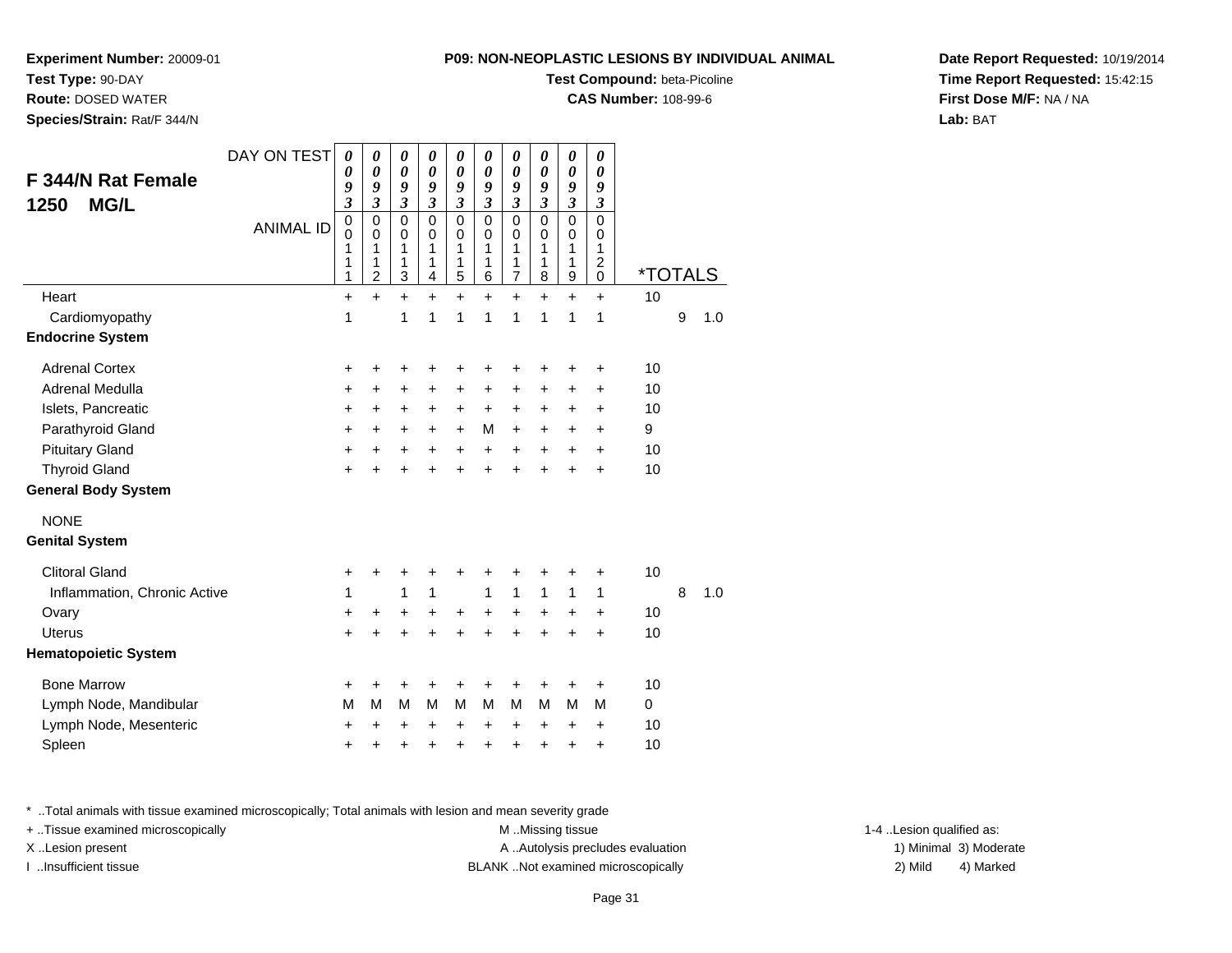## **Test Type:** 90-DAY

**Route:** DOSED WATER

**Species/Strain:** Rat/F 344/N

#### **P09: NON-NEOPLASTIC LESIONS BY INDIVIDUAL ANIMAL**

## **Test Compound:** beta-Picoline

**CAS Number:** 108-99-6

**Date Report Requested:** 10/19/2014**Time Report Requested:** 15:42:15**First Dose M/F:** NA / NA**Lab:** BAT

|                               | DAY ON TEST      | 0                       | 0                          | 0                          | 0                           | 0                          | 0              | 0                          | $\boldsymbol{\theta}$   | 0                          | 0                          |                       |                |     |
|-------------------------------|------------------|-------------------------|----------------------------|----------------------------|-----------------------------|----------------------------|----------------|----------------------------|-------------------------|----------------------------|----------------------------|-----------------------|----------------|-----|
| F 344/N Rat Female            |                  | 0<br>9                  | $\boldsymbol{\theta}$<br>9 | $\boldsymbol{\theta}$<br>9 | $\pmb{\theta}$<br>9         | $\boldsymbol{\theta}$<br>9 | 0<br>9         | $\boldsymbol{\theta}$<br>9 | $\pmb{\theta}$<br>9     | 0<br>9                     | $\boldsymbol{\theta}$<br>9 |                       |                |     |
| <b>MG/L</b><br>1250           |                  | $\mathfrak{z}$          | $\overline{\mathbf{3}}$    | $\mathfrak{z}$             | $\boldsymbol{\mathfrak{z}}$ | $\mathfrak{z}$             | $\mathfrak{z}$ | $\mathfrak{z}$             | $\mathfrak{z}$          | $\mathfrak{z}$             | $\boldsymbol{\beta}$       |                       |                |     |
|                               | <b>ANIMAL ID</b> | $\mathbf 0$<br>$\Omega$ | $\mathbf 0$<br>$\mathbf 0$ | $\mathbf 0$<br>0           | $\mathbf 0$<br>$\Omega$     | $\mathbf 0$<br>$\mathbf 0$ | 0<br>$\Omega$  | $\mathbf 0$<br>0           | $\mathbf 0$<br>$\Omega$ | $\mathbf 0$<br>$\mathbf 0$ | $\mathbf 0$<br>0           |                       |                |     |
|                               |                  | 1                       | 1                          | 1                          | 1                           | 1                          | 1              | 1                          | 1                       | 1                          | 1                          |                       |                |     |
|                               |                  | 1<br>1                  | 1<br>$\overline{2}$        | 1<br>3                     | 1<br>4                      | 1<br>5                     | 1<br>6         | 1<br>7                     | 1<br>8                  | 1<br>9                     | $\overline{c}$<br>0        | <i><b>*TOTALS</b></i> |                |     |
| Spleen                        |                  | $\ddot{}$               | $\ddot{}$                  | $\ddot{}$                  | $\ddot{}$                   | $\ddot{}$                  | $\ddot{}$      | $\ddot{}$                  | $\ddot{}$               | $\ddot{}$                  | $\ddot{}$                  | 10                    |                |     |
| Thymus                        |                  | $\ddot{}$               | +                          | +                          |                             | +                          |                |                            |                         |                            | +                          | 10                    |                |     |
| <b>Integumentary System</b>   |                  |                         |                            |                            |                             |                            |                |                            |                         |                            |                            |                       |                |     |
| <b>Mammary Gland</b>          |                  | $\ddot{}$               | +                          | +                          | ٠                           | +                          | +              |                            |                         |                            | ٠                          | 10                    |                |     |
| Skin                          |                  | +                       | +                          | +                          | +                           | +                          | +              | +                          |                         | $\ddot{}$                  | $\ddot{}$                  | 10                    |                |     |
| Inflammation, Chronic Active  |                  |                         |                            |                            | 1                           |                            |                |                            |                         |                            |                            |                       | 1              | 1.0 |
| <b>Musculoskeletal System</b> |                  |                         |                            |                            |                             |                            |                |                            |                         |                            |                            |                       |                |     |
| <b>Bone</b>                   |                  | +                       |                            |                            |                             |                            |                |                            |                         |                            |                            | 10                    |                |     |
| <b>Nervous System</b>         |                  |                         |                            |                            |                             |                            |                |                            |                         |                            |                            |                       |                |     |
| <b>Brain</b>                  |                  | +                       |                            |                            |                             |                            |                |                            |                         |                            | +                          | 10                    |                |     |
| <b>Respiratory System</b>     |                  |                         |                            |                            |                             |                            |                |                            |                         |                            |                            |                       |                |     |
| Lung                          |                  | +                       | +                          |                            |                             | +                          |                |                            |                         |                            | ٠                          | 10                    |                |     |
| Inflammation, Chronic Active  |                  | 1                       |                            | 1                          |                             | 1                          | 1              | 1                          |                         | 1                          | 1                          |                       | $\overline{7}$ | 1.0 |
| <b>Nose</b>                   |                  | +                       | +                          | +                          | +                           | +                          | +              | +                          | +                       | +                          | +                          | 10                    |                |     |
| Trachea                       |                  | $\ddot{}$               | +                          | $\ddot{}$                  | +                           | $\ddot{}$                  | $\ddot{}$      | $\ddot{}$                  | $\ddot{}$               | $\ddot{}$                  | $\ddot{}$                  | 10                    |                |     |
| Inflammation, Chronic Active  |                  |                         |                            |                            |                             |                            |                |                            |                         |                            | 1                          |                       | 1              | 1.0 |
| <b>Special Senses System</b>  |                  |                         |                            |                            |                             |                            |                |                            |                         |                            |                            |                       |                |     |
| Eye                           |                  | +                       | ٠                          |                            |                             |                            |                |                            |                         |                            | ٠                          | 10                    |                |     |
| <b>Harderian Gland</b>        |                  | +                       |                            |                            |                             | +                          | ÷              | +                          | +                       | +                          | +                          | 10                    |                |     |
| Inflammation, Chronic Active  |                  |                         |                            |                            |                             |                            |                |                            | 1                       |                            |                            |                       | 1              | 1.0 |

\* ..Total animals with tissue examined microscopically; Total animals with lesion and mean severity grade

+ ..Tissue examined microscopically M ...Missing tissue 1-4 ... M ...Missing tissue X..Lesion present **A ..Autolysis precludes evaluation** A ..Autolysis precludes evaluation 1) Minimal 3) Moderate I ..Insufficient tissue BLANK ..Not examined microscopically 2) Mild 4) Marked

1-4 ..Lesion qualified as: